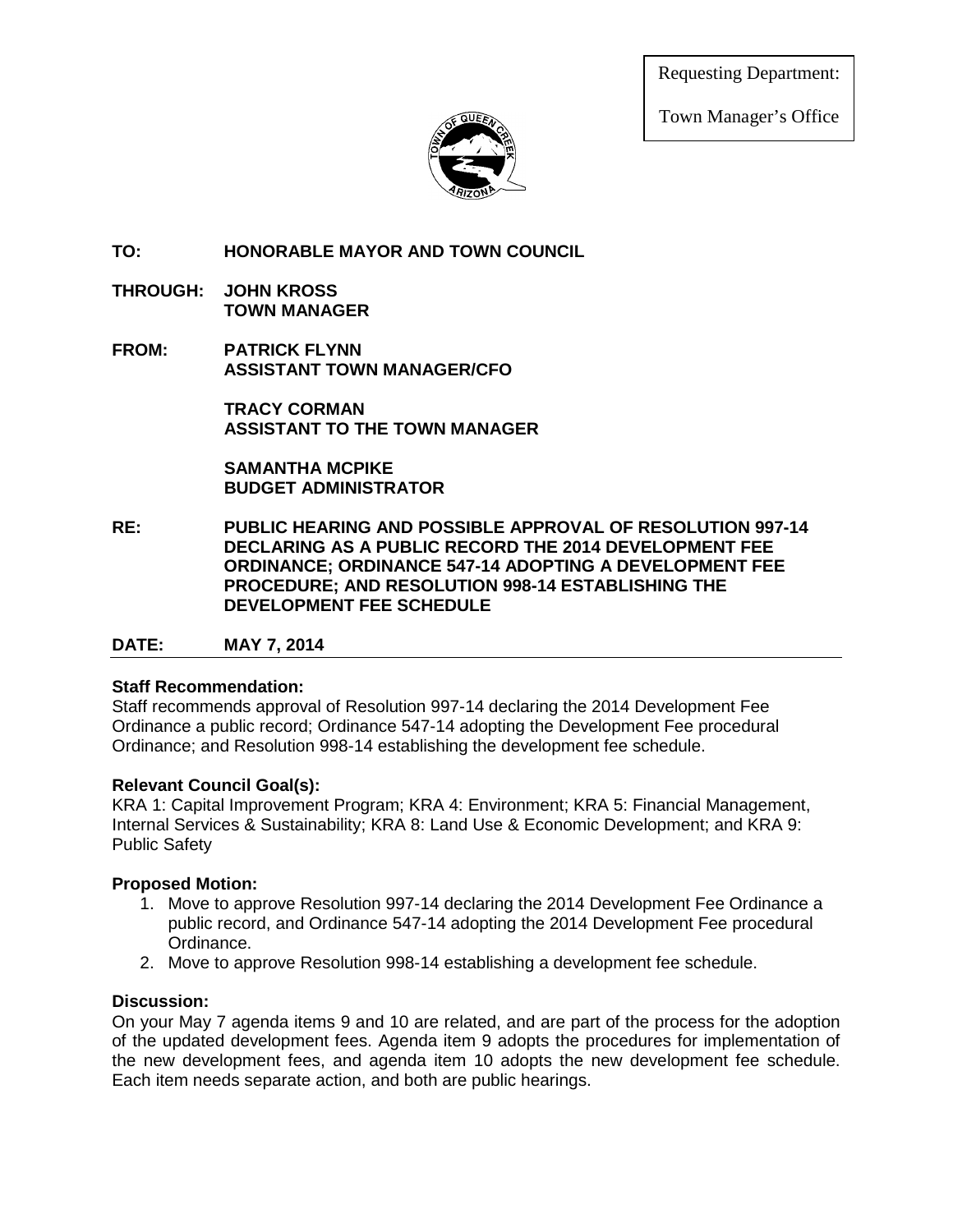The May 7 Council meeting is the final scheduled public hearing for the adoption of updated development fees to bring the Town into compliance with new State statute. If the updated development fees are adopted at this meeting, they will become effective on August 1, 2014.

#### **Background**

Development fees are one-time payments made at the time of building permit issuance. Current residents have already paid development fees if they built a new home in Queen Creek, and will not pay them again unless they pull a permit to construct another new home within Queen Creek.

Development fees are based upon new growth's proportionate share of infrastructure costs. They have been a tool used by Arizona municipalities to insure that new growth pays for its fair share of the infrastructure needed to serve it, and the burden of paying for this infrastructure is not shifted to existing residents. Development fees are based on calculations included in a development fee study that contains an Infrastructure Improvement Plan (IIP) and Land Use Assumptions (LUA). This study analyzes planned infrastructure improvements, land uses, established levels of service, population and development projections, including trip generation and jobs in the community. It demonstrates the nexus between new growth and necessary infrastructure. Development fees must meet the requirements detailed in Arizona Revised Statutes (ARS) § 9-463.05.

The Town currently assesses development fees in the following categories: wastewater, libraries, parks, recreation and open space, town facilities and equipment, public safety, transportation, and fire. The development fee amounts differ based on the type of residential or non-residential land use and the size of the water meter.

#### Recent changes to development fee programs

Over the last few years there have been major changes to the state statutes regulating the calculation and collection of development fees by cities and towns. The current update to the Town's development fee program is part of a series of implementation steps that began in 2011 to bring the Town's development fees into compliance with the new law. Because this process has been so lengthy, staff felt it would be helpful to provide a brief review of the changes and how they affect the Town's development fees.

In 2009, the state legislature passed a three year moratorium on increasing existing development fees and establishing new development fees. During the 2010 legislative session this moratorium was extended by an additional year. Due to this moratorium the Town's development fee studies have not been updated for several years. The Town was also in the process of establishing a water development fee when the moratorium went into effect.

In 2011, the Governor signed SB1525 into law which significantly changed the calculation, collection, and use of development fees. This legislation fundamentally moved away from the principle of new growth paying for itself, and shifted the burden of paying for this infrastructure on to existing residents and businesses. In addition, city and town councils previously had the ability to determine what constitutes "necessary public services" for their communities, the new bill now narrowly defined what these were allowed to include. The law took effect on Jan. 1, 2012 and included a series of implementation dates, with a requirement that all development fee programs become fully compliant by Aug. 1, 2014.

Beginning on Jan. 1, 2012, only development fees that met the new definitions of "necessary public services" could be collected. However, there was a provision that allowed existing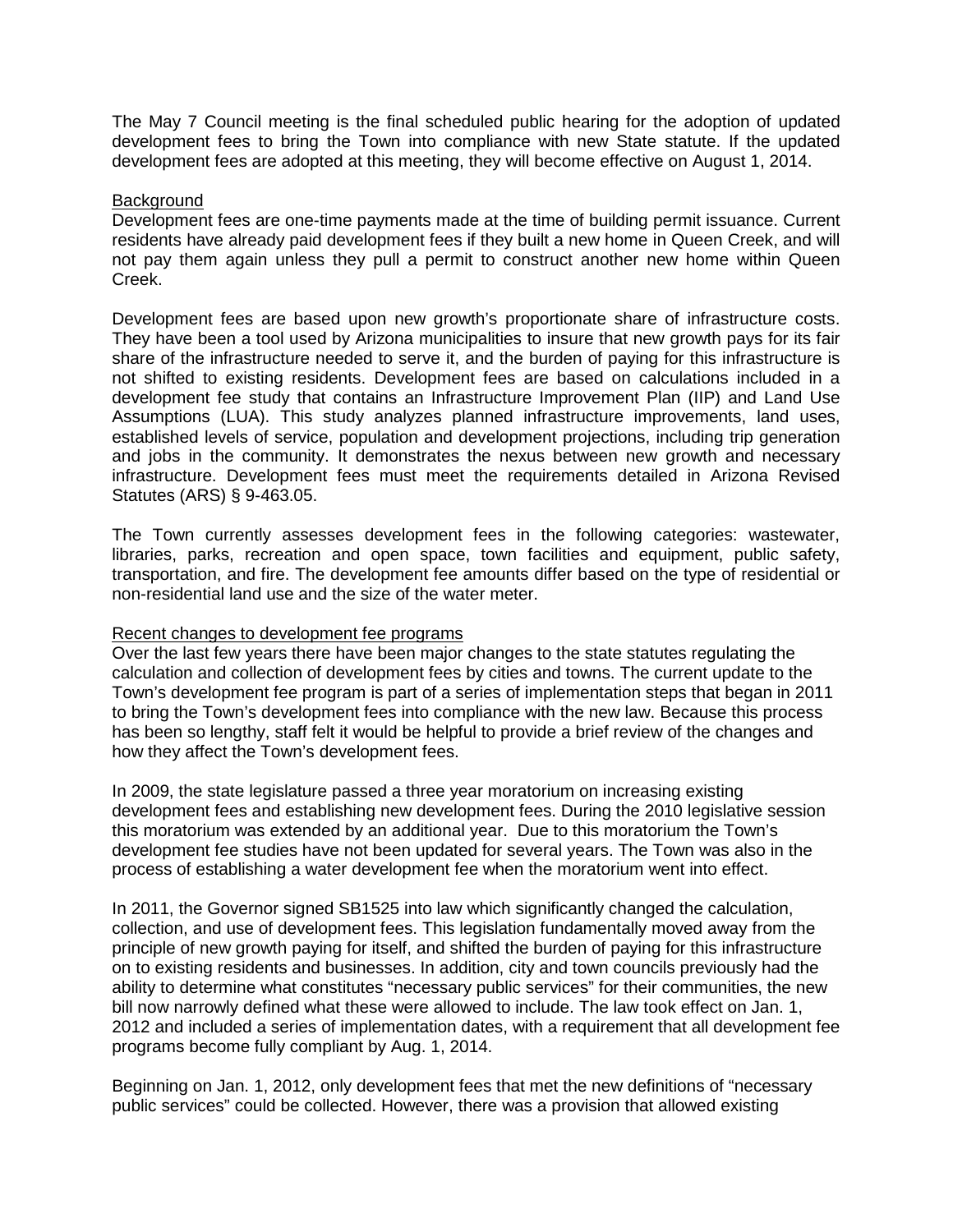development fees to continue to be collected if they were pledged to repay debt service for infrastructure items financed before Jun. 1, 2011, and if the necessary public services were also included in the municipality's Infrastructure Improvement Plan (IIP) prior to June 1, 2011. The Town had several projects that met the above criteria including the Municipal Services Building, Horseshoe Park and Equestrian Centre, and the library. In order to comply with this deadline, the Town Council passed Resolution 881-11 on May 18, 2011 to affirm that the Town had pledged development fees toward the repayment of debt services incurred to construct these facilities.

An interim update to the development fee schedule was also adopted by the Town Council on Dec. 21, 2011 to bring the fees not pledged to pay for debt into compliance with the new definitions. At this time there were no recommended changes to the Fire, Public Safety, and Library development fees. There were minor changes to the Wastewater and Transportation fees, and comprehensive changes to the Parks, Recreation and Open Space fee and the Town Facilities and Equipment fee. The interim fee schedule resulted in a decrease in average residential development fees by approximately 19%, and average commercial development fees by 18%.

#### 2014 Development Fee Update

The current development fee update is being undertaken to bring the Town's development fee program fully into compliance with SB 1525 by the Aug. 1, 2014 deadline. This includes a full update to the Infrastructure Improvement Plan (IIP) and the Land Use Assumptions (LUA) with all of the provisions under the new law. Following the new adoption process, after two public hearings the draft IIP and LUA was approved on Feb. 19, 2014. The second half of the process includes two public hearings on the proposed development fee schedule. The first public hearing was held on April 2, 2014. The second, and final scheduled public hearing, will be held on May 7, 2014. The proposed development fee schedule is included in **Exhibit A** Executive Summary from the Infrastructure Improvements Plan and Land Use Assumptions.

This update includes the following necessary public services: Parks and Recreation Facilities; Library Facilities; Town Facilities; Streets Facilities; Police Facilities; and Fire Facilities. Attached to this staff report, **Exhibit B** shows the changes in the Town's development fees since 2007, and **Exhibit C** is a summary of what components are allowed under the new development fee law compared to the previous statutes. The new legislation has resulted in a substantial net decrease in the draft 2014 development fees. The proposed new fee for a single family detached resident totals \$6,794, compared to the current fee of \$8,941, resulting in a 24% decrease in the total fee. (Neither of these figures include the current wastewater fee due to the proposed shift towards capacity charges.)

As mentioned above, the new law shifts the burden of paying for infrastructure disproportionally to existing residents (either through the higher development fees they already paid, or through other revenue streams such as sales tax, other fees, etc.). According to the Arizona League of Cities and the Town's contracted development fee attorney, the Town will not be required to refund existing residents who paid the higher development fees in the past. This is a broad state policy change that compels the Town to make the required updates to our development fee program. This is a fairness issue that was brought up with our state legislators prior to the adoption of the new law.

A complete copy of the Development Fees, Infrastructure Improvements Plan, and Land Use Assumptions is available on the Town website, and on the Council's Google site.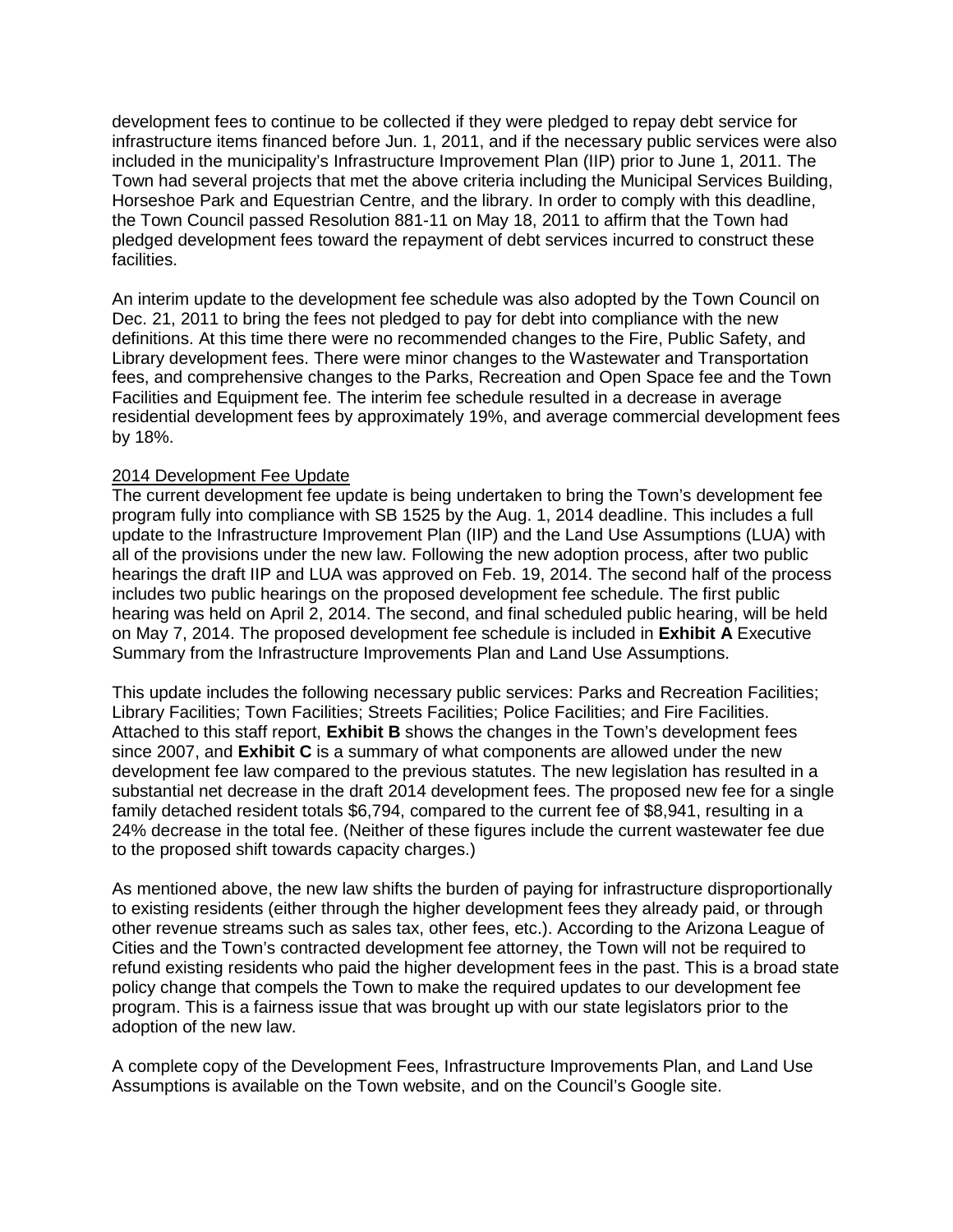#### Water and Wastewater Capacity Charges

In the draft 2014 development fee study, a new water development fee is no longer being recommended. This is because the Town recently purchased the H2O, Inc. water company, and the Town's water service area extends beyond the Town's incorporated boundaries. The development fee legislation only allows for services areas within municipal boundaries. With the Council's recent approval of water and wastewater capacity charges to pay for the proportionate share of costs for needed utility infrastructure attributable to the new growth, staff is recommending discontinuing the collection of wastewater development fees.

Capacity charges are different than development fees, and are regulated by a different section of state statutes. Like development fees, capacity charges are one-time charges paid at the time of building permit issuance. Capacity charges are not included in any monthly fee payments, and existing residents would never be required to pay them unless they pulled a building permit to construct a new home in Queen Creek.

The existing fund balance in the Wastewater Development Fee fund may still be utilized to pay for wastewater capital costs until it is fully expended, following state statute requirements for development fees.

#### Public Outreach/Comments

The draft Development Fees, Infrastructure Improvements Plan, and Land Use Assumptions study was mailed to local homebuilders and developers and posted on the Town's website. Notice of the update was also posted at the Municipal Services Building front counter, on the Town website, and published per state requirement in the Arizona Republic.

Since the last public hearing, the Town received questions for clarification on how the Town will handle the construction sales tax differential from Jackson Moll of the Home Builders Association of Central Arizona located at 7740 N. 16th Street, Suite 385, Phoenix, AZ 85020 and Tom Abraham from Fulton Homes located at 9140 S. Kyrene, Suite 202, Tempe, AZ 85284. In response to these questions, Tischler Bise has updated the study with more detailed explanation of this issue. The updated study, dated May 7, 2014, includes an analysis in Appendix A on the construction sales tax differential (**Attachment D)**, and was sent to both Mr. Moll and Mr. Abraham and posted on the Town's website.

#### Required Offset for Construction Sales Tax Differential

According to ARS 9-463.05.B.12, beginning August 1, 2014 if a municipality charges a construction contracting sales tax above the percentage amount of the transaction privilege tax, the entire excess portion of the construction contracting tax shall be treated as a contribution to the capital costs of necessary public services provided to development for which development fees are assessed. In order to meet this new requirement, The Town will set aside a portion of the Town's construction sales tax revenue to be used exclusively for the capital costs of necessary public services. In Queen Creek, the construction contracting tax rate is 4.25% and the general privilege tax rate is 2.25%. In FY12/13, the excess portion (i.e. 2%) of taxable construction sales yielded approximately \$3.6 million.

Each year, Queen Creek will allocate 47% (i.e. 2 divided by 4.25) of construction sales tax revenue to a separate fund that will be used for the capital costs of the necessary public services, including the debt service for those capital costs. The proposed development fees already include reductions, such as revenue credits, to ensure that new development does not pay more than its proportionate share for growth-related infrastructure. A more detailed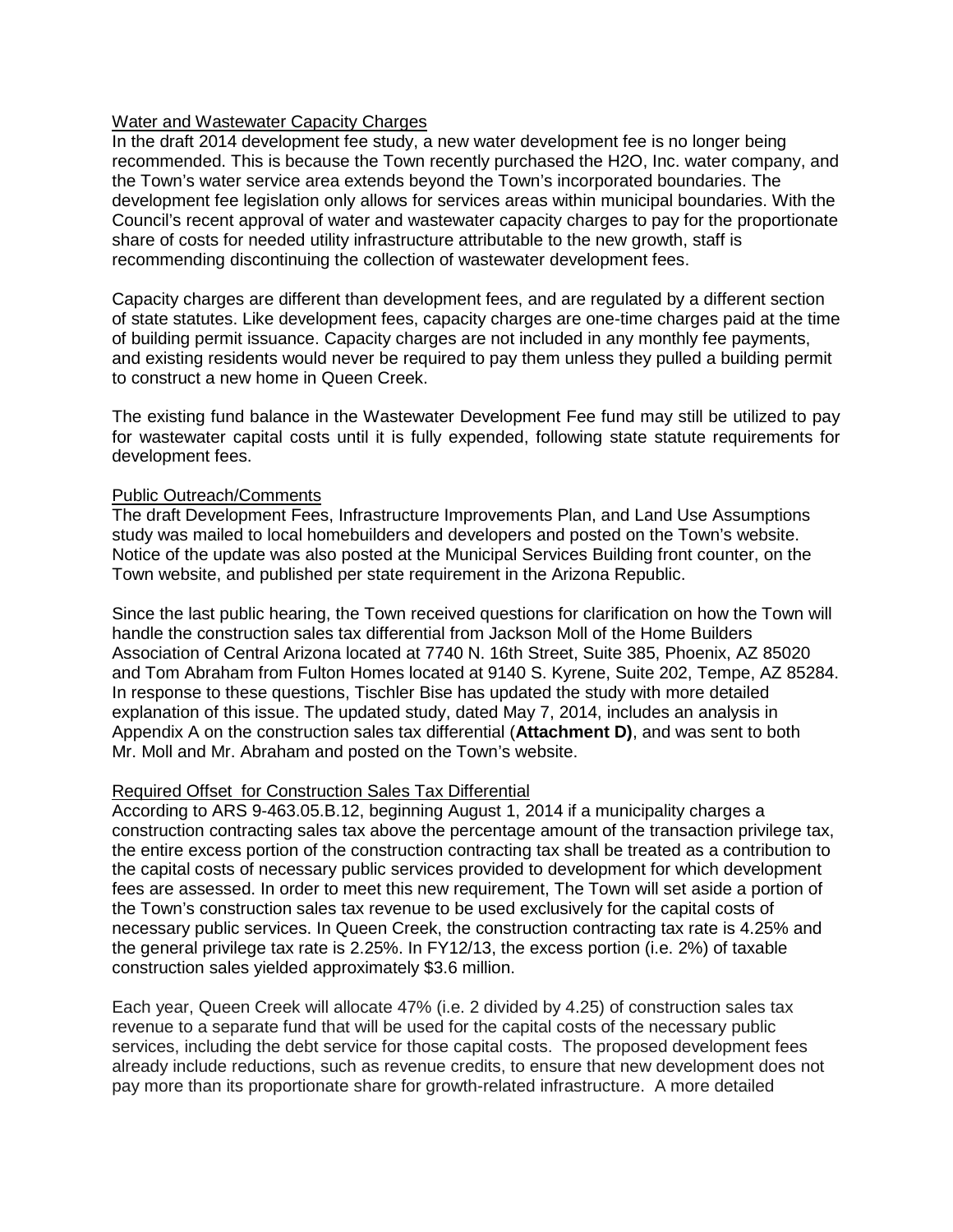explanation of the reductions to each fee is included in **Attachment D** (Appendix A of the Infrastructure Improvements Plan, Land Use Assumptions, and Development Fees study).

#### **Fiscal Impact**

Development fees are used by the Town to pay for a proportionate share of infrastructure needs caused by new growth. Development fees and capacity charges represent a significant revenue source for the Town, especially with the current building uptick that is occurring. In total, given the current housing projections these fees generate millions of dollars for the Town, but as this report states, these fees pay only a portion of the costs of growth within the Town. With the reduction in the amount of the updated development fees, the anticipated build-out of the Town with the addition of another 20,000 homes, represents a decrease of revenue in the amount of \$42 million to be used to pay for the cost of growth.

#### **Alternatives**

1. The Council may choose not to approve the updated development fee schedule. This would mean on August 1, 2014 the existing Town development fees would become out of compliance with State statute, and could no longer be charged until they are brought into compliance.

#### **Attachments**

| Attachment A: Executive Summary from the Infrastructure Improvements Plan, Land Use<br>Assumptions, and Development Fees study |
|--------------------------------------------------------------------------------------------------------------------------------|
| Attachment B: Changes to Town development fees since 2007                                                                      |
| Attachment C: Comparison of allowable development fee components 2007 vs. 2010                                                 |
| Attachment D: Appendix A from the Infrastructure Improvements Plan, Land Use<br>Assumptions, and Development Fees study        |
| Attachment E: Resolution 997-14 Declaring a Public Record                                                                      |
| Attachment F: Ordinance 547-14 Adopting a Development Fee Procedure                                                            |
| Attachment G: Resolution 998-14 Establishing the Development Fee Schedule                                                      |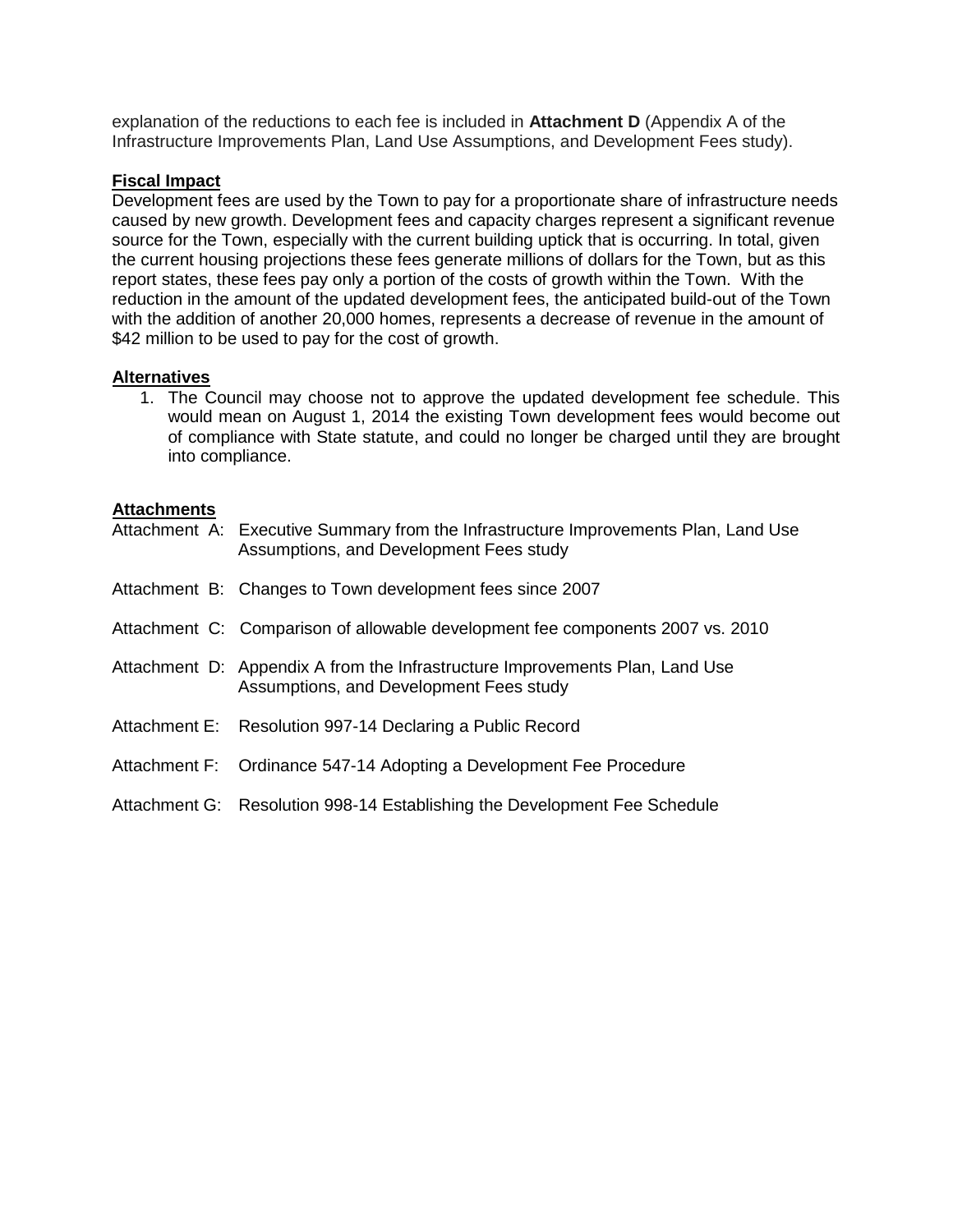# **Attachment A:**

**Executive Summary from the Infrastructure Improvements Plan, Land Use Assumptions, and Development Fees study**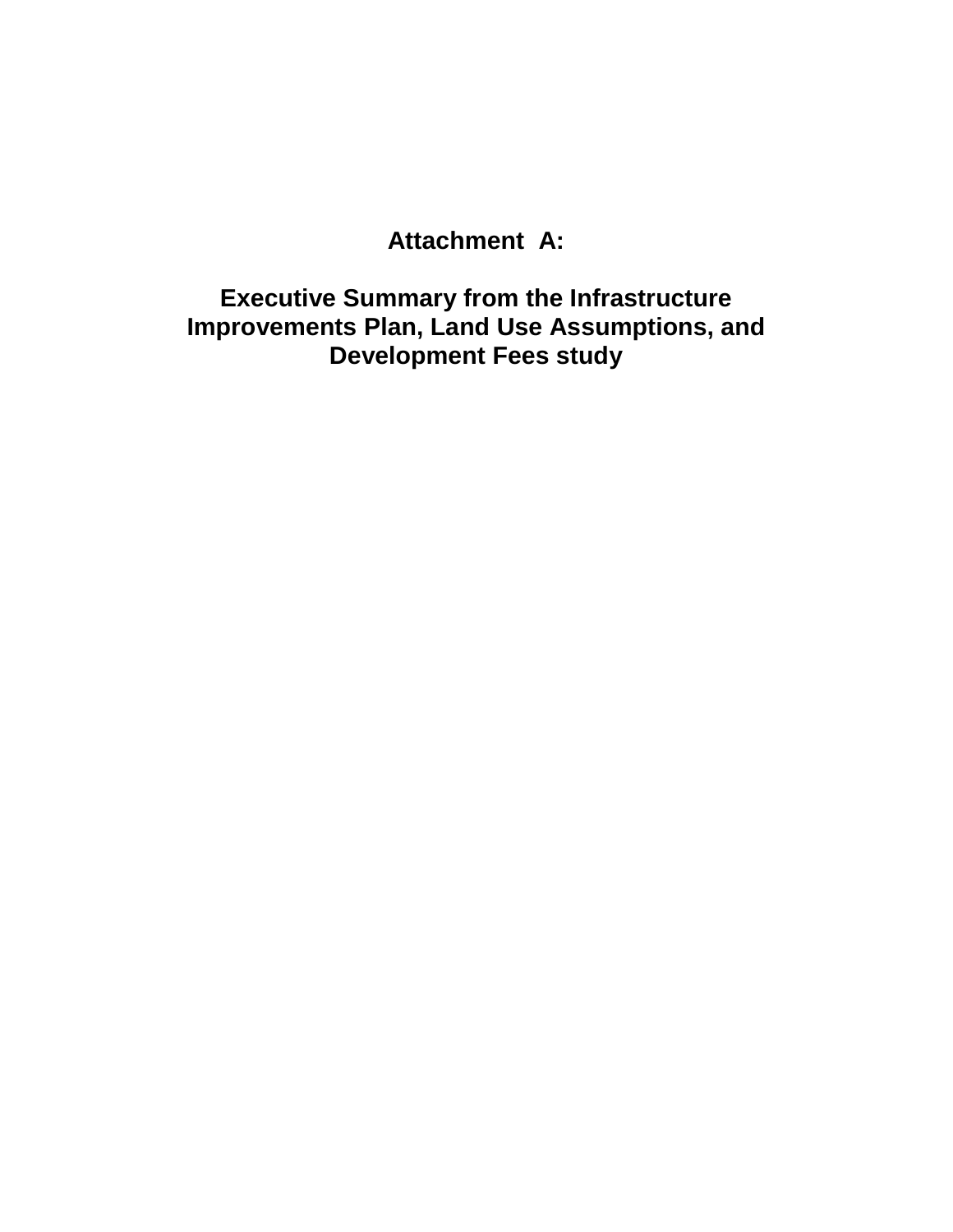#### **EXECUTIVE SUMMARY**

Under authority of Arizona Revised Statutes (ARS) 9-463.05, municipalities in Arizona may assess development fees to offset infrastructure costs to a municipality associated with providing necessary public services to development. The development fees must be based on an Infrastructure Improvements Plan (IIP). This update of the IIP and development fees includes the following necessary public services:

- Parks and Recreation
- **Libraries**
- Town Facilities
- Streets
- Police
- **Fire**

The Town of Queen Creek hired TischlerBise to document land use assumptions, prepare an Infrastructure Improvements Plan (IIP), and update development fees to comply with ARS 9-463.05. The IIP for each type of infrastructure is in the middle section of this document and the land use assumptions may be found in Appendix C.

Development fees are one-time payments used to construct system improvements needed to accommodate new development. The fee represents future development's proportionate share of infrastructure costs. Development fees may be used for infrastructure improvements or debt service for growth-related infrastructure. In contrast to general taxes, development fees may not be used for operations, maintenance, replacement or correcting existing deficiencies.

#### *Arizona Development Fee Enabling Legislation*

During the state legislative session of 2011, Senate Bill 1525 was introduced which significantly amended the development fee enabling legislation. This update of the Town's development fees complies with all of the requirements of SB 1525. Key changes included:

- Amending existing development fee programs by January 1, 2012
- Abandoning existing development fee programs by August 1, 2014
- Development fees based on adopted land use assumptions and IIP
- Revised adoption procedures
- Definitions such as "necessary public services"
- Time limitations for fee collections and expenditures
- Requirements for credits, "grandfathering" rules, and refunds.

#### *Necessary Public Services*

According to Arizona's development fee enabling legislation, fees may be only used for construction, acquisition, or expansion of public facilities that are necessary public services. "Necessary public service" means any of the following categories of facilities that have a life expectancy of three or more years and that are owned and operated on behalf of the municipality: water, wastewater, storm water, drainage and flood control facilities, library, streets, fire and police, neighborhood parks and recreational facilities. Additionally, a necessary public service includes any facility that was financed before June 1, 2011 and that meets the following requirements:

Development fees were pledged to repay debt service obligations related to the construction of the facility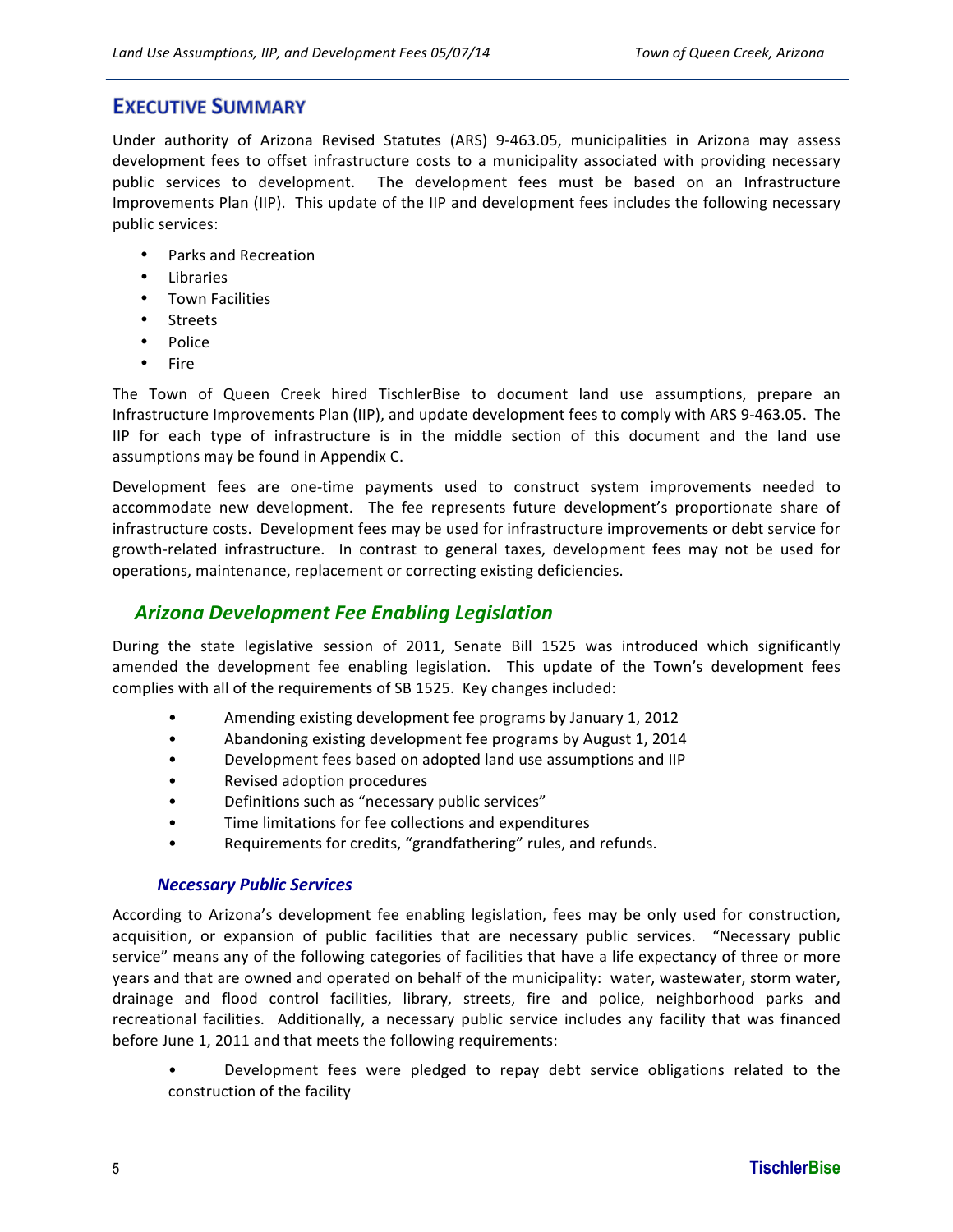• After August 1, 2014, any development fees collected are used solely for the payment of principal and interest on the portion of the bonds, notes, or other debt service obligations issued before June 1, 2011 to finance construction of the facility.

#### *Infrastructure Improvements Plan*

Development fees must be calculated pursuant to an Infrastructure Improvements Plan (IIP). For each necessary public service that is the subject of a development fee the IIP shall include:

A description of the existing necessary public services in the service area and the cost to update, update, improve, expand, correct or replace those necessary public services to meet existing needs and usage and stricter safety, efficiency, environmental or regulatory standards, which shall be prepared by qualified professionals licensed on this state, as applicable.

An analysis of the total capacity, the level of current usage and commitments for usage of capacity of the existing necessary public services, which shall be prepared by qualified professionals licensed in this state, as applicable.

A description of all or the parts of the necessary public services or facility expansion and their costs necessitated by and attributable to development in the service area based on the approved land use assumptions, including a forecast of the costs of infrastructure, improvements, real property, financing, engineering and architectural services, which shall be prepared by qualified professionals licensed in the state, as applicable.

A table establishing the specific level or quantity of use, consumption, generation or discharge of a service unit for each category of necessary public services or facility expansions and an equivalency or conversion table establishing the ratio of a service unit to various types of land uses, including residential, commercial and industrial.

The total number of projected service units necessitated by and attributable to new development in the service area based on the approved land use assumptions and calculated pursuant to generally accepted engineering and planning criteria.

The projected demand for necessary public services or facility expansions required by new service units for a period not to exceed ten years.

A forecast of revenues generated by new service units other than development fees, which shall include estimated state-shared revenue, highway users revenue, federal revenue, ad valorem property taxes, construction contracting or similar excise taxes and the capital recovery portion of utility fees attributable to development based on the approved land use assumptions and a plan to include these contributions in determining the extent of the burden imposed by the development.

#### *Qualified Professionals*

Qualified professionals must develop the IIP using general accepted engineering and planning practices. A qualified professional is defined as "a professional engineer, surveyor, financial analyst, or planner providing services within the scope of the person's license, education, or experience."

TischlerBise is a fiscal, economic, and planning consulting firm specializing in the cost of growth services. Our services include development fees, fiscal impact analysis, infrastructure funding, user fee and cost of service studies, capital improvement plans, and fiscal software. TischlerBise has prepared over 800 development fee studies over the past 30 years for local governments across the United States.

#### **Summary of Current and Proposed Development Fees**

Development fees for necessary public services must be based on the same level of service provided to existing development in the service area. There are three general methods for calculating development fees. The choice of a particular method depends primarily on the timing of infrastructure construction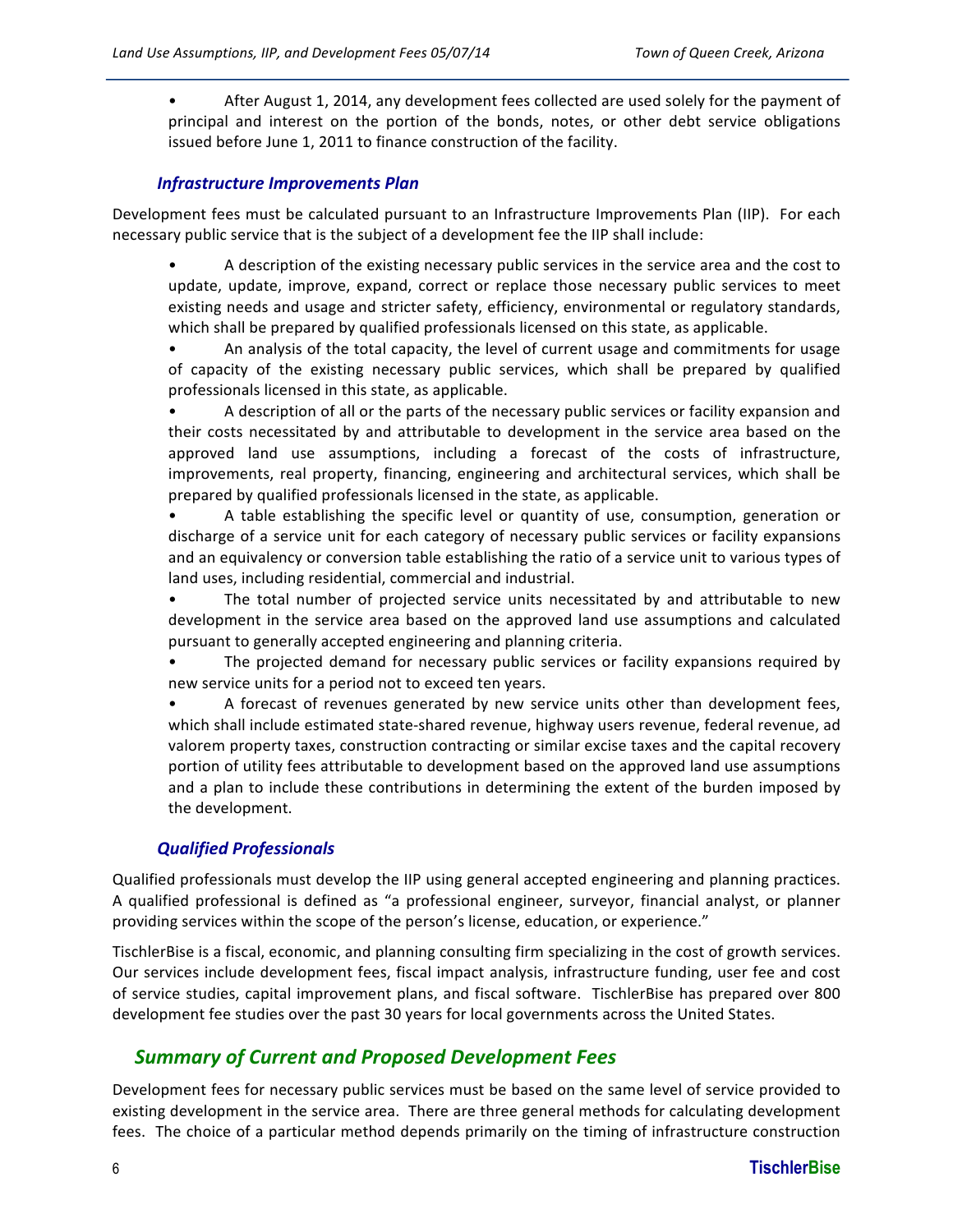(past, concurrent, or future) and service characteristics of the facility type being addressed. Each method has advantages and disadvantages in a particular situation, and can be used simultaneously for different cost components. Reduced to its simplest terms, the process of calculating development impact fees involves two main steps: (1) determining the cost of development-related capital improvements and (2) allocating those costs equitably to various types of development. In practice, though, the calculation of development fees is complicated due to many variables involved in defining the relationship between development and the need for facilities within the designated service area. The following bullet points summarize three basic methods for calculating development fees and how those methods can be applied.

• Cost recovery is used in instances when a community has oversized a facility or asset in anticipation of future development. This methodology is based on the rationale that new development is repaying the community for its share of the remaining unused capacity.

Incremental expansion method documents the current level of service for each type of public facility. The intent is to use revenue collected to expand or provide additional facilities, as needed to accommodate new development, based on current infrastructure standards.

Plan-based method utilizes a community's IIP and/or other adopted plans, or engineering studies, to determine capital improvements needed to serve new development.

Regardless of the methodology, a consideration of "credits" is integral to the development of a legally defensible development fee. There are two types of "credits" that should be addressed in development fee studies and ordinances. The first is a revenue credit due to possible double payment situations, which could occur when other revenues may contribute to the capital costs of infrastructure covered by the development fee. This type of credit is integrated into the fee calculation, thus reducing the fee amount. The second is a site-specific credit or developer reimbursement for dedication of land or construction of system improvements. This type of credit is addressed in the administration and implementation of the development fee program. For ease of administration, TischlerBise normally recommends developer reimbursements for system improvements.

Figure 1 summarizes the methods and cost components for each type of infrastructure included in Queen Creek's IIP and development fee update. When cost recovery is combined with other methods, infrastructure with growth-related debt service is not counted in existing levels of service.

Figures 1-4 in the Executive Summary do not address the need for water and wastewater infrastructure. Following the recent approval of voters to acquire a private water company, the Town of Queen Creek will be providing water service to customers located outside the municipal boundaries. According to Arizona's Development Fee Act [see ARS 9-463.05.T (9)] a service area must be within the boundaries of a municipality. Given this inconsistency, Queen Creek will implement capacity charges for water and wastewater utilities under ARS 9-511.01.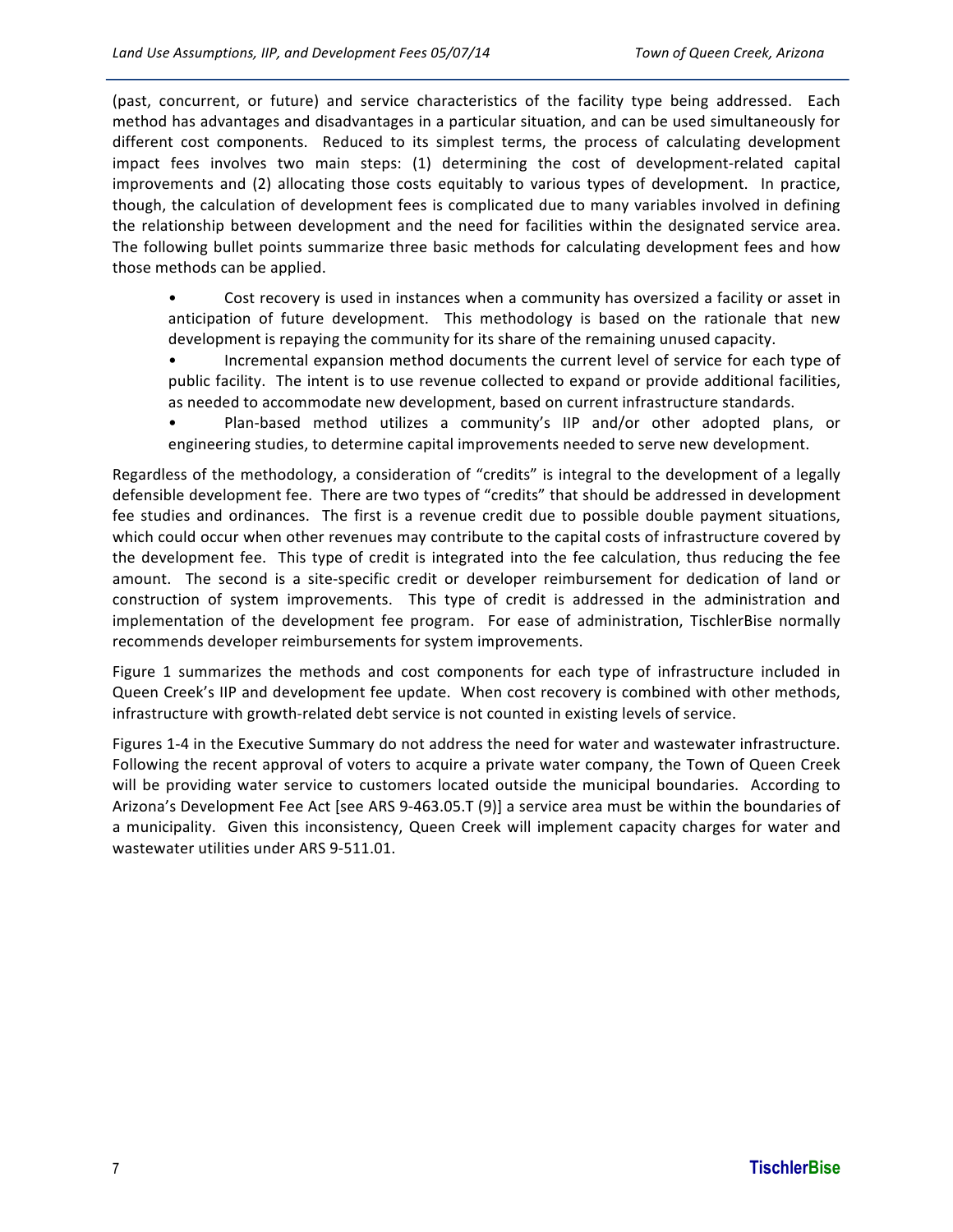| <b>Type of Fee</b> | Cost Recovery*   | Incremental Expansion (present)**  | <b>Plan-Based</b>          |
|--------------------|------------------|------------------------------------|----------------------------|
|                    | (past)           |                                    | (future) $**$              |
| 1. Parks &         | Debt Service     | Park Improvements (\$15.5 million) |                            |
| Recreation         | (\$6.0 million)  | Trails (\$3.6 million)             |                            |
|                    | Debt Service     |                                    |                            |
| 2. Library         | (\$5.0 million)  |                                    |                            |
| 3. Town            | Debt Service     |                                    |                            |
| <b>Facilities</b>  | $(53.6$ million) |                                    |                            |
|                    |                  |                                    | Lane Miles of Arterials,   |
|                    | Debt Service     |                                    | Intersection Improvements, |
| 4. Streets         | $(53.3$ million) |                                    | and RR Crossing            |
|                    |                  |                                    | $(56.5$ million)           |
|                    |                  | Buildings, Vehicles and Equipment  |                            |
| 5. Police          |                  | $(51.3$ million)                   |                            |
|                    |                  | Fire Stations & Apparatus          |                            |
| 6. Fire            |                  | $(53.3$ million)                   |                            |

#### *Figure 1 – Development Fee Methods and Cost Components*

\* Dollars are growth share of principal and interest payments over the next ten years.

*\*\*##Dollars#are#growth#share#based#on#tenHyear#IIP.*

A simplified version of Queen Creek's current development fee schedule is shown in Figure 2, excluding the current fee for wastewater. Due to changes in U.S. Census Bureau methods, TischlerBise recommends consolidation of residential fees into two categories. Residential fees for "Mobile Home" and "All Other Housing" are not calculated in the updated development fees.

TischlerBise also recommends deleting size thresholds from the development fees. An unintended consequence of the previous approach was an increase in fees for smaller businesses that tend to be locally owned and operated. Many communities are switching to fewer and more general categories like the three used throughout this draft.

#### *Figure 2 – Current Development Fees*

| <b>Current Residential Fee per Housing Unit</b>                |                       |                   |                   |                |        |       |              |  |  |  |
|----------------------------------------------------------------|-----------------------|-------------------|-------------------|----------------|--------|-------|--------------|--|--|--|
| Type                                                           | Parks and<br>Library  |                   | Town              | <b>Streets</b> | Police | Fire  | <b>TOTAL</b> |  |  |  |
|                                                                | Recreation            |                   | <b>Facilities</b> |                |        |       |              |  |  |  |
| Single Family Detached                                         | \$4,325               | \$1,370           | \$1,218           | \$631          | \$704  | \$693 | \$8,941      |  |  |  |
| Multi-family                                                   | \$2,846               | \$901             | \$801             | \$415          | \$463  | \$456 | \$5,882      |  |  |  |
| Current Nonresidential Fee per 1,000 Square Feet of Floor Area |                       |                   |                   |                |        |       |              |  |  |  |
|                                                                | Parks and             |                   | Town              | <b>Streets</b> | Police | Fire  | <b>TOTAL</b> |  |  |  |
| Type                                                           | Library<br>Recreation | <b>Facilities</b> |                   |                |        |       |              |  |  |  |
| Light Industrial                                               | \$0                   | \$0               | \$823             | \$668          | \$39   | \$190 | \$1,720      |  |  |  |
| Commercial 100,001 Sq Ft                                       | \$0                   | \$0               | \$791             | \$3,063        | \$180  | \$869 | \$4,903      |  |  |  |
| Office 100,001 Sq Ft                                           | \$0                   | \$0               | \$1,193           | \$940          | \$55   | \$267 | \$2,455      |  |  |  |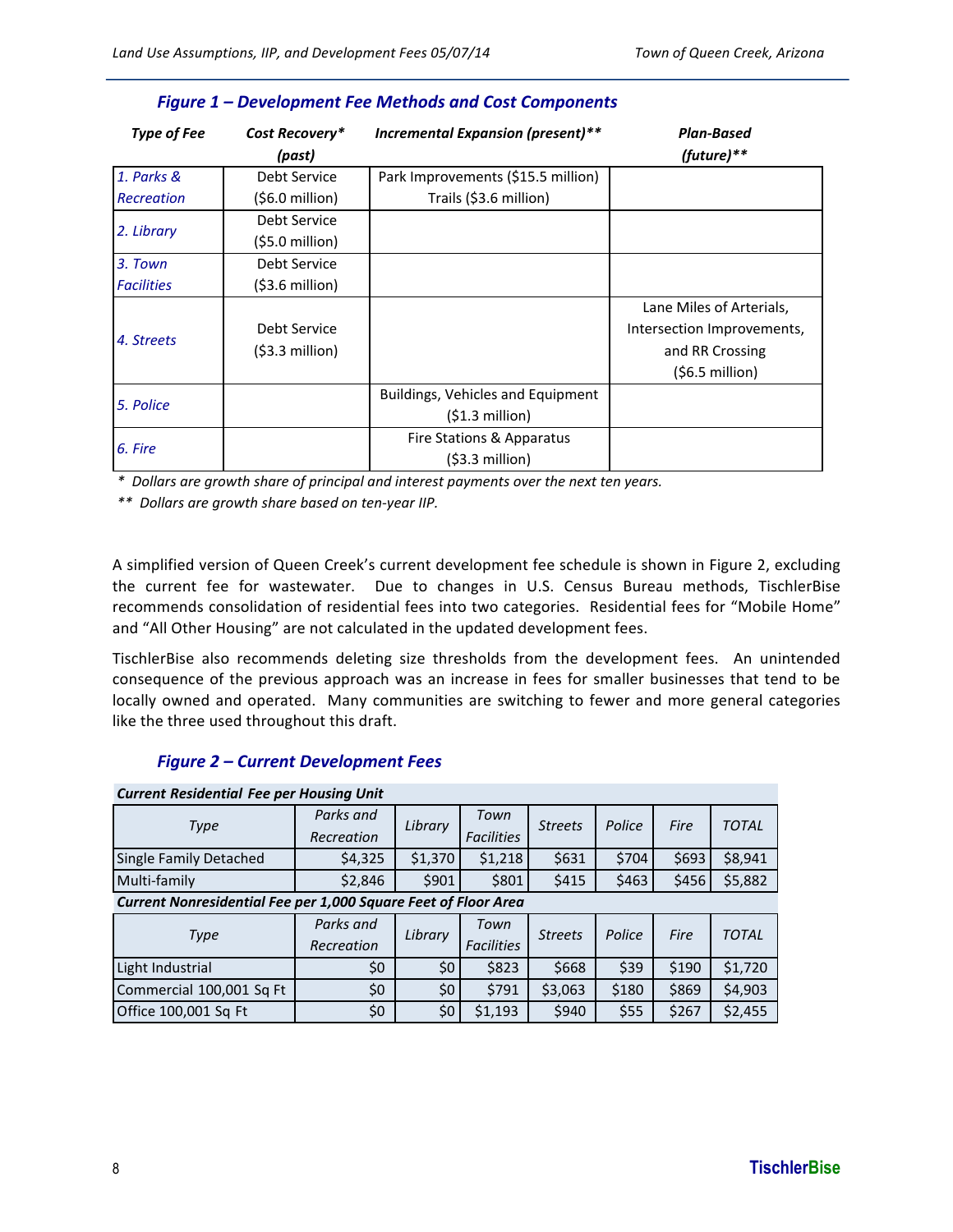Proposed development fees are shown in Figure 3, excluding capacity charges for water and wastewater infrastructure. A separate study (prepared by TischlerBise, engineering consultants, and Town staff) recommends proposed capacity charges within Queen Creek's water and sewer service areas.

#### *Figure 3 – Proposed Development Fees*

#### *Proposed Residential Fee per Housing Unit*

| Units per Structure     | Parks and                                                       | Library | Town              | <b>Streets</b> | Police | Fire  | <b>TOTAL</b> |  |  |  |
|-------------------------|-----------------------------------------------------------------|---------|-------------------|----------------|--------|-------|--------------|--|--|--|
|                         | Recreation                                                      |         | <b>Facilities</b> |                |        |       |              |  |  |  |
| Single Unit             | \$3,681                                                         | \$723   | \$470             | \$1,263        | \$167  | \$490 | \$6,794      |  |  |  |
| 12+ Units               | \$2,710                                                         | \$532   | \$346             | \$882          | \$123  | \$361 | \$4,954      |  |  |  |
|                         | Proposed Nonresidential Fee per 1,000 Square Feet of Floor Area |         |                   |                |        |       |              |  |  |  |
| Type                    | Parks and                                                       | Library | Town              | <b>Streets</b> | Police | Fire  | <b>TOTAL</b> |  |  |  |
|                         | Recreation                                                      |         | <b>Facilities</b> |                |        |       |              |  |  |  |
| Industrial              | \$650                                                           | \$128   | \$338             | \$429          | \$56   | \$335 | \$1,936      |  |  |  |
| l Commercial            | \$563                                                           | \$111   | \$292             | \$1,569        | \$229  | \$290 | \$3,054      |  |  |  |
| Office & Other Services | \$552                                                           | \$109   | \$286             | \$679          | \$90   | \$285 | \$2,001      |  |  |  |

Differences between current and proposed fees are shown in Figure 4. For all types of development except industrial, there would be a decrease in fees if the proposed amounts were implemented without further revision.

#### *Figure 4 – Increase or Decrease in Proposed Fees*

#### *Residential Fee\*Increase\*/\*(Decrease)*

| Units per Structure                      | Parks and  | Library | Town              | <b>Streets</b> | Police   | Fire   | <b>TOTAL</b> | %      |  |  |      |              |        |
|------------------------------------------|------------|---------|-------------------|----------------|----------|--------|--------------|--------|--|--|------|--------------|--------|
|                                          | Recreation |         | <b>Facilities</b> |                |          |        |              | Change |  |  |      |              |        |
| Single Unit                              | (\$644)    | (5647)  | (5748)            | \$632          | (5537)   | (5203) | (52, 147)    | $-24%$ |  |  |      |              |        |
| 2+ Units                                 | (\$136)    | (5369)  | (5455)            | \$467          | ( \$340) | (\$95) | (5928)       | $-16%$ |  |  |      |              |        |
| Nonresidential Fee Increase / (Decrease) |            |         |                   |                |          |        |              |        |  |  |      |              |        |
| Type                                     | Parks and  | Library | Town              | <b>Streets</b> | Police   |        |              | %      |  |  |      |              |        |
|                                          | Recreation |         | <b>Facilities</b> |                |          |        |              |        |  |  | Fire | <b>TOTAL</b> | Change |
| Industrial                               | \$650      | \$128   | (5485)            | (5239)         | \$17     | \$145  | \$216        | 13%    |  |  |      |              |        |
| Commercial                               | \$563      | \$111   | (5499)            | (51, 494)      | \$49     | (5579) | (\$1,849)    | $-38%$ |  |  |      |              |        |
| Office & Other Services                  | \$552      | \$109   | (5907)            | (5261)         | \$35     | \$18   | (5454)       | $-18%$ |  |  |      |              |        |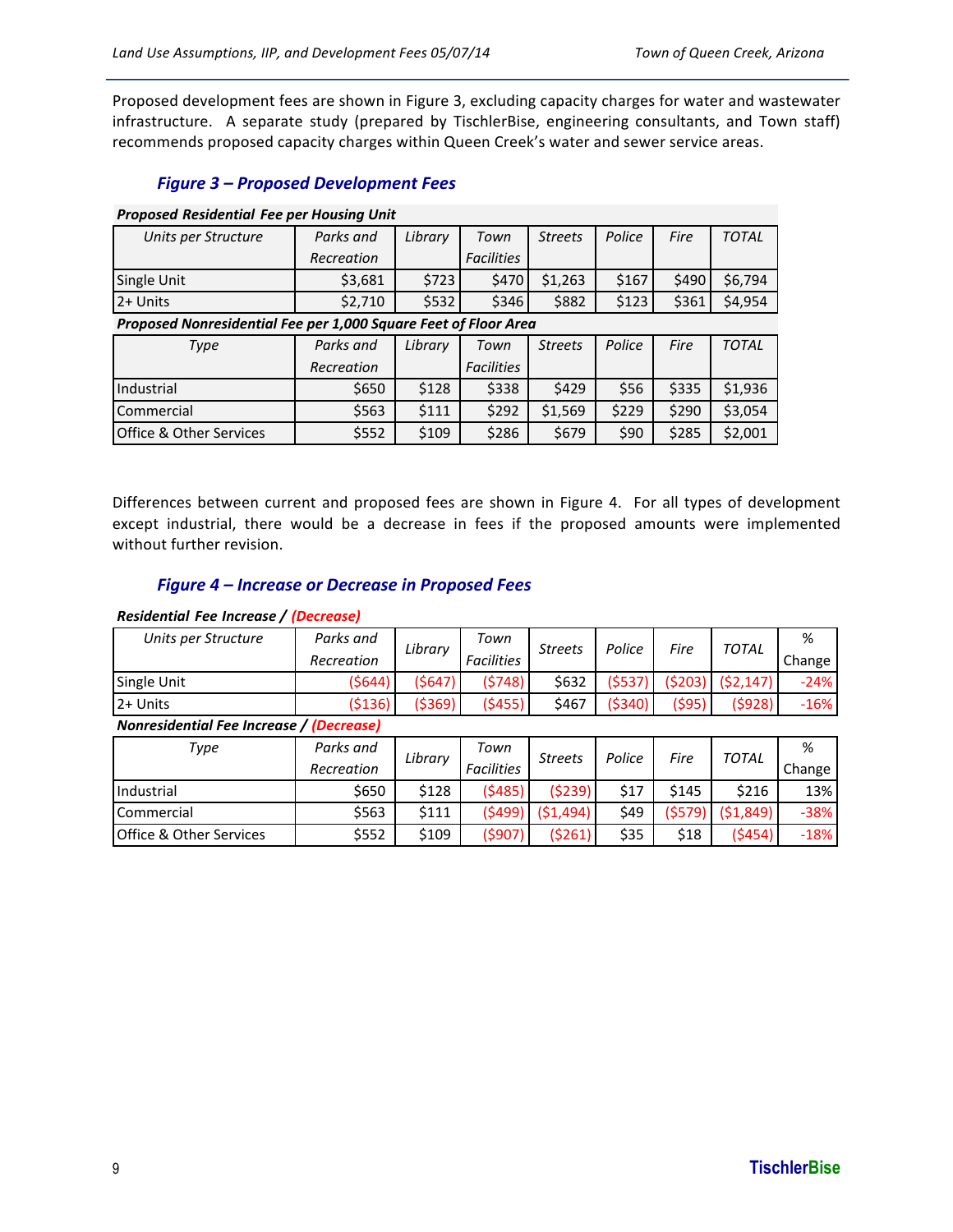# **Attachment B: Changes to Town development fees since 2007**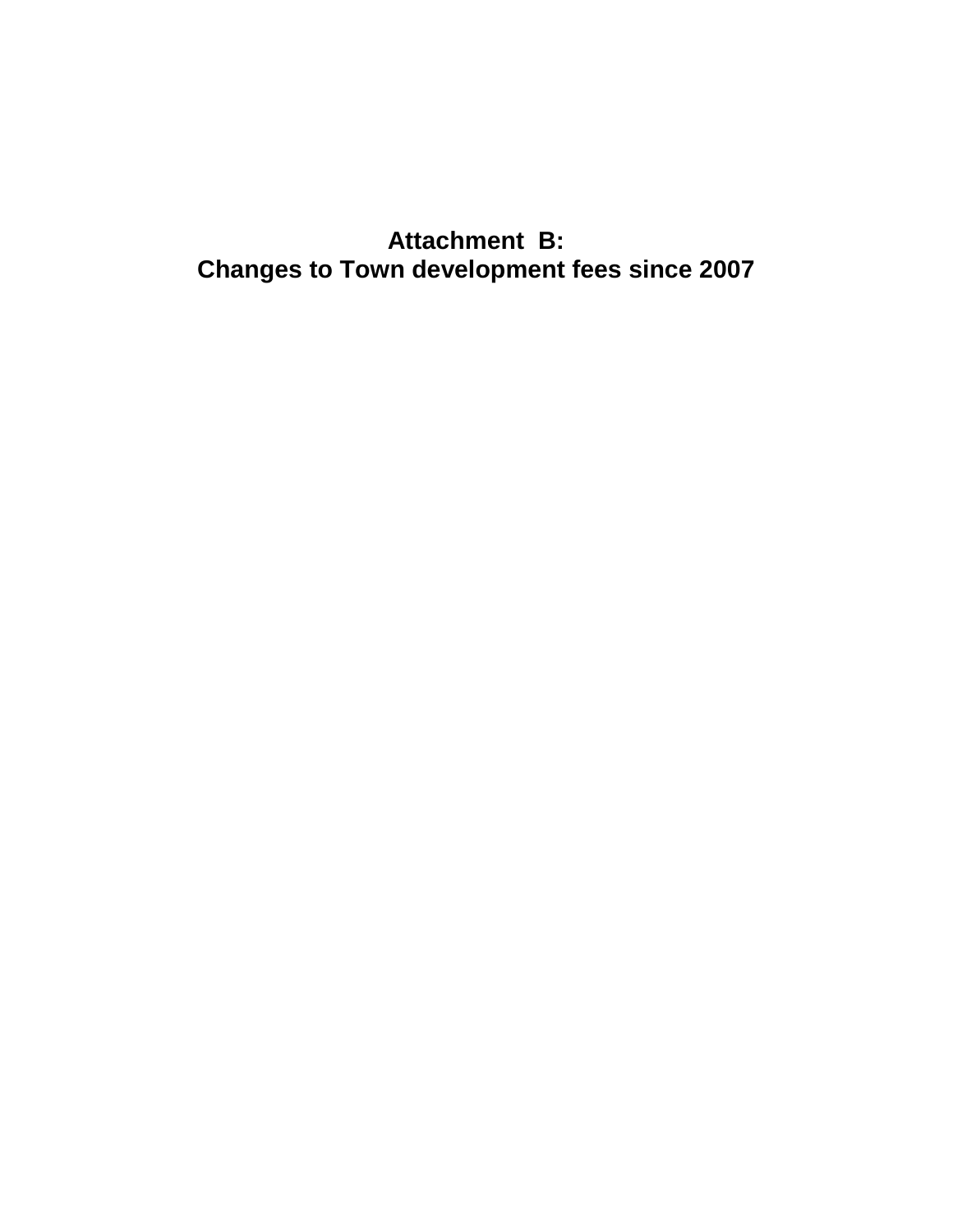## **Exhibit B Changes to Town development fees since 2007**





### **Single Family Detached Residential Unit**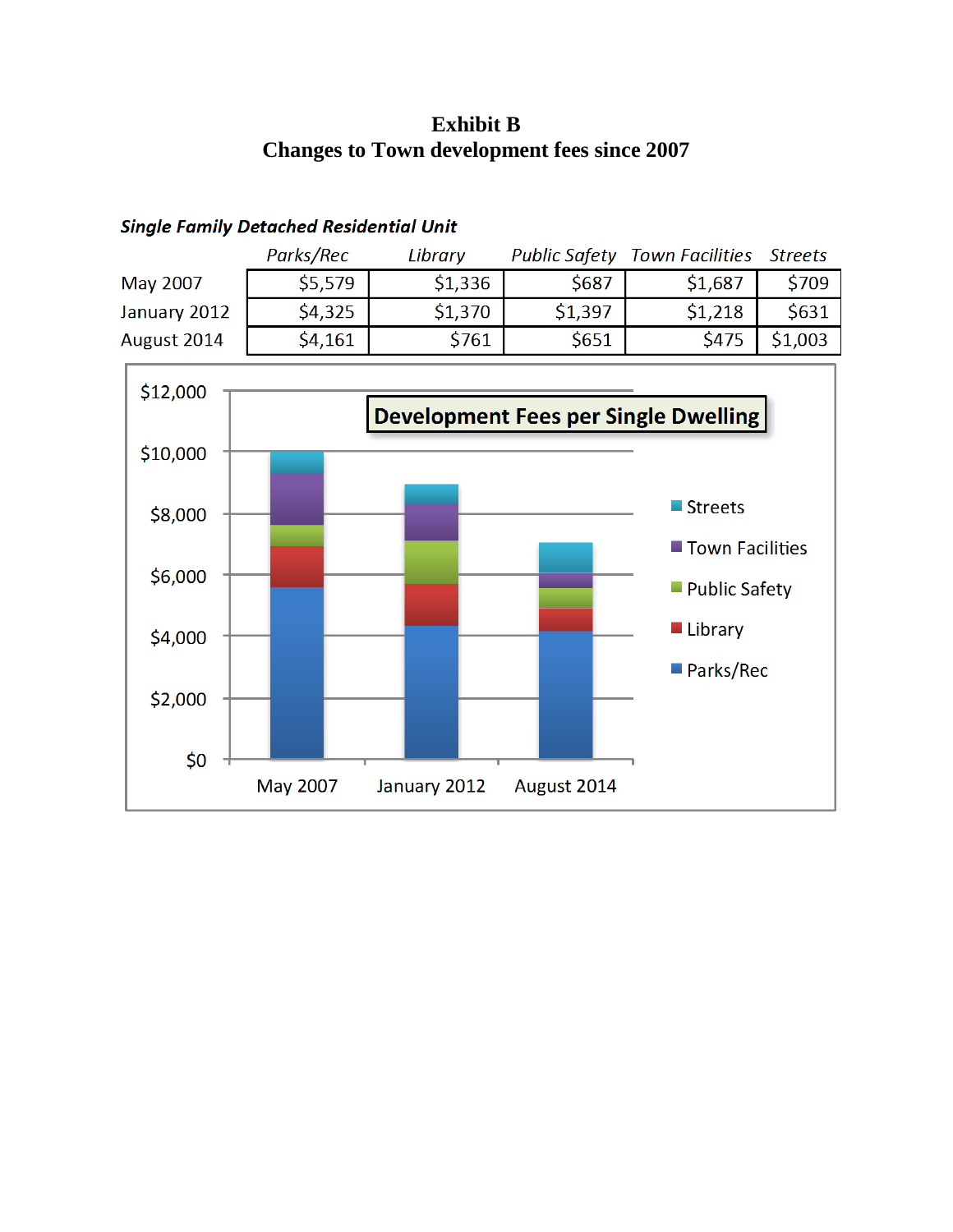**Attachment C: Comparison of allowable development fee components 2007 vs. 2010**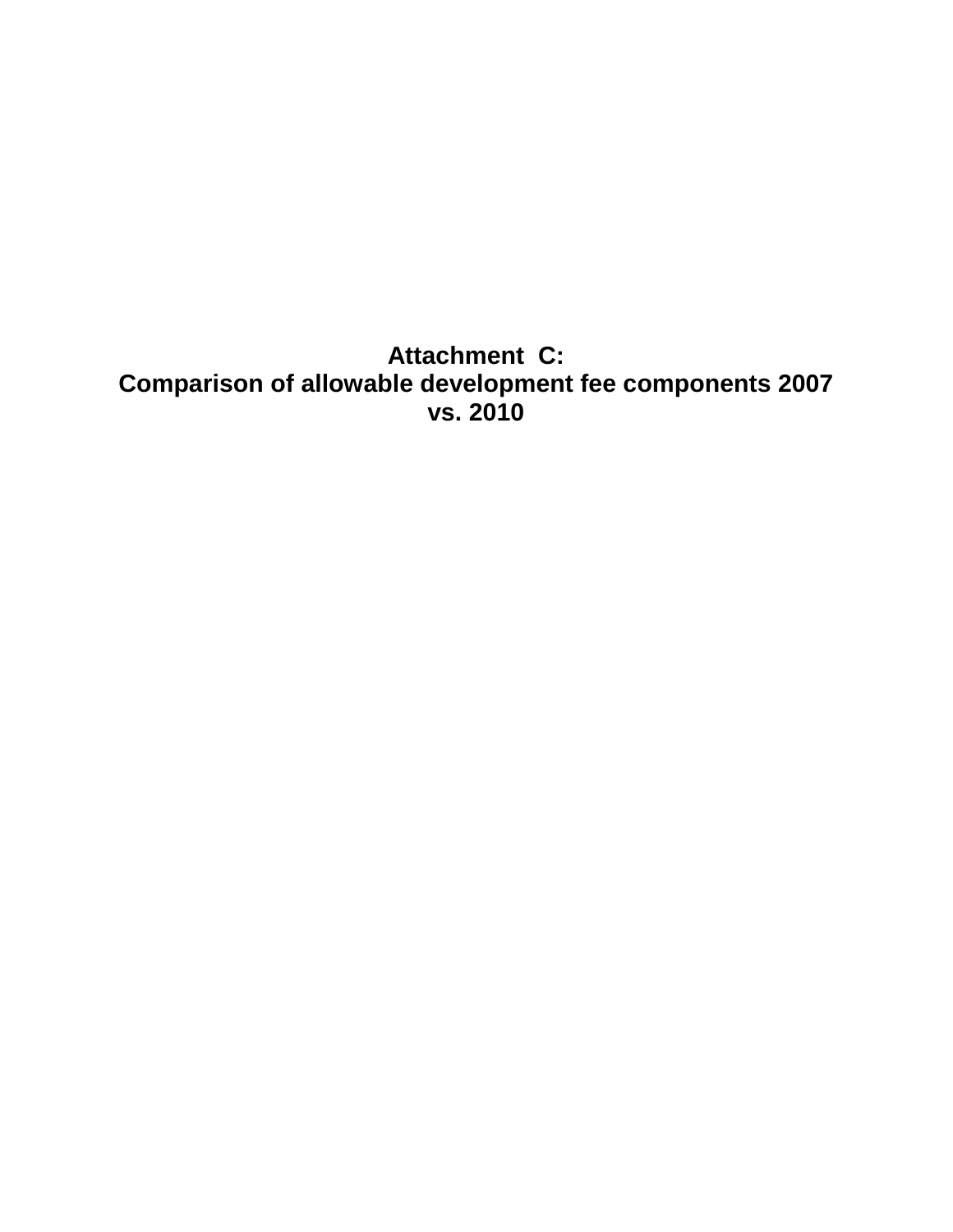# **Exhibit C Comparison of allowable development fee components 2007 vs. 2014**

| <b>Infrastructure Type</b> | <b>2007 Cost Components</b>                                     | <b>Preliminary 2014 Costs</b>                      |
|----------------------------|-----------------------------------------------------------------|----------------------------------------------------|
| Parks & Recreation         | Larger Parks<br>(land + improvements)                           | Maximum 30-acre Parks<br>(unless direct benefit)   |
|                            | Open Space                                                      | excluded                                           |
|                            | <b>Trails</b>                                                   | <b>Trails</b>                                      |
|                            | Large Recreation, Aquatic,<br>and<br><b>Equestrian Centers</b>  | excluded                                           |
|                            | Vehicles & Equipment                                            | excluded                                           |
| Library                    | Planned Cost of Land &<br><b>Building</b><br>(78% growth share) | <b>Debt Service</b><br>(48% growth share)          |
|                            | Collections                                                     | excluded                                           |
| <b>Town Facilities</b>     | <b>Planned Public Works Yard</b>                                | excluded                                           |
|                            | <b>Town Hall</b>                                                | <b>Debt Service</b>                                |
|                            | Vehicles & Equipment                                            | excluded                                           |
| <b>Streets</b>             | 20-Year Plan for Six Railroad<br>Crossing                       | 10-Year Plan for One Railroad Crossing             |
|                            | 20-Year Plan for 11 Bridges                                     | Arterial Lane Miles & Intersection<br>Improvements |
|                            | Vehicles & Equipment                                            | excluded                                           |
| <b>Public Safety</b>       | <b>Planned Facilities</b>                                       | <b>Existing LOS</b>                                |
|                            | Vehicles & Equipment                                            | Vehicles & Equipment                               |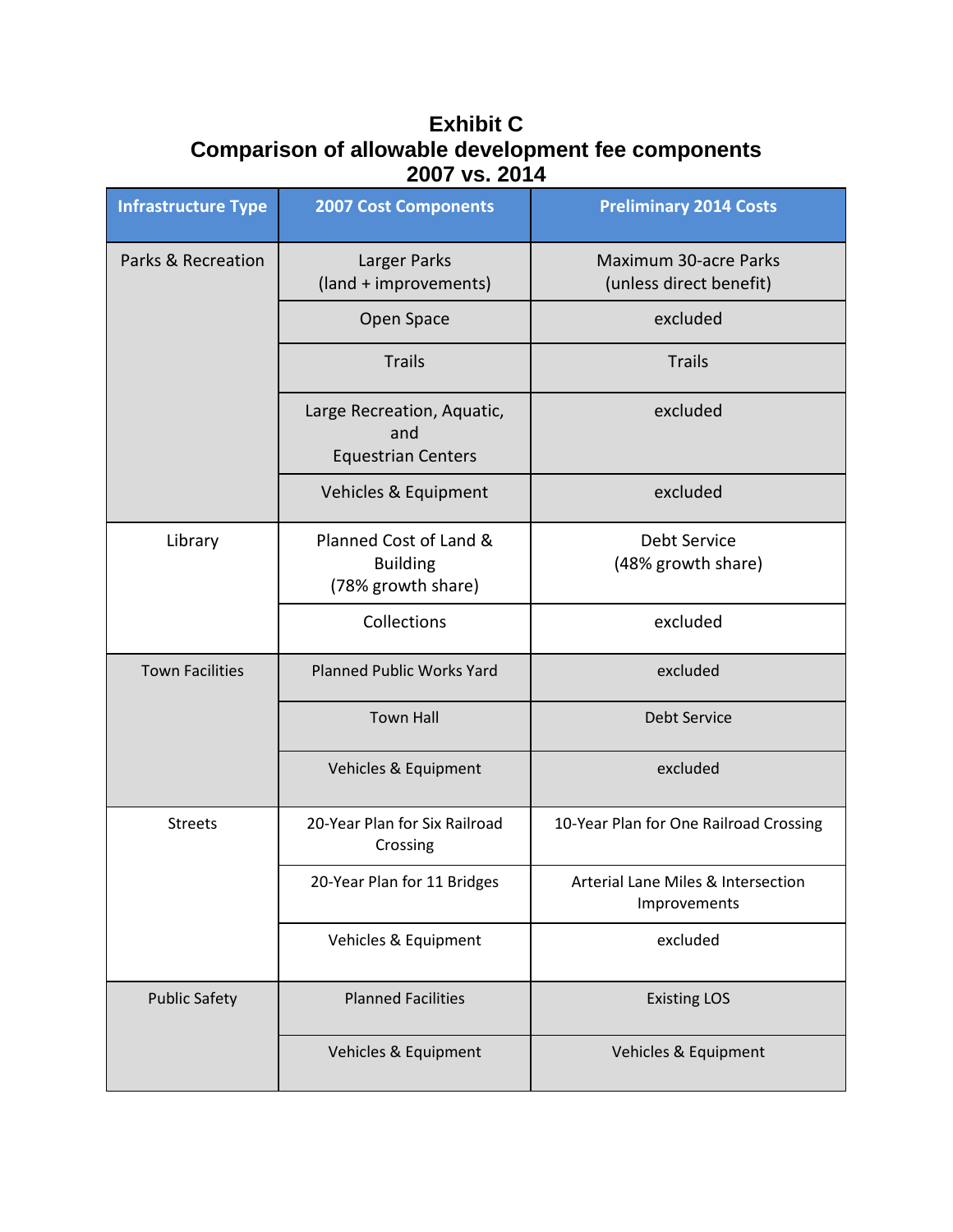**Attachment D: Appendix A from the Infrastructure Improvements Plan, Land Use Assumptions, and Development Fees study**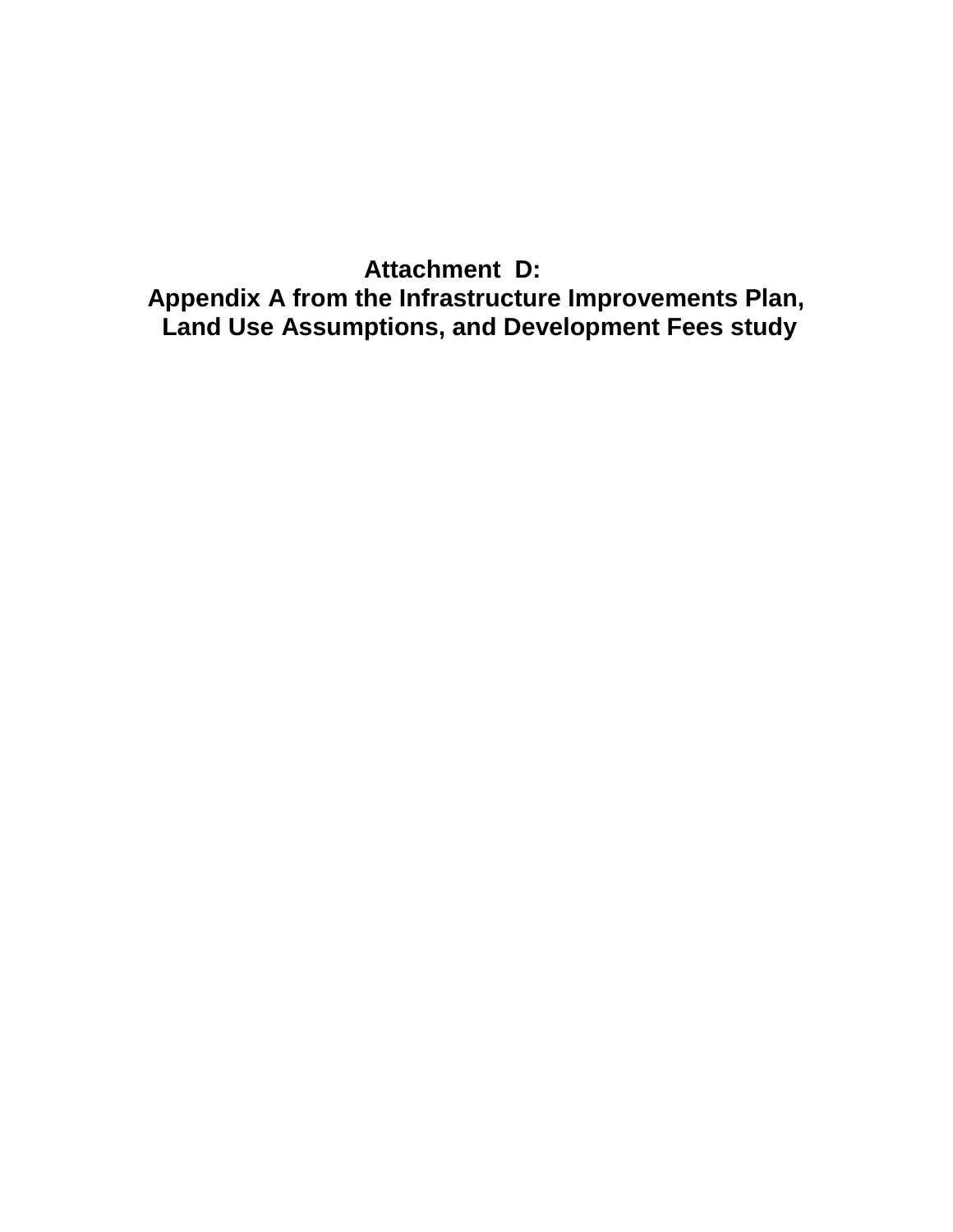## **APPENDIX A - QUEEN CREEK REVENUES**

ARS 9-463.05.E.7 requires "A forecast of revenues generated by new service units other than development fees, which shall include estimated state-shared revenue, highway users revenue, federal revenue, ad valorem property taxes, construction contracting or similar excise taxes and the capital recovery portion of utility fees attributable to development based on the approved land use assumptions, and a plan to include these contributions in determining the extent of the burden imposed by the development as required in subsection B, paragraph 12 of this section."

Revenue projections for Queen Creek, from page 41 of the Town's FY13-14 budget, are shown in Figure A1. Because the Town has no General Obligation Bonds, ad valorem property taxes are not used for infrastructure.

| PULCLASICU MAJUL REVEIIUE SUULLES (UUU) S |                            |                   |                   |                   |                   |  |  |  |  |
|-------------------------------------------|----------------------------|-------------------|-------------------|-------------------|-------------------|--|--|--|--|
|                                           | <b>FY14</b><br><b>FY15</b> |                   | <b>FY16</b>       | <b>FY17</b>       | <b>FY18</b>       |  |  |  |  |
| <b>Major Revenue</b>                      | <b>Projection</b>          | <b>Projection</b> | <b>Projection</b> | <b>Projection</b> | <b>Projection</b> |  |  |  |  |
| Town Sales Tax *                          | 13,119                     | 13,755            | 13,907            | 14,061            | 14,216            |  |  |  |  |
| <b>State Sales Tax</b>                    | 2,278                      | 2,392             | 2,511             | 2,637             | 2,769             |  |  |  |  |
| <b>Income Tax</b>                         | 2,941                      | 3,098             | 3,301             | 3,499             | 3,639             |  |  |  |  |
| <b>Motor Vehicle Tax</b>                  | 879                        | 896               | 914               | 932               | 951               |  |  |  |  |
| <b>Development Fees</b>                   | 6,984                      | 4,670             | 4,483             | 4,520             | 4,520             |  |  |  |  |
| <b>Building Related Revenue</b>           | 2,461                      | 2,510             | 2,585             | 2,663             | 2,743             |  |  |  |  |
| <b>Property Tax</b>                       | 3,629                      | 3,919             | 4,233             | 4,444             | 4,667             |  |  |  |  |
| <b>HURF</b>                               | 1,487                      | 1,532             | 1,578             | 1,625             | 1,674             |  |  |  |  |
| Water                                     | 9,850                      | 10,026            | 10,218            | 10,415            | 10,616            |  |  |  |  |
| Sewer                                     | 3,920                      | 4,394             | 4,925             | 5,520             | 6,127             |  |  |  |  |
| Solid Waste                               | 1.714                      | 1.747             | 1.860             | 1.973             | 2,087             |  |  |  |  |

#### *Figure A1 – Revenue Projections*

#### Egrocacted Maior Devenue Cources (000)'s

\*Includes all Town sales tax and construction sales tax

ARS 9-463.05.B.12 requires "The municipality shall forecast the contribution to be made in the future in cash or by taxes, fees, assessments or other sources of revenue derived from the property owner towards the capital costs of the necessary public service covered by the development fee and shall include these contributions in determining the extent of the burden imposed by the development. Beginning August 1, 2014, for purposes of calculating the required offset to development fees pursuant to this subsection, if a municipality imposes a construction contracting or similar excise tax rate in excess of the percentage amount of the transaction privilege tax rate imposed on the majority of other transaction privilege tax classifications, the entire excess portion of the construction contracting or similar excise tax shall be treated as a contribution to the capital costs of necessary public services provided to development for which development fees are assessed, unless the excess portion was already taken into account for such purpose pursuant to this subsection."

The sections quoted above are among the most difficult to interpret, resulting in a range of approaches by municipalities. Set forth below is the method TischlerBise utilized to comply with its understanding of the statutory sections.

Section B.12 modifies and restricts the forecast of contributions to "revenue derived from the property owner." However, contractors paying the construction excise tax are not typically the long-term property owners. TischlerBise recommends that a practical method for Queen Creek to comply with the requirements in Sections E.7 and B.12 is to set aside a portion of the Town's construction sales tax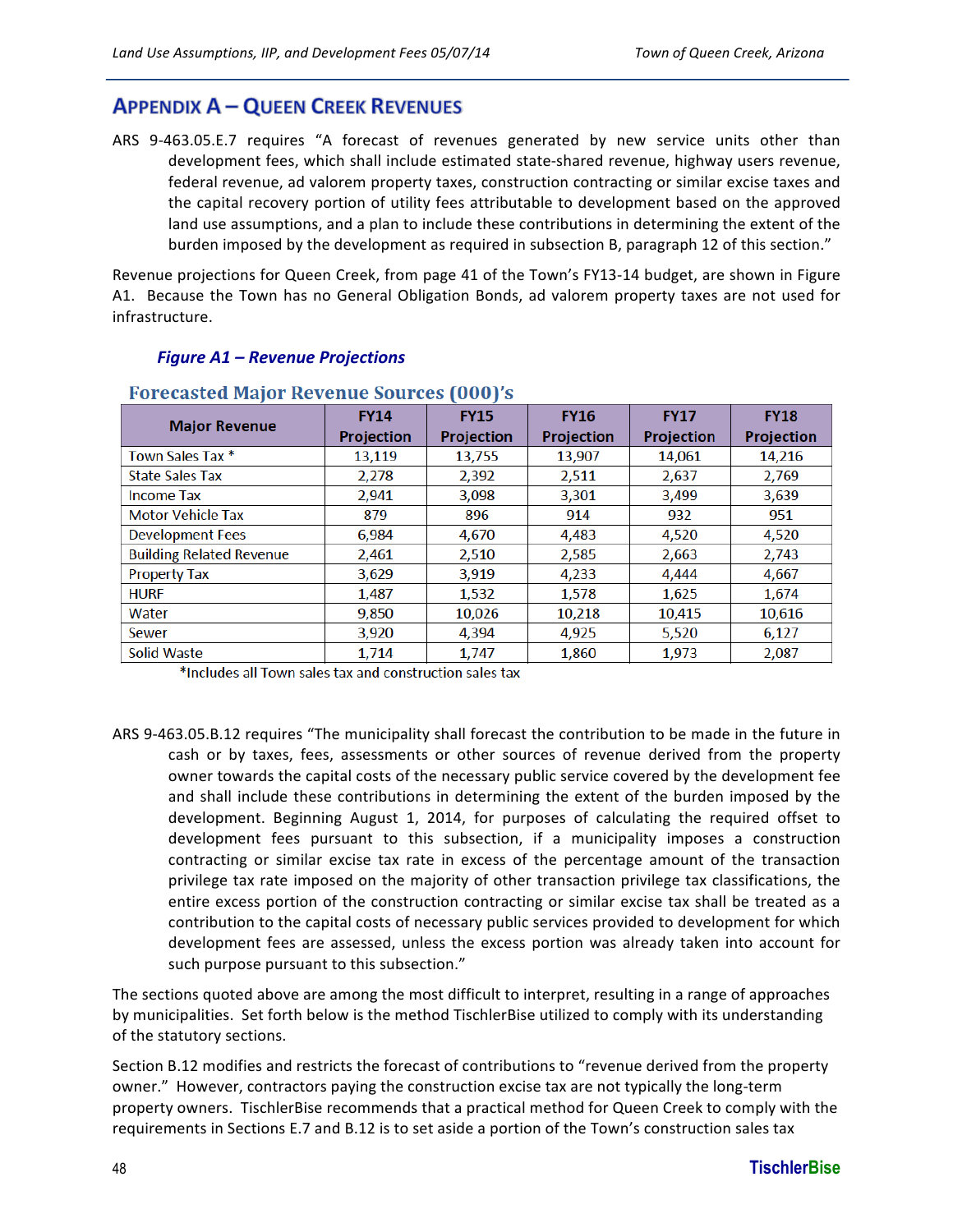revenue to be used exclusively for the capital cost of necessary public services. In Queen Creek, the construction contracting tax rate is currently 4.25% and the general privilege tax rate is 2.25%. Therefore, the excess portion is 47% of the total construction sales tax revenue (i.e. 2 divided by 4.25). If Queen Creek annually deposits the excess portion into a separate fund, only using the money for the capital cost of necessary public services, and takes into account the reserved amounts when calculating development fees, the Town will ensure compliance with Arizona's enabling legislation.

As specified in the last phrase of Section B.12, TischlerBise maintains that Queen Creek does not need to further reduce development fees because "the excess portion was already taken into account for such purpose" as documented by the following attributes of the Town's 2014 development fee study.

First, because the existing library was debt financed and meets the requirements in Section R, Queen Creek is permitted to retain the current development fee schedule for library facilities. The current library development fee of \$1,370 for a single detached residential unit has already been reduced to a proposed fee of \$723 by applying a 49% growth share factor to the Town's remaining principal and interest payments for the Queen Creek library. TischlerBise also allocated 5% of the growth cost to nonresidential development, as required by Section B.13 in ARS 9-463.05. By applying the growth share factor to the existing debt, the library development fee has already been lowered to account for contributions in the future from the property owner.

Second, Queen Creek has already taken a conservative approach by restricting street development fees to improvements of arterials, even though improvements to collector streets are also allowed by ARS 9-463.05.T.7 (e). Also, development fees will only pay for 49% of the street facilities IIP and 52% of the debt service for existing street facilities that were oversized to accommodate future development. Thus the future revenues to be derived from the property owner are already factored into the streets development fees such that further reduction under Section B.12 is not required.

Third, public safety development fees are conservatively based on existing infrastructure standards, even though Queen Creek is in the process of updating the master plan for the municipal campus. The preliminary plan anticipates a fire station on the municipal campus, which may require additional property. The Town's on-going analysis includes a more detailed needs assessment for a public safety building to house a full-service law enforcement department. This master plan will go to the Town Council for consideration by the end of FY13-14. After approval of the public safety improvements, development fees can be updated with Queen Creek switching to a plan-based method, if non-impact fee funding is available to cover existing development's share of the cost.

Fourth, Queen Creek currently has debt for growth-related park and recreation improvements that meet the requirements of Section R. The Town is permitted to continue collecting a parks and recreation fee of \$4,325 for a single detached residential unit. Instead, the proposed development fees are limited to a 53% growth share for debt service. Also, the proposed development fees for parks and recreation exclude parks over 30 acres, community centers, and swimming pools. Accordingly, the future revenues to be derived from the property owner are already factored into the recreation development fees such that further reduction under Section B.12 is not required.

Fifth, Queen Creek currently collects a development fee for Town Facilities, with the revenue being used for debt service. Section R permits continuation of the current fee, which is \$1,218 for a single detached residential unit. Instead, Queen Creek has documented a 52% growth share and already reduced the proposed Town Facilities development fee to \$470 per single unit. Again, future revenues have already been included pursuant to Section B.12.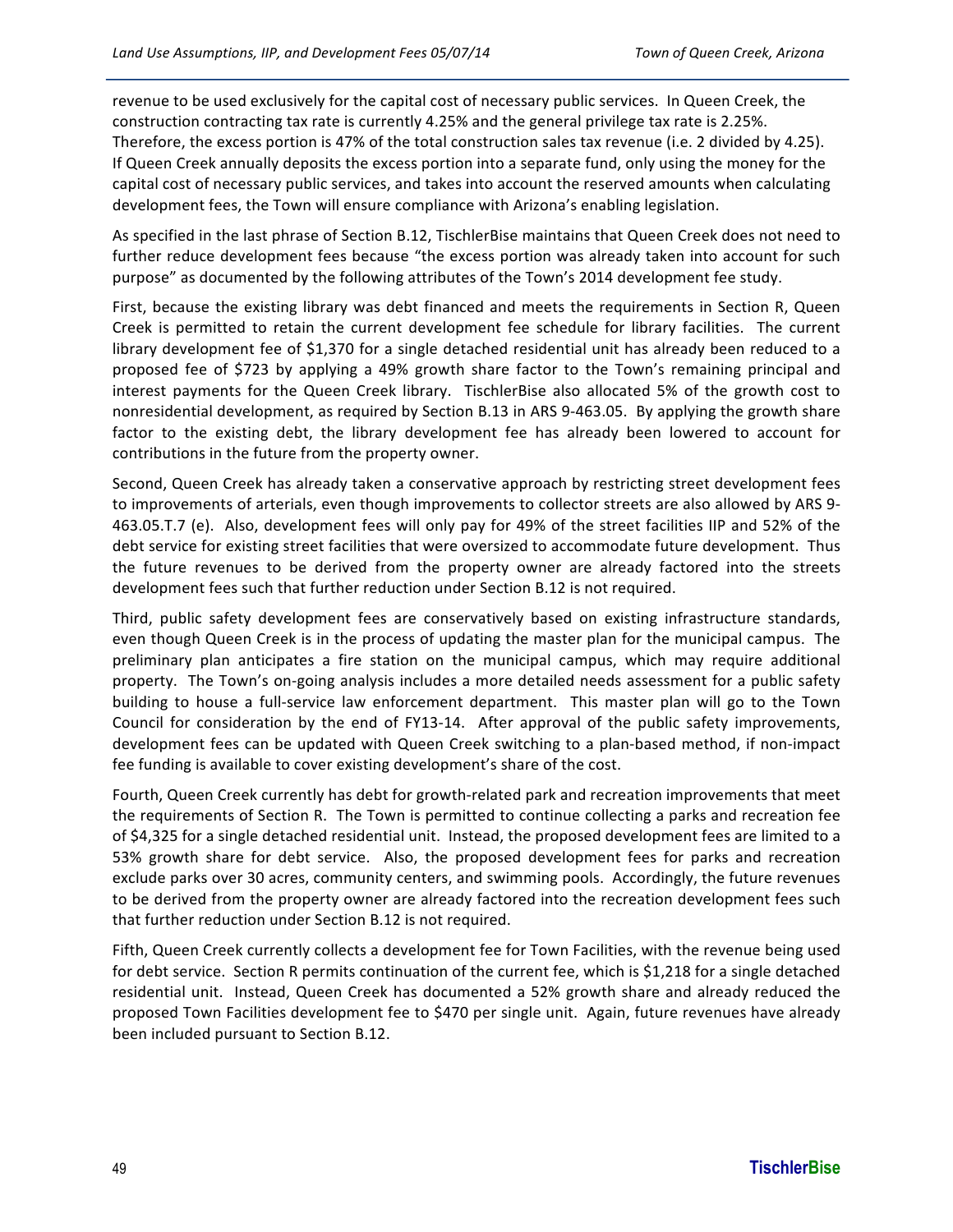**Attachment E: Resolution 997-14 Declaring a Public Record**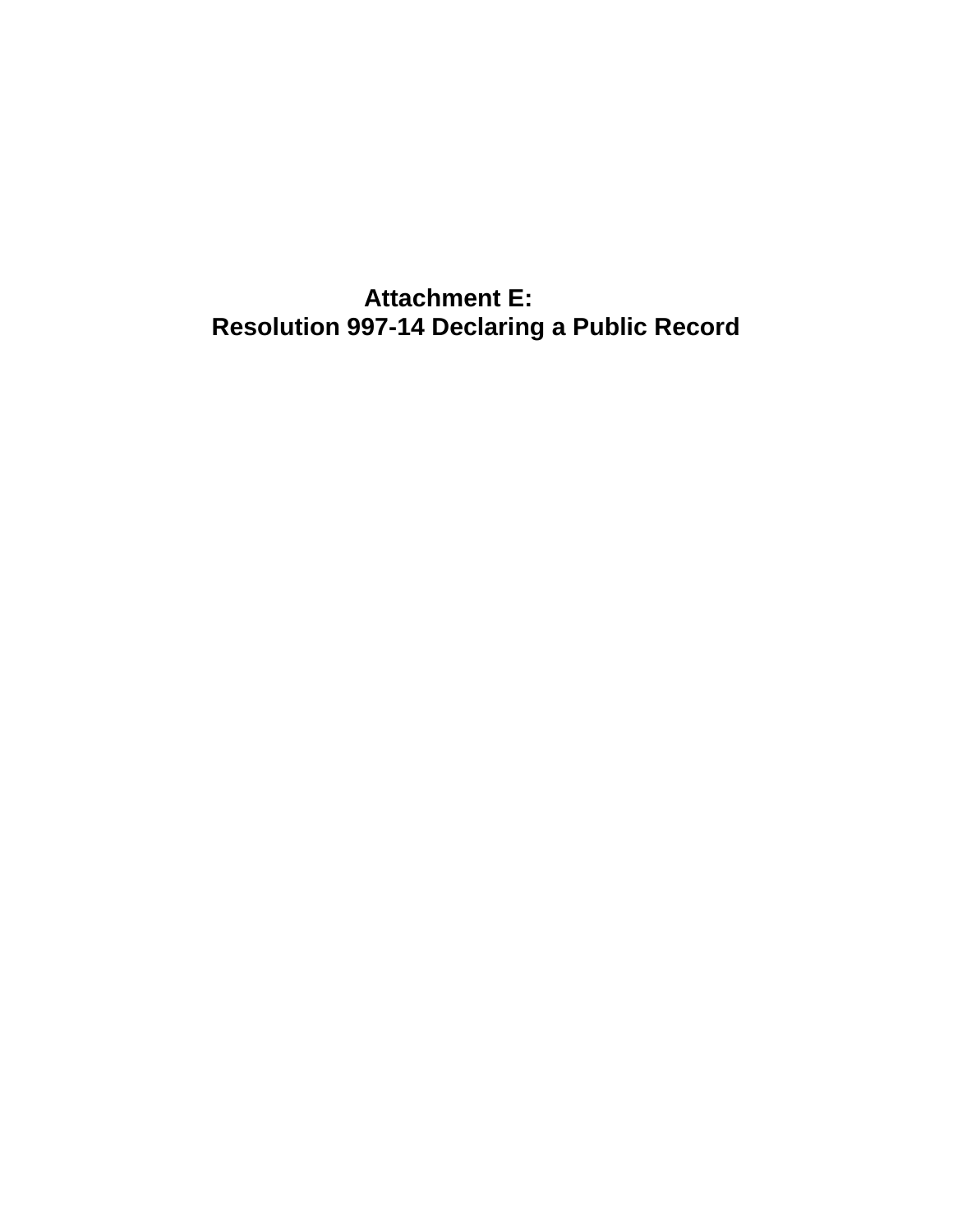#### **RESOLUTION NO. 997-14**

#### **A RESOLUTION OF THE MAYOR AND COUNCIL OF THE TOWN OF QUEEN CREEK, ARIZONA, DECLARING AS A PUBLIC RECORD THAT CERTAIN DOCUMENT TITLED "2014 DEVELOPMENT FEE ORDINANCE OF THE TOWN OF QUEEN CREEK, ARIZONA."**

WHEREAS, Arizona Revised Statutes § 9-802 provides a procedure whereby a municipality may enact the provisions of a code or public record by reference, without setting forth such provisions, provided that the adopting ordinance is published in full.

NOW, THEREFORE, BE IT RESOLVED BY THE MAYOR AND COUNCIL OF THE TOWN OF QUEEN CREEK, ARIZONA:

Section 1: That the document attached hereto as Exhibit "A" and titled "2014 Development Fee Ordinance of the Town of Queen Creek, Arizona", is hereby declared to be a public record.

Section 2: That three (3) copies of Exhibit "A" are ordered to remain on file with the Town Clerk.

PASSED AND ADPTED BY THE Mayor and Council of the Town of Queen Creek, Arizona, this 7th day of May, 2014.

\_\_\_\_\_\_\_\_\_\_\_\_\_\_\_\_\_\_\_\_\_\_\_\_\_ \_\_\_\_\_\_\_\_\_\_\_\_\_\_\_\_\_\_\_\_\_\_\_

Gail Barney, Mayor

ATTEST: APPROVED AS TO FORM:

\_\_\_\_\_\_\_\_\_\_\_\_\_\_\_\_\_\_\_\_\_\_\_

Jennifer Robinson, Town Clerk Dickinson Wright/Mariscal Weeks

Town Attorneys

PHOENIX 53749-1 135435v1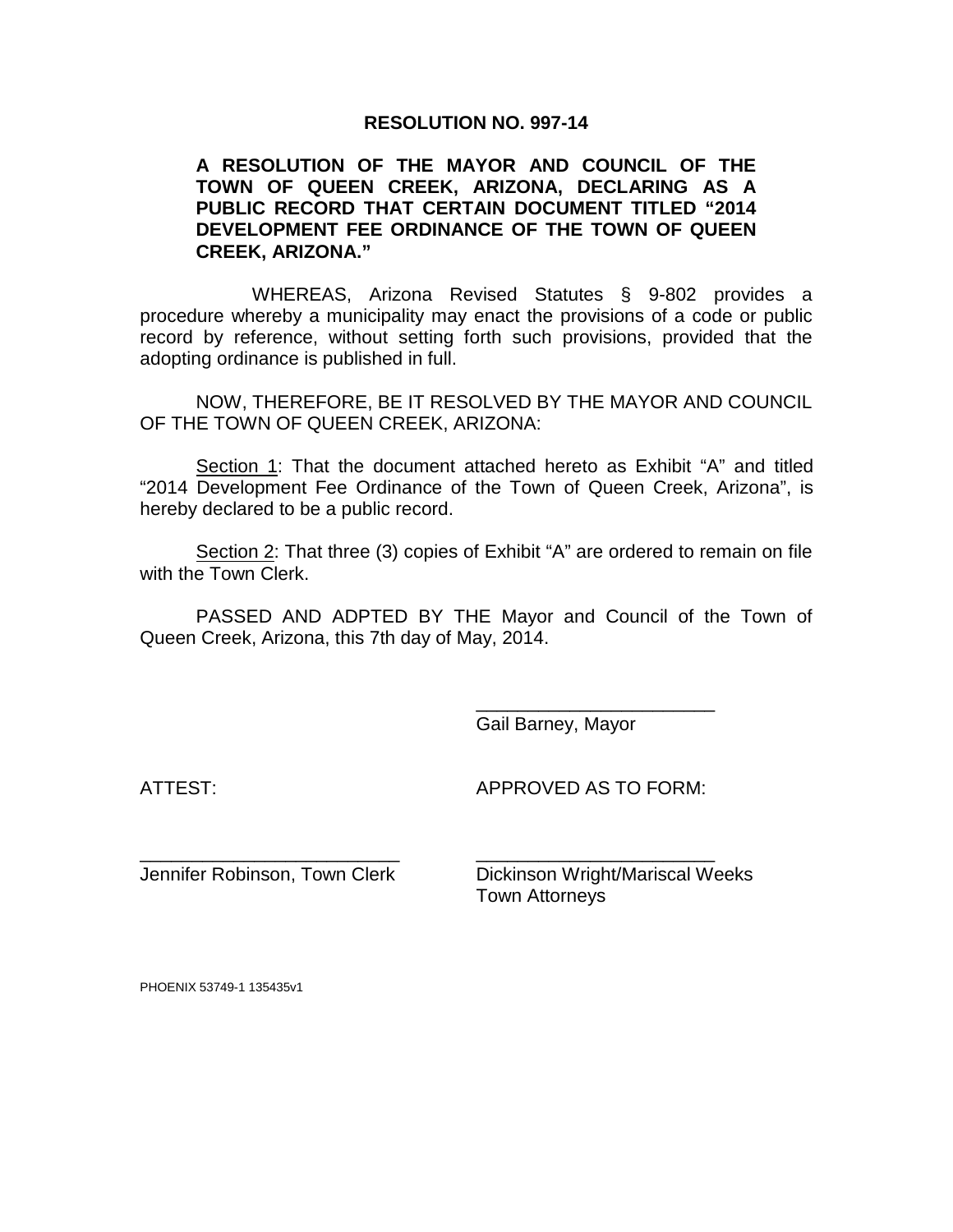**Attachment F: Ordinance 547-14 Adopting a Development Fee Procedure**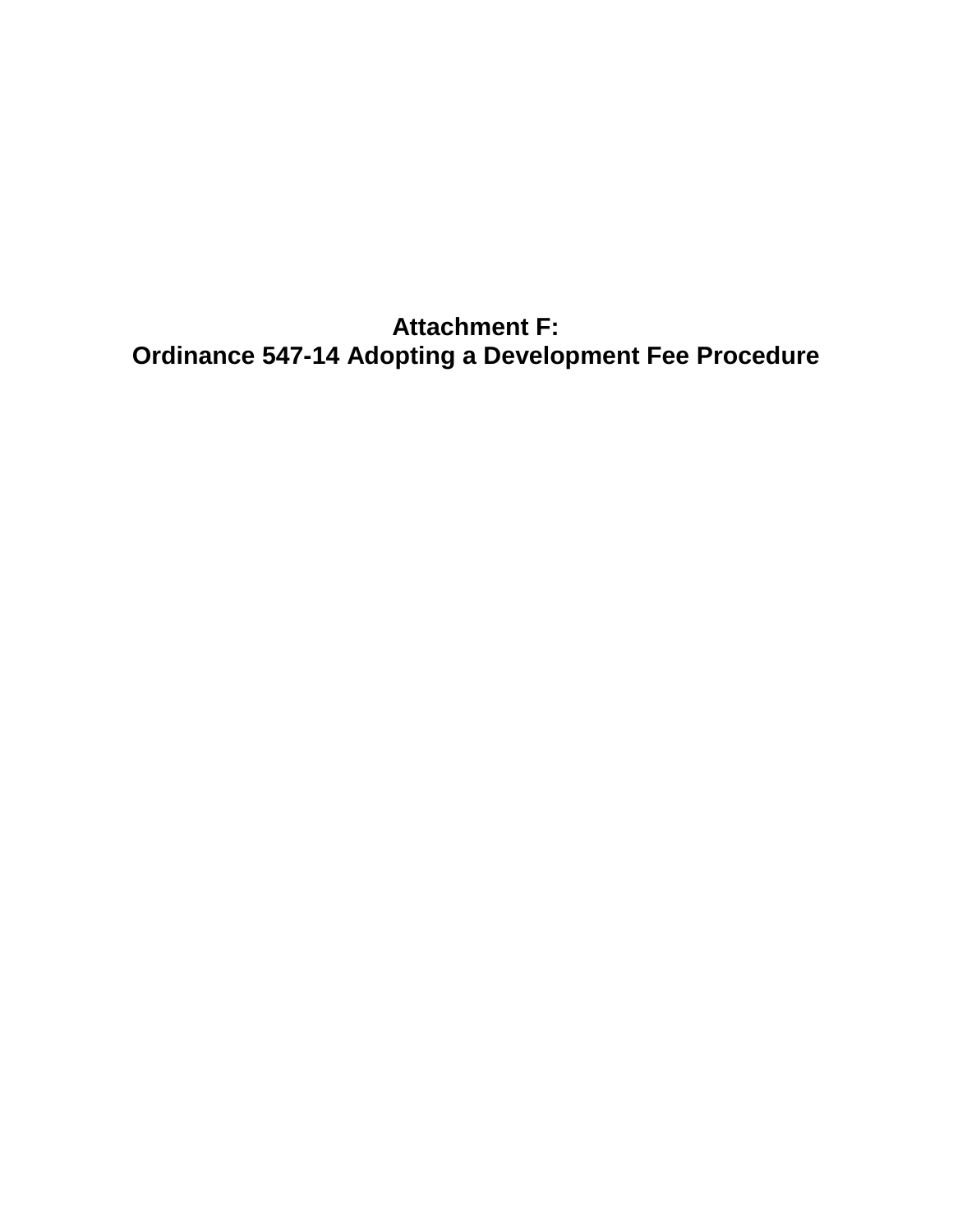#### **ORDINANCE NO. 547-14**

**AN ORDINANCE OF THE MAYOR AND COUNCIL OF THE TOWN OF QUEEN CREEK, ARIZONA, AMENDING CHAPTER 7 OF THE TOWN CODE, "BUILDINGS AND BUILDING REGULATIONS" BY DELETING ARTICLE 7 PERTAINING TO DEVELOPMENT FEES AND ADOPTING IN ITS PLACE AND MAKING A PART OF THE QUEEN CREEK TOWN CODE THAT CERTAIN DOCUMENT TITLED "2014 DEVELOPMENT FEE ORDINANCE OF THE TOWN OF QUEEN CREEK, ARIZONA" AND DECLARED TO BE A PUBLIC RECORD BY RESOLUTION NO. 997-14.** 

WHEREAS, Arizona Revised Statutes § 9-802 provides a procedure whereby a municipality may enact the provisions of a code or public record by reference, without setting forth such provisions, provided that the adopting ordinance is published in full; and

WHEREAS, the Mayor and Town Council of the Town of Queen Creek adopted Resolution No. 997-14 declaring that document titled "2014 Development Fee Ordinance of the Town of Queen Creek, Arizona" a public record; and

WHEREAS, the Mayor and Town Council have determined that the adoption of a new development fee ordinance is required by state law, and is in the best interest of the residents of the Town.

NOW, THEREFORE, BE IT ORDAINED by the Mayor and Council of the Town of Queen Creek, Arizona as follows:

Section 1: That certain document titled "2014 Development Fee Ordinance of the Town of Queen Creek, Maricopa County, Arizona" which document was made public record by Resolution No. 997-14 of the Town of Queen Creek, Arizona, is hereby referred to, adopted, and made a part of the Queen Creek Town Code as if fully set out herein.

Section 2. Chapter 7, Sections 7-7-1 through 7-7-14 of the Town Code are deleted, effective August 1, 2014. Any other provision of the Town Code or other Town law or regulation that conflicts with the 2014 Development Fee Ordinance of the Town of Queen Creek, Arizona, is hereby declared to be overruled to the extent of such conflict, and effective August 1, 2014 is of no further effect.

Section 3: If any section, subsection, sentence, clause, phrase or portion of this Ordinance or any part of this addition adopted herein by reference is for any reason held to be invalid or unconstitutional by the decision of any court of competent jurisdiction, such decision shall not affect the validity of the remaining portions thereof.

Section 4. The Town Clerk is hereby directed to publish this adopting ordinance in full.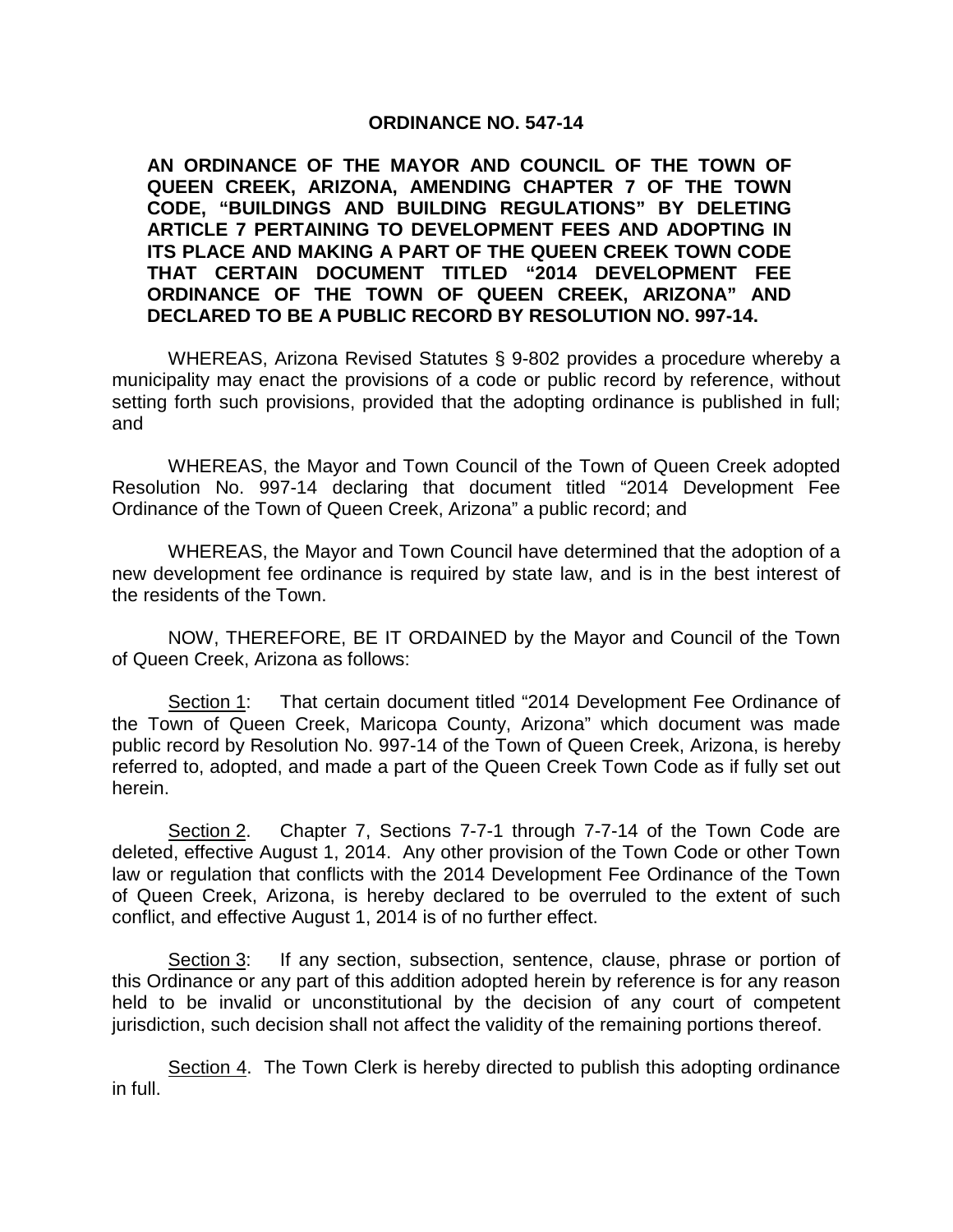PASSED AND ADOPTED BY the Mayor and Council of the Town of Queen Creek, Arizona, this 7th day of May, 2014.

Gail Barney, Mayor

ATTESTED: APPROVED AS TO FORM:

PHOENIX 53749-1 135442v2 PHOENIX 53749-1 135442v2

\_\_\_\_\_\_\_\_\_\_\_\_\_\_\_\_\_\_\_\_\_\_\_\_\_\_\_\_ \_\_\_\_\_\_\_\_\_\_\_\_\_\_\_\_\_\_\_\_\_\_\_\_\_\_\_\_\_\_\_ Jennifer Robinson, Town Clerk Dickinson Wright/Mariscal, Weeks, Town Attorneys

\_\_\_\_\_\_\_\_\_\_\_\_\_\_\_\_\_\_\_\_\_\_\_\_\_\_\_\_\_\_\_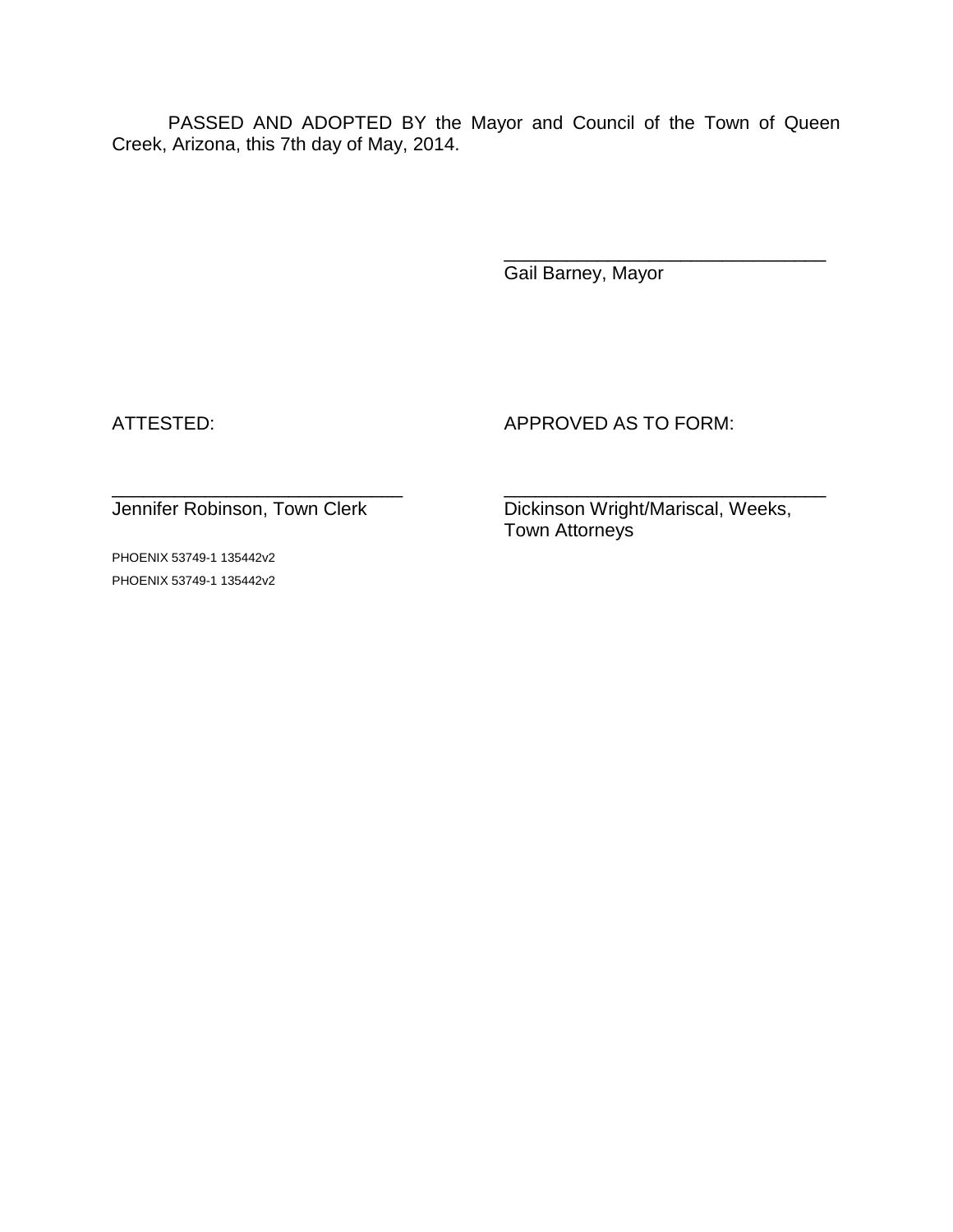# **2014 Development Impact Fee Ordinance of the Town of Queen Creek, Arizona**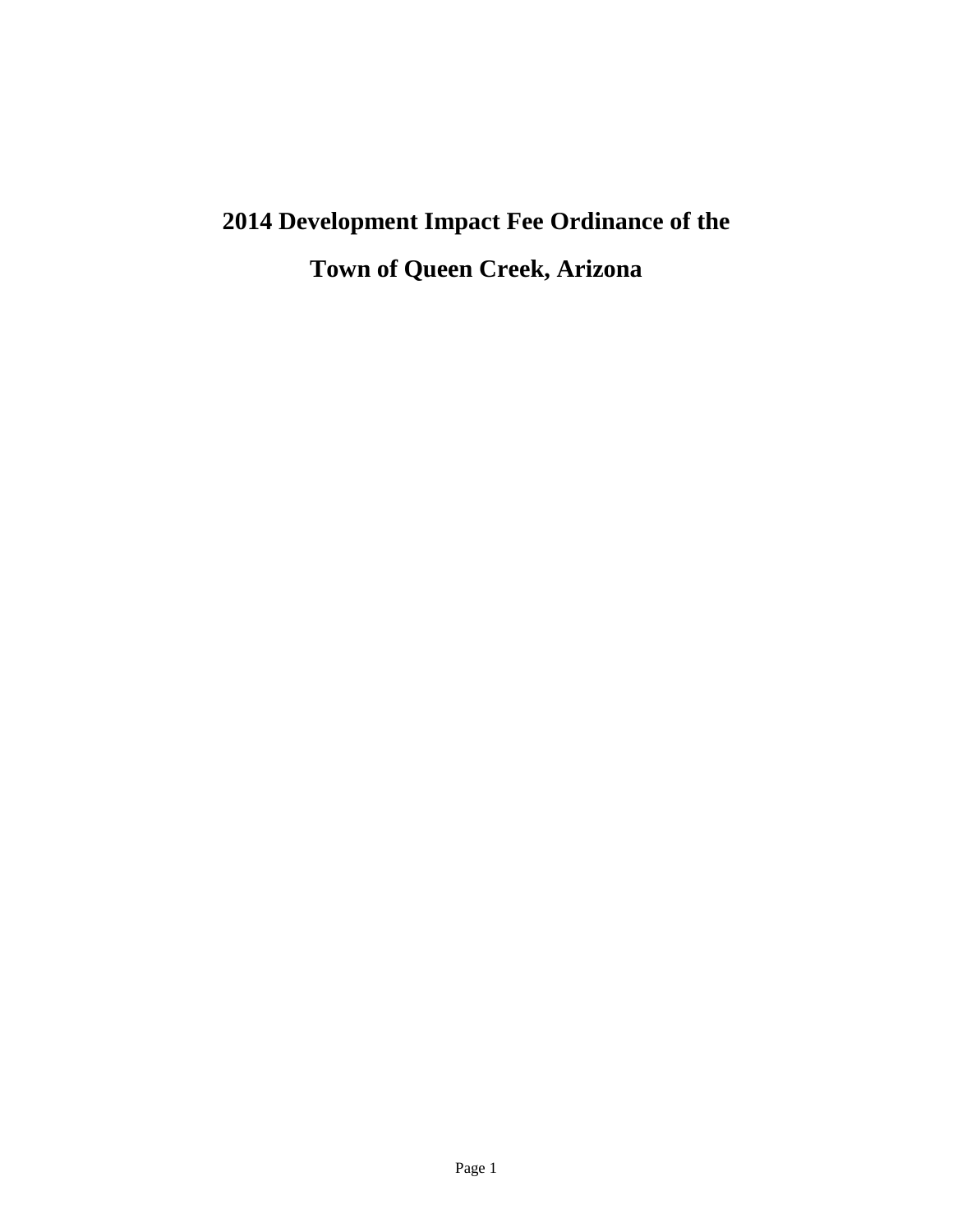#### **Article 7-7 - DEVELOPMENT IMPACT FEE ORDINANCE**

| Sec. 7.7-1. | Title |  |
|-------------|-------|--|
|             |       |  |

- Sec. 7.7-2. Legislative intent and purpose
- Sec. 7.7-3. Definitions
- Sec. 7.7-4. Applicability; Repeal of Previous Ordinances
- Sec. 7.7-5. Authority for Development Impact Fees
- Sec. 7.7-6. Administration of Development Impact Fees
- Sec. 7.7-7. Land Use Assumptions
- Sec. 7.7-8. Infrastructure Improvement Plan
- Sec. 7.7-9. Adoption and Modification Procedures
- Sec. 7.7-10. Five-year validity of the Infrastructure Improvements Plan and the Land Use Assumptions
- Sec. 7.7-11. Collection of Development Impact Fees
- Sec. 7.7-12. Development Impact Fee Credits and Credit Agreements
- Sec. 7.7-13. Development Agreements
- Sec. 7.7-14. Appeals
- Sec. 7.7-15. Refunds of Development Impact Fees
- Sec. 7.7-16. Oversight of Development Impact Fee Program

Appendix – Fee Schedule Forms

#### **Sec. 7.7-1. - Title.**

This Article shall be known as the "2014 Development Impact Fee Ordinance of the Town of Queen Creek," and may be cited as such.

#### **Sec. 7.7-2. - Legislative intent and purpose.**

This Article is adopted for the purpose of promoting the health, safety and general welfare of the residents of the Town by:

- A. Requiring new development to pay its proportionate share of the costs incurred by the Town that are associated with providing Necessary Public Services to new development.
- B. Setting forth standards and procedures for creating and assessing development impact fees consistent with the requirements of Arizona Revised Statutes ("A.R.S.") § 9-463.05, including requirements pursuant to A.R.S. § 9-463.05,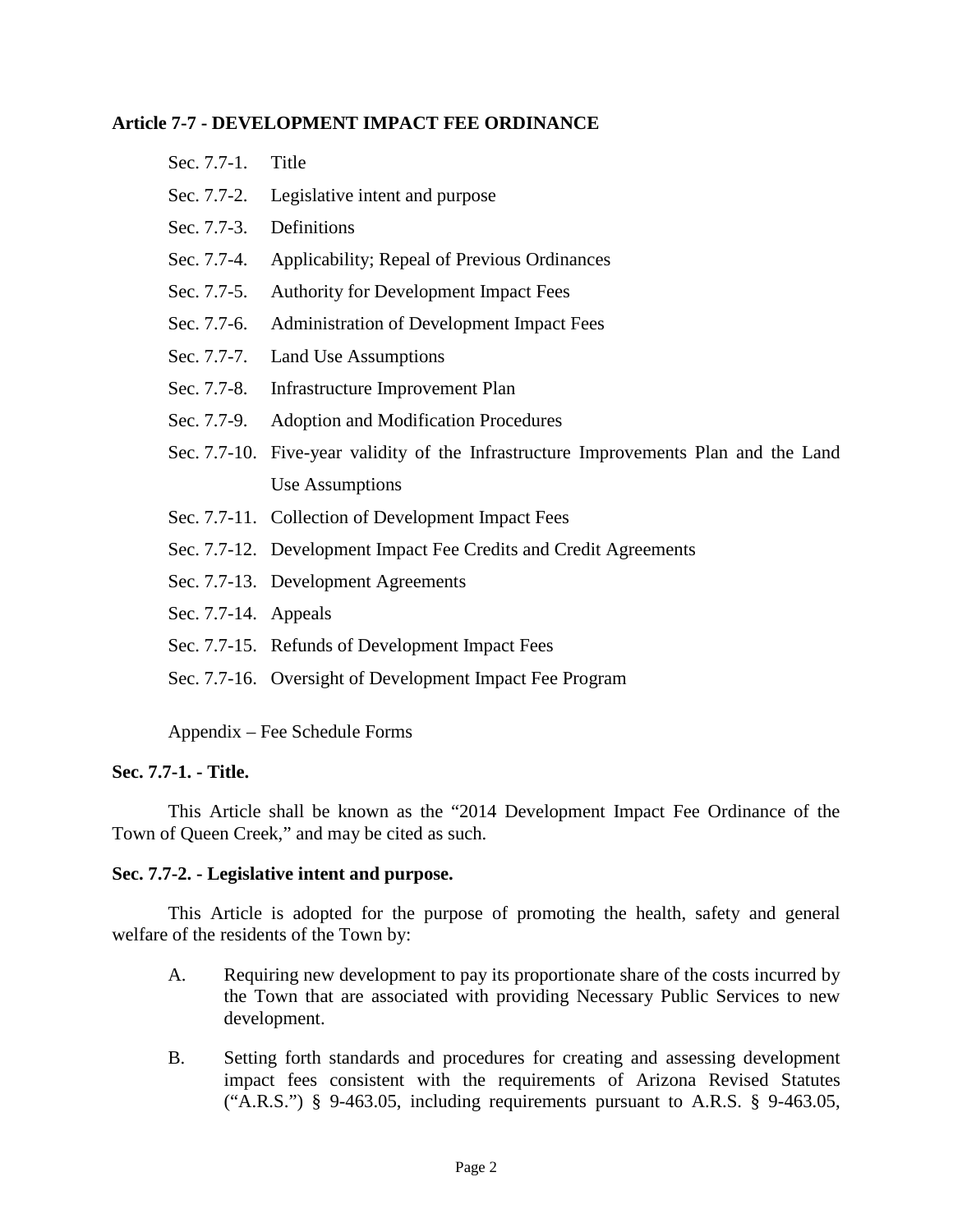Subsection K that, on or before August 1, 2014, the Town replace its development impact fees that were adopted prior to January 1, 2012 with development impact fees adopted pursuant to the requirements of A.R.S. § 9-463.05 as amended by the state legislature in SB 1525, Fiftieth Legislature, First Regular Session.

- C. Providing for the temporary continuation of certain development impact fees adopted prior to January 1, 2012 until otherwise replaced pursuant to this Article, or longer where such development impact fees were pledged to support Financing or Debt for a Grandfathered Facility as permitted by A.R.S. § 9-463.05, Subsections K, R, and S.
- D. Setting forth procedures for administering the development impact fee program, including mandatory offsets, Credits, and refunds of development impact fees*.* All development impact fee assessments, offsets, Credits, or refunds must be administered in accordance with the provisions of this Article.

This Article shall not affect the Town's zoning authority or its authority to adopt or amend its General Plan, provided that planning and zoning activities by the Town may require amendments to development impact fees as provided in Section 7.7-7 of this Article.

#### **Sec. 7.7-3. - Definitions.**

When used in this Article, the terms listed below shall have the following meanings unless the context requires otherwise. Singular terms shall include their plural.

*Applicant:* A person who applies to the Town for a Building Permit.

*Appurtenance:* Any fixed machinery or equipment, structure or other fixture, including integrated hardware, software or other components, associated with a Capital Facility that are necessary or convenient to the operation, use, or maintenance of a Capital Facility, but excluding replacement of the same after initial installation.

*Aquatic Center:* A facility primarily designed to host non-recreational competitive functions generally occurring within water, including, but not limited to, water polo games, swimming meets, and diving events. Such facility may be indoors, outdoors, or any combination thereof, and includes all necessary supporting amenities, including but not limited to, locker rooms, offices, snack bars, bleacher seating, and shade structures.

*Building Permit:* Any permit issued by the Town that authorizes vertical construction, increases square footage, authorizes changes to land use, or provides for the addition of a residential or non-residential point of demand to a water or wastewater system.

*Capital Facility*: An asset having a Useful Life of three or more years that is a component of one or more Categories of Necessary Public Service provided by the Town. A Capital Facility may include any associated purchase of real property, architectural and engineering services leading to the design and construction of buildings and facilities, improvements to existing facilities, improvements to or expansions of existing facilities, and associated financing and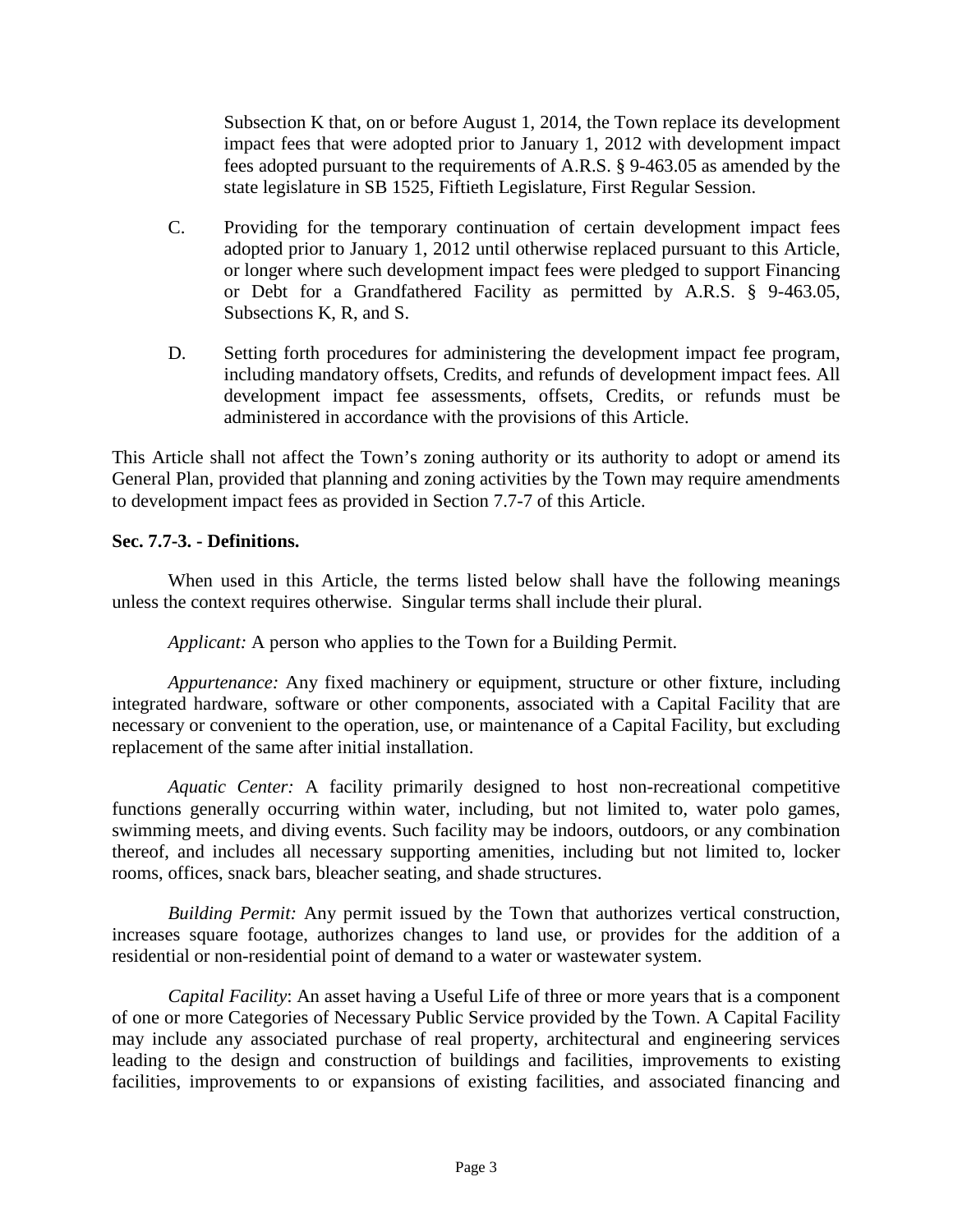professional services. Wherever used herein, "infrastructure" shall have the same meaning as "Capital Facilities."

*Category of Necessary Public Service:* A category of Necessary Public Services for which the Town is authorized to assess development impact fees, as further defined in Section  $7.7-8(A)(1)$  of this Article.

*Category of Development:* A specific category of residential, commercial, or industrial development against which a development impact fee is calculated and assessed. The Town assesses development impact fees against the following categories of development: Industrial, Commercial, Office/Other Services, and Residential categories.

*Commercial Land Use:* Retail business and service establishment, professional and governmental offices, and developed recreational uses.

*Credit*: A reduction in an assessed development impact fee resulting from developer contributions to, payments for, construction of, or dedications for capital facilities included in an Infrastructure Improvements Plan pursuant to Section 7.7-12 of this Article (or as otherwise permitted by this Article).

*Credit Agreement*: A written agreement between the Town and the developer(s) of Subject Development that allocates Credits to the Subject Development pursuant to Section 7.7- 12 of this Article. A Credit Agreement may be included as part of a Development Agreement pursuant to Section 7.7-13 of this Article.

*Credit Allocation*: A term used to describe when Credits are distributed to a particular development or parcel of land after execution of a Credit Agreement, but are not yet issued.

*Credit Issuance*: A term used to describe when the amount of an assessed development impact fee attributable to a particular development or parcel of land is reduced by applying a Credit allocation.

*Developer*: An individual, group of individuals, partnership, corporation, limited liability company, association, municipal corporation, state agency, or other person or entity undertaking land development activity, and their respective successors and assigns.

*Development Agreement*: An agreement prepared in accordance with the requirements of Section 7.7-13 of this Article, Section 9-500.05, Arizona Revised Statutes, and any applicable requirements of the Town Code.

*Direct Benefit*: A benefit to an a Service Unit (as described below), resulting from a Capital Facility that: (a) addresses the need for a Necessary Public Service created in whole or in part by the Service Unit; and that (b) meets either of the following criteria: (i) the Capital Facility is located in the immediate area of the Service Unit and is needed in the immediate area of the Service Unit to maintain the Level of Service; or (ii) the Capital Facility substitutes for, or eliminates the need for a Capital Facility that would have otherwise have been needed in the immediate area of the Service Unit to maintain the Town's Level of Service.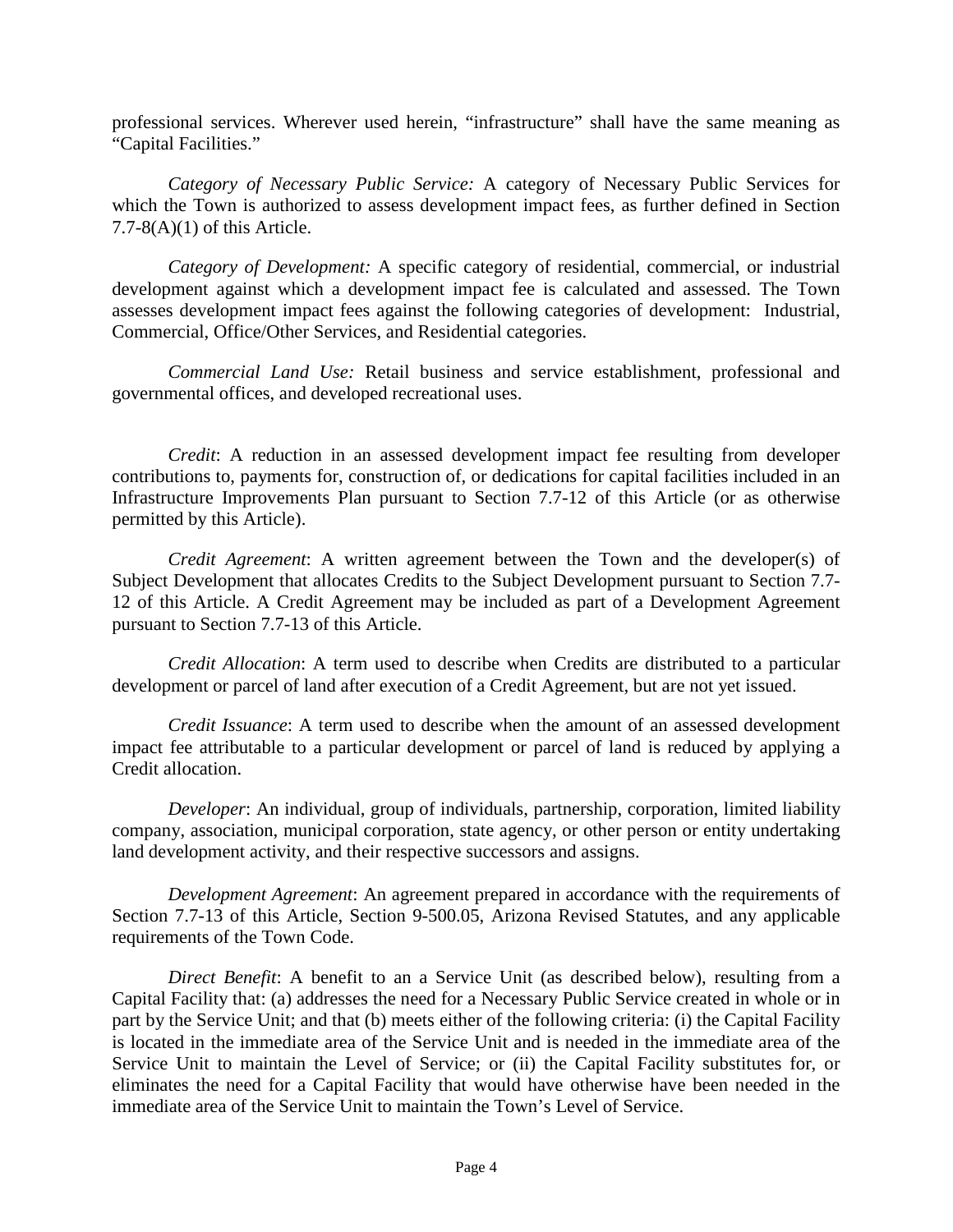*Dwelling Unit*: A house, apartment, mobile home or trailer, group of rooms, or single room occupied as separate living quarters or, if vacant, intended for occupancy as separate living quarters.

*Equipment:* Machinery, tools, materials, and other supplies, not including vehicles, that are needed by a Capital Facility to provide the Level of Service specified by the Infrastructure Improvement Plan, but excluding replacement of the same after initial development of the Capital Facility.

*Excluded Library Facility:* Library facilities for which development impact fees may not be charged pursuant to A.R.S. § 9-463.05, including that portion of any Library facility that exceeds 10,000 square feet, and Equipment, Vehicles or Appurtenances associated with Library operations.

*Excluded Park Facility:* Park and recreational facilities for which development impact fees may not be charged pursuant to A.R.S. § 9-463.05, including amusement parks, aquariums, Aquatic Centers, auditoriums, arenas, arts and cultural facilities, bandstand and orchestra facilities, bathhouses, boathouses, clubhouses, community centers greater than three thousand square feet in floor area, environmental education centers, equestrian facilities, golf course facilities, greenhouses, lakes, museums, theme parks, water reclamation or riparian areas, wetlands, or zoo facilities.

*Fee Report*: A written report developed for the Town pursuant to Section 7.7-9 of this Article that identifies the methodology for calculating the amount of each development impact fee, explains the relationship between the development impact fee to be assessed and the Plan-Based Cost per Service Units calculated in the Infrastructure Improvements Plan, and which meets other requirements set forth in A.R.S. § Section 9-463.05.

*Financing or Debt:* Any debt, bond, note, loan, interfund loan, fund transfer, or other debt service obligation used to finance the development or expansion of a Capital Facility.

*Fire Protection*: A Category of Necessary Public Services that includes fire stations, fire Equipment, fire Vehicles and all Appurtenances for fire stations. Fire Protection does not include Vehicles or Equipment used to provide administrative services, or helicopters or airplanes. Fire Protection does not include any facility that is used for training firefighters from more than one station or substation.

*Grandfathered Facilities:* Capital Facilities provided through Financing or Debt incurred before June 1, 2011 for which a development impact fee has been Pledged towards repayment as described in Section 7.7-5(C) of this Article.

*General Plan:* The comprehensive plan for development of the Town establishing areas of the Town for different purposes, zones and activities, adopted pursuant to Arizona Revised Statutes Title 9, Article 4, Article 6, as amended, including specific area plans, if any, and including any part of such plan separately adopted and any amendment to such plan, or parts thereof.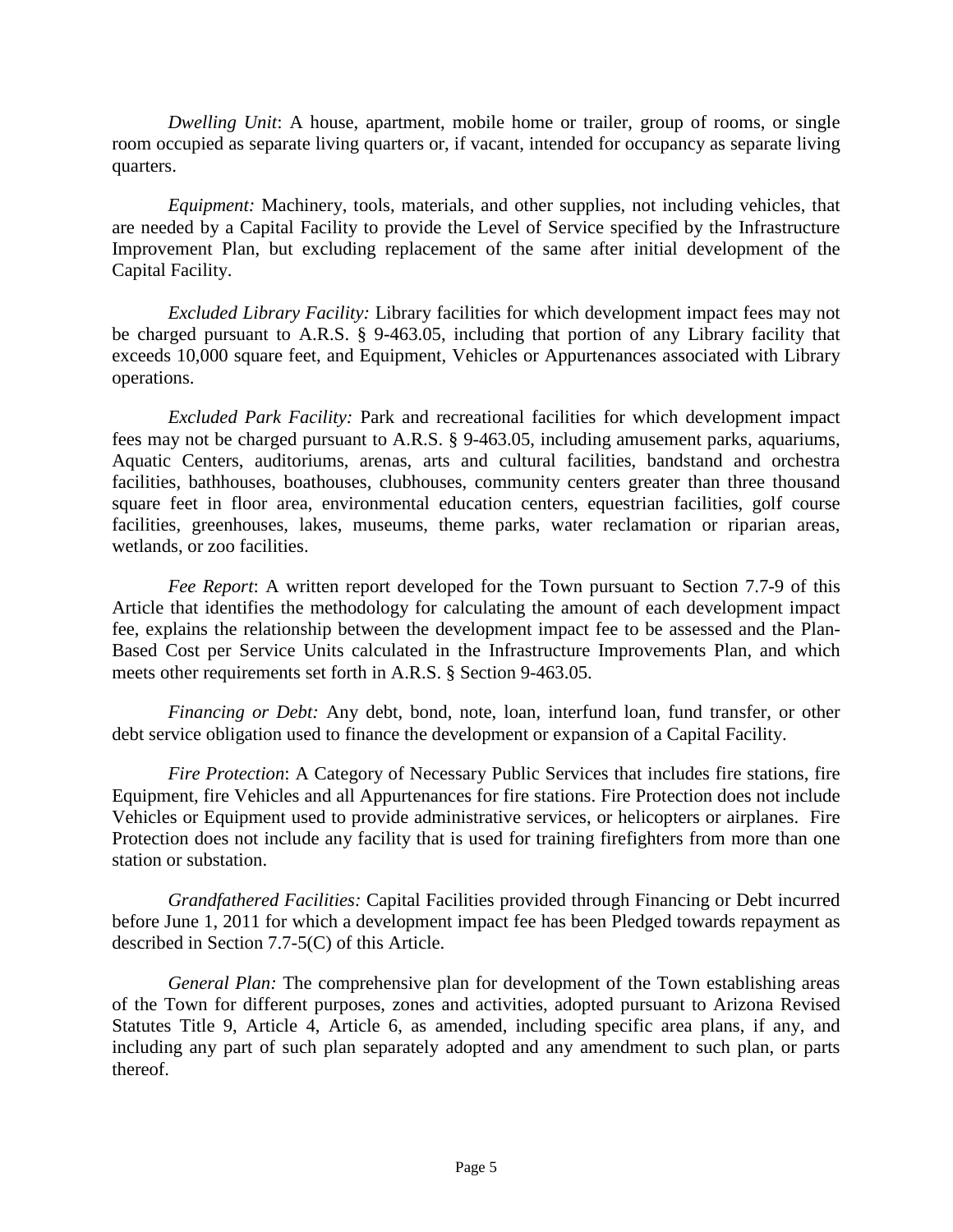*Gross Impact Fee*: The total development impact fee to be assessed against a Subject Development on a per unit basis, prior to subtraction of any Credits.

*Industrial Land Use*: Storage, processing, and shipping of agricultural or timber products; minerals extraction and production, storage, processing, shipping or conversion to energy; fabrication, assembly, servicing, manufacture, storage or warehousing of other products.

*Infrastructure Improvements Plan*: A document or series of documents that meet the requirements set forth in A.R.S. § 9-463.05, including those adopted pursuant to Section 7.7-9 of this Article to cover any Category or combination of Categories of Necessary Public Services.

*Interim Fee Schedule:* Any development impact fee schedule established prior to January 1, 2012 in accordance with then-applicable law, and which shall expire not later than August 1, 2014 pursuant to Section 7.7-11 of this Article.

*Land Use Assumptions*: Projections of changes in land uses, densities, intensities and population for the Town over a period of at least ten years as specified in Section 7.7-7 of this Article.

*Level of Service*: A quantitative and/or qualitative measure of a Necessary Public Service that is to be provided by the Town to development in the Town, defined in terms of the relationship between service capacity and service demand, accessibility, response times, comfort or convenience of use, or other similar measures or combinations of measures. Level of Service may be measured differently for different Categories of Necessary Public Services, as identified in the applicable Infrastructure Improvements Plan.

*Library Facilities*: A Category of Necessary Public Services in which literary, musical, artistic, or reference materials are kept (materials may be kept in any form of media such as electronic, magnetic, or paper) for non-commercial use by the public in a facility providing a Direct Benefit to development. Libraries do not include Excluded Library Facilities, although a Library may contain, provide access to, or otherwise support an Excluded Library Facility.

*Multi-Family Dwelling:* A structure arranged, designed and intended to be the residence of more than one family, with each family having independent cooking and bathing facilities.

*Necessary Public Services:* "Necessary Public Services" shall have the meaning prescribed in A.R.S. 9-463.05, subsection T, paragraph 5.

*Offset*: An amount which is subtracted from the overall costs of providing Necessary Public Services to account for those capital components of infrastructure or associated debt that have been or will be paid for by a development through taxes, fees (except for development impact fees), and other revenue sources, as determined by the Town pursuant to Section 7.7-8 of this Article.

*Parks and Recreational Facilities*: A Category of Necessary Public Services including but not limited to parks, swimming pools and related facilities and equipment located on real property not larger than 30 acres in area, as well as park facilities larger than 30 acres where such facilities provide a Direct Benefit. Parks and Recreational Facilities do not include Excluded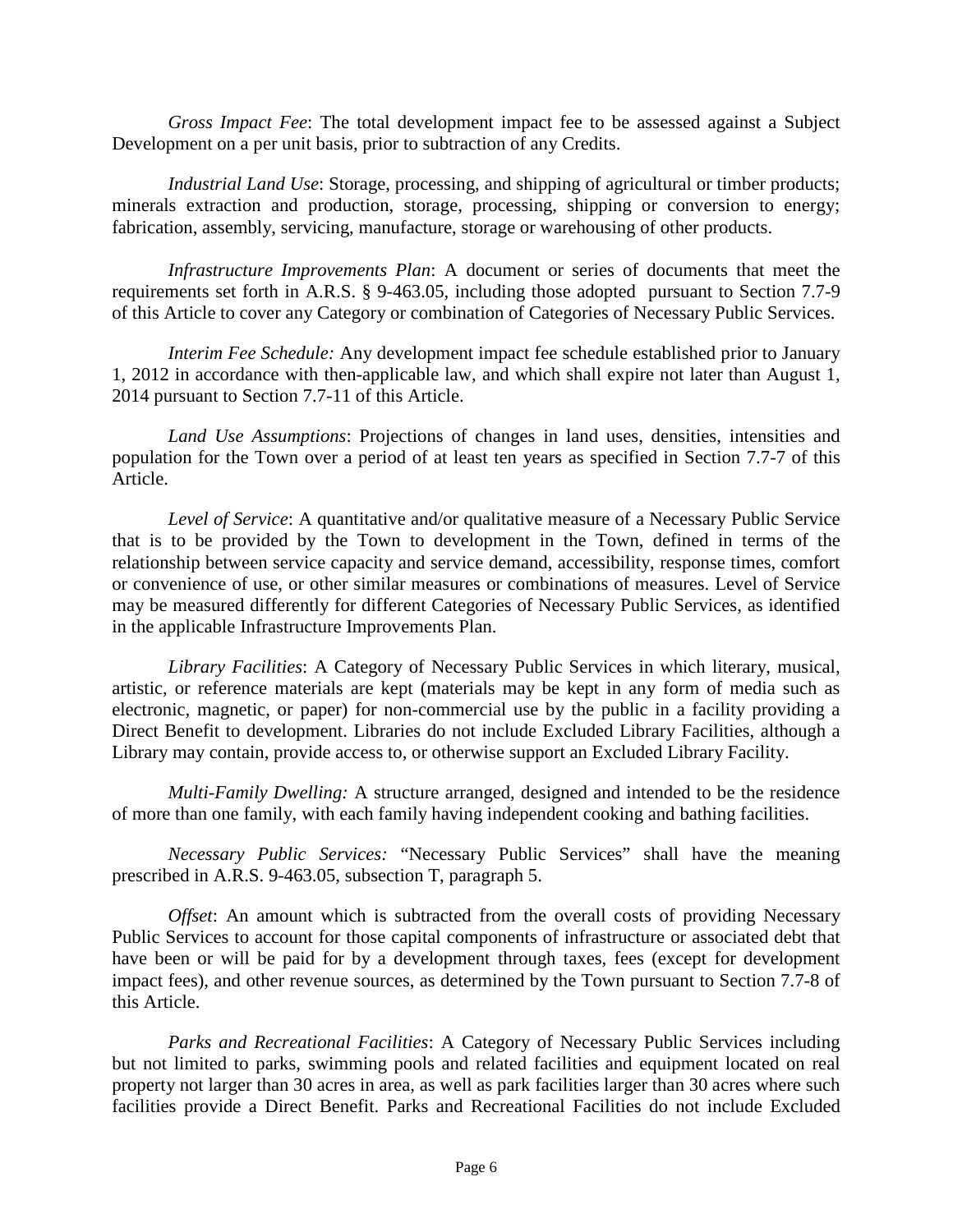Park Facilities, although Parks and Recreational Facilities may contain, provide access to, or otherwise support an Excluded Park Facility.

*Plan-Based Cost Per* Service Units: The total future capital costs listed in the Infrastructure Improvements Plan for a Category of Necessary Public Services divided by the total new equivalent demand units projected in the Town for that Category of Necessary Public Services over the same time period.

*Pledged:* Where used with reference to a development impact fee, a development impact fee shall be considered "pledged" where it was identified by the Town as a source of payment or repayment for Financing or Debt that was identified as the source of financing for a Necessary Public Service for which a development impact fee was assessed pursuant to the then-applicable provisions of A.R.S. § 9-463.05.

*Police Facilities*: A Category of Necessary Public Services, including Vehicles and Equipment, that are used by law enforcement agencies to preserve the public peace, prevent crime, detect and arrest criminal offenders, protect the rights of persons and property, regulate and control motorized and pedestrian traffic, train sworn personnel, and/or provide and maintain police records, vehicles, equipment, and communications systems. Police Facilities do not include Vehicles and Equipment used to provide administrative services, or helicopters or airplanes. Police Facilities do not include any facility that is used for training officers from more than one station or substation.

*Private School:* An institution of learning offering education for children which charges students tuition, including some or all of the grades from kindergarten through 12th grade. The site may contain athletic, dining, assembly and recreation facilities.

*Public School:* Elementary schools, middle schools, high schools, accommodation schools, accommodation schools and charter schools, which are owned and operated by a school district pursuant to Arizona Revised Statutes, Title 15.

*Qualified Professional:* Any one of the following: (a) a professional engineer, surveyor, financial analyst or planner, or other licensed professional providing services within the scope of that person's education or experience related to Town planning, zoning, or impact development fees and holding a license issued by an agency or political subdivision of the State of Arizona; (b) a financial analyst, planner, or other non-licensed professional that is providing services within the scope of the person's education or experience related to Town planning, zoning, or impact development fees; or (c) any other person operating under the supervision of one or more of the above.

*Residential Land Use:* Includes single and multi-family dwellings, hotels, motels, dormitories, and mobile homes.

*Service Area*: The Town has only one Service Area, which encompasses all of the land with the Towns corporate boundaries, as they may be expanded or otherwise amended.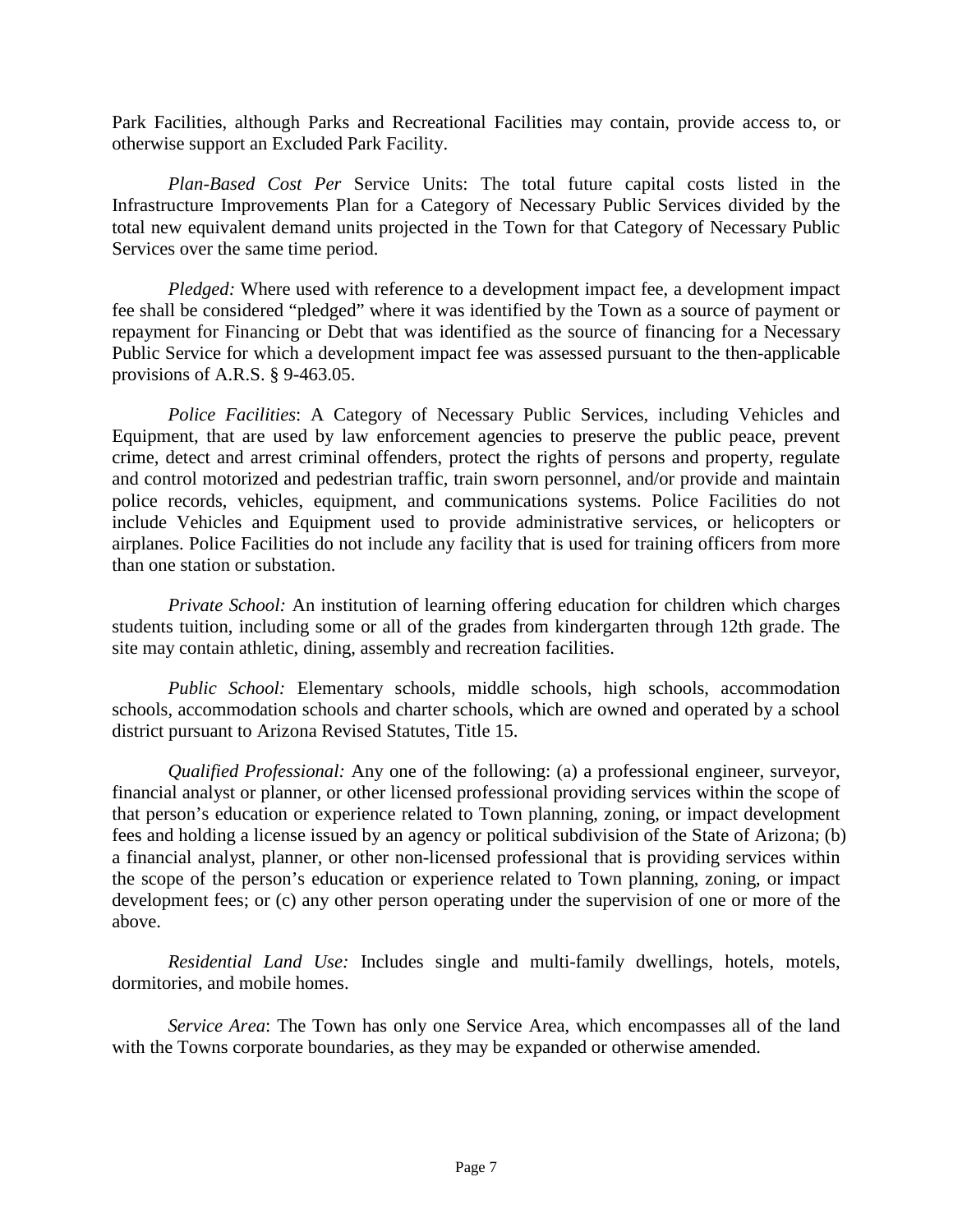*Service Unit*: A unit of development within a particular Category of Development, defined in terms of a standardized measure of the demand that a unit of development in that Category of Development generates for Necessary Public Services in relation to the demand generated by a detached single-family Dwelling Unit. For all Categories of Necessary Public Services, the Service Unit factor for a detached single-family Dwelling Unit is one (1), while the Service Units factor for a unit of development within another Category of Development is represented as a ratio of the demand for each Category of Necessary Public Services typically generated by that unit as compared to the demand for such services typically generated by a detached single-family Dwelling Unit.

*Street Facilities*: A Category of Necessary Public Services including arterial or collector streets or roads, traffic signals, rights-of-way, and improvements thereon, bridges, culverts, irrigation tiling, storm drains, and regional transportation facilities.

*Storm Drainage*: A Category of Necessary Public Services including but not limited to storm sewers constructed in sizes needed to provide for stormwater management for areas beyond major street projects and stormwater detention/retention basins, tanks, pump stations and channels necessary to provide for proper stormwater management, including any appurtenances for those facilities.

*Subject Development:* A land area linked by a unified plan of development, which must be contiguous unless the land area is part of a development agreement executed in accordance with Section 7.7-13 of this Article.

*Substantial Nexus:* A substantial nexus exists where the demand for Necessary Public Services that will be generated by a Service Unit can be reasonably quantified in terms of the burden it will impose on the available capacity of existing Capital Facilities, the need it will create for new or expanded Capital Facilities, and/or the benefit to the development from those Capital Facilities.

*Town:* The Town of Queen Creek, Arizona.

*Useful Life*: The period of time in which an asset can reasonably be expected to be used under normal conditions, whether or not the asset will continue to be owned and operated by the Town over the entirety of such period.

*Vehicle:* Any device, structure, or conveyance utilized for transportation in the course of providing a particular Category of Necessary Public Services at a specified Level of Service, excluding helicopters and other aircraft.

#### **Sec. 7.7-4. – Applicability**

- A. Except as otherwise provided herein, from and after August 1, 2014, this Article shall apply to all new development within the Town, provided, however, that only the Street Development Fee shall be applied to public and private schools.
- B. The provisions of this Article shall apply to all of the territory within the corporate limits of the Town.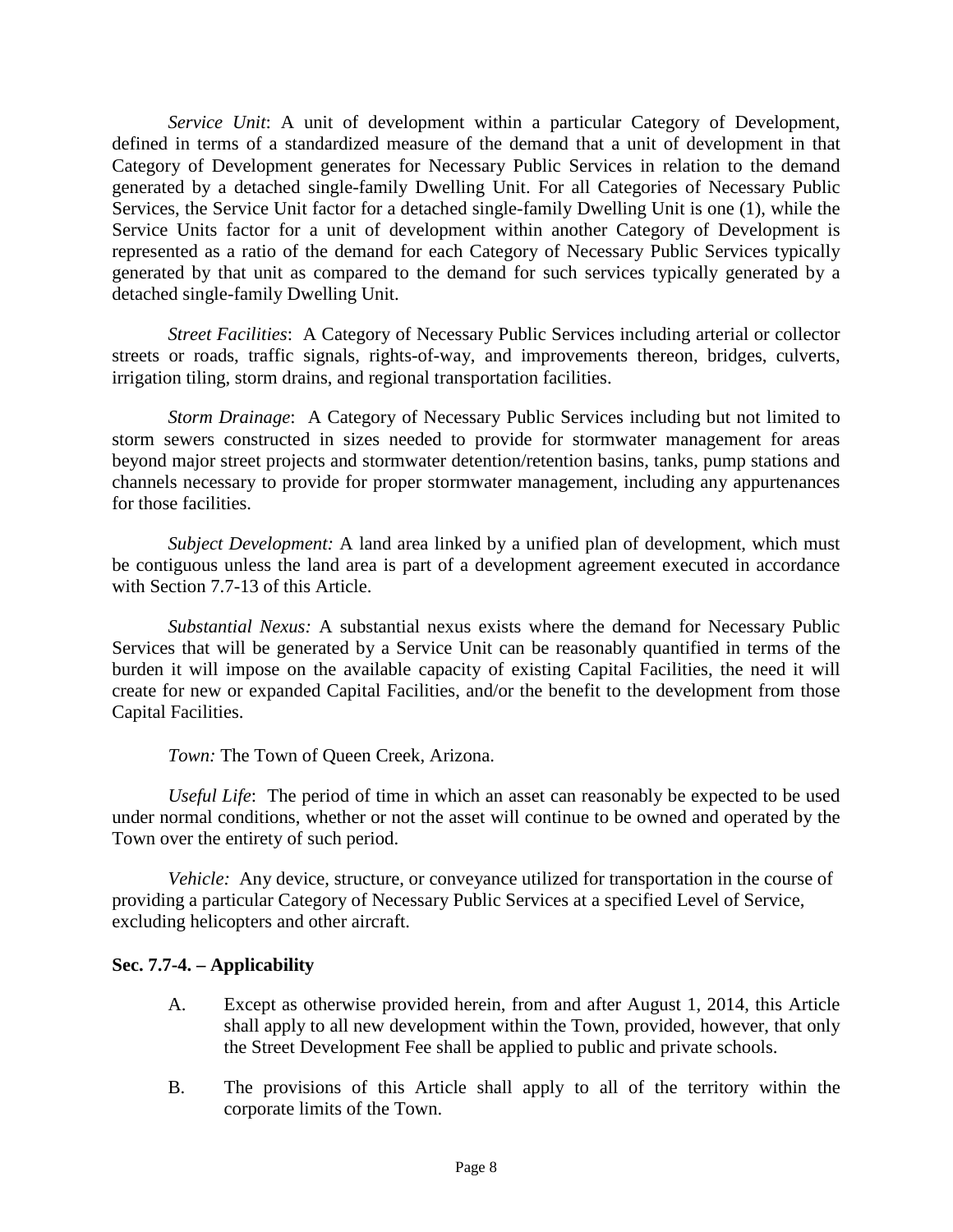C. The Town manager or his/her designee is authorized to make determinations regarding the application, administration and enforcement of the provisions of this Article.

#### **Sec. 7.7-5. – Authority for Development Impact Fees**

- A. *Fee Report and Implementation*. The Town may assess and collect a development impact fee for costs of Necessary Public Services, including all professional services required for the preparation or revision of an Infrastructure Improvements Plan, Fee Report, development impact fee, and required reports or audits conducted pursuant to this Article. Development impact fees shall be subject to the following requirements:
	- 1. The Town shall develop and adopt a Fee Report that analyzes and defines the development impact fees to be charged in the Town for each Capital Facility Category, based on the Infrastructure Improvements Plan and the Plan-Based Cost per Service Unit calculated pursuant to Section 7.7- 8(A)(12) of this Article.
	- 2. Development impact fees shall be assessed against all new commercial, residential, and industrial developments, provided that the Town may assess different amounts of development impact fees against specific Categories of Development based on the actual burdens and costs that are associated with providing Necessary Public Services to that Category of Development. No development impact fee shall exceed the Plan-Based Cost per Service Unit for any Category of Development.
	- 3. No development impact fees shall be charged, or Credits issued, for any Capital Facility that does not fall within one of the Categories of Necessary Public Services for which development impact fees may be assessed as identified in Section 7.7-8(A)(1) of this Article.
	- 4. Costs for Necessary Public Services made necessary by new development shall be based on the same Level of Service provided to existing development in the Town. Development impact fees may not be used to provide a higher Level of Service to existing development or to meet stricter safety, efficiency, environmental, or other regulatory standards to the extent that these are applied to existing Capital Facilities that are serving existing development.
	- 5. Development impact fees may not be used to pay the Town's administrative, maintenance, or other operating costs.
	- 6. Projected interest charges and financing costs can only be included in development impact fees to the extent they represent principal and/or interest on the portion of any Financing or Debt used to finance the construction or expansion of a Capital Facility identified in the Infrastructure Improvements Plan.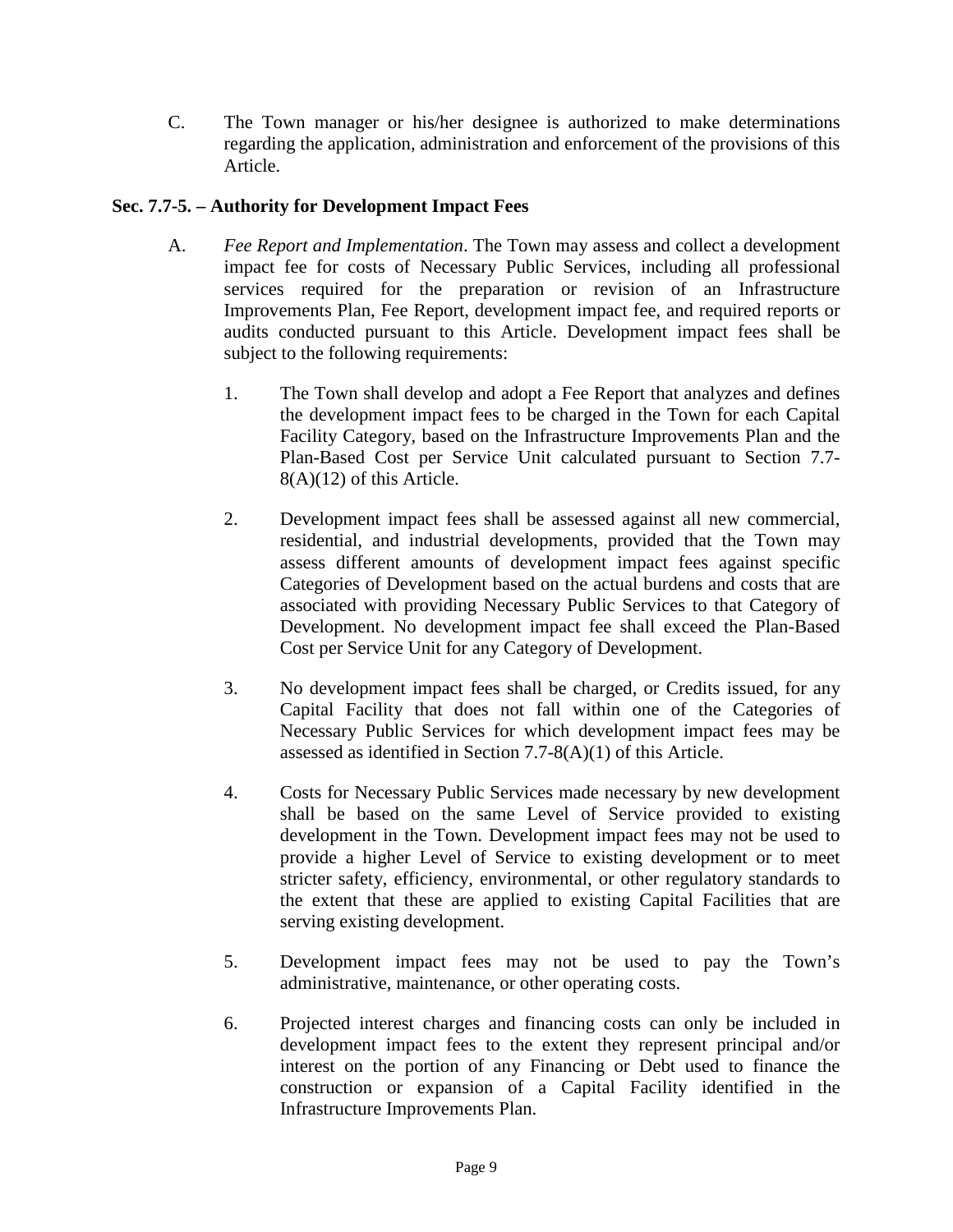- 7. Except for any fees included on Interim Fee Schedule, all development impact fees charged by the Town must be included in a "Fee Schedule" prepared pursuant to this Article, included in the Fee Report, and adopted by the Town by resolution.
- 8. All development impact fees shall meet the requirements of A.R.S. § 9- 463.05.
- B. *Costs per* Service Units*.* The Fee Report shall summarize the costs of Capital Facilities necessary to serve new development on a per Service Unit basis as defined and calculated in the Infrastructure Improvements Plan, including all required Offsets, and shall recommend a development impact fee structure for adoption by the Town. The actual impact fees to be assessed shall be disclosed and adopted in the form of impact fee schedules.
- C. *Carry-over of Previously-Established Development Impact Fees and Grandfathered Facilities.* Notwithstanding the requirements of this Article, certain development impact fees adopted by the Town prior to the effective date of this Article shall continue in effect as follows:
	- 1. Until August 1, 2014 or the date a new development impact fee is adopted for the applicable Category of Necessary Public Services in the Town pursuant to this Article, whichever occurs first, development impact fees established prior to January 1, 2012 shall continue in full force and effect to the extent that the development impact fee is used to provide a Category of Necessary Public Services that is authorized by Section 7.7-8 of this Article. Development impact fees collected prior to January 1, 2012, shall be expended on Capital Facilities within the same Category of Necessary Public Services for which they were collected.
	- 2. The Town may continue to collect and use any development impact fee established before January 1, 2012, even if the development impact fee would not otherwise be permitted to be collected and spent pursuant to A.R.S. § 9-463.05, as amended by the state legislature in Senate Bill 1525, Fiftieth Legislature, First Regular Session, if either of the following apply:
		- a. Both of the following conditions are met:
			- i. Prior to June 1, 2011, the development impact fee was pledged towards the repayment of Financing or Debt incurred by the Town to provide a Capital Facility.
			- ii. The applicable Capital Facility was included in the Town's Infrastructure Improvements Plan, or other Town planning document prepared pursuant to applicable law, prior to June 1, 2011.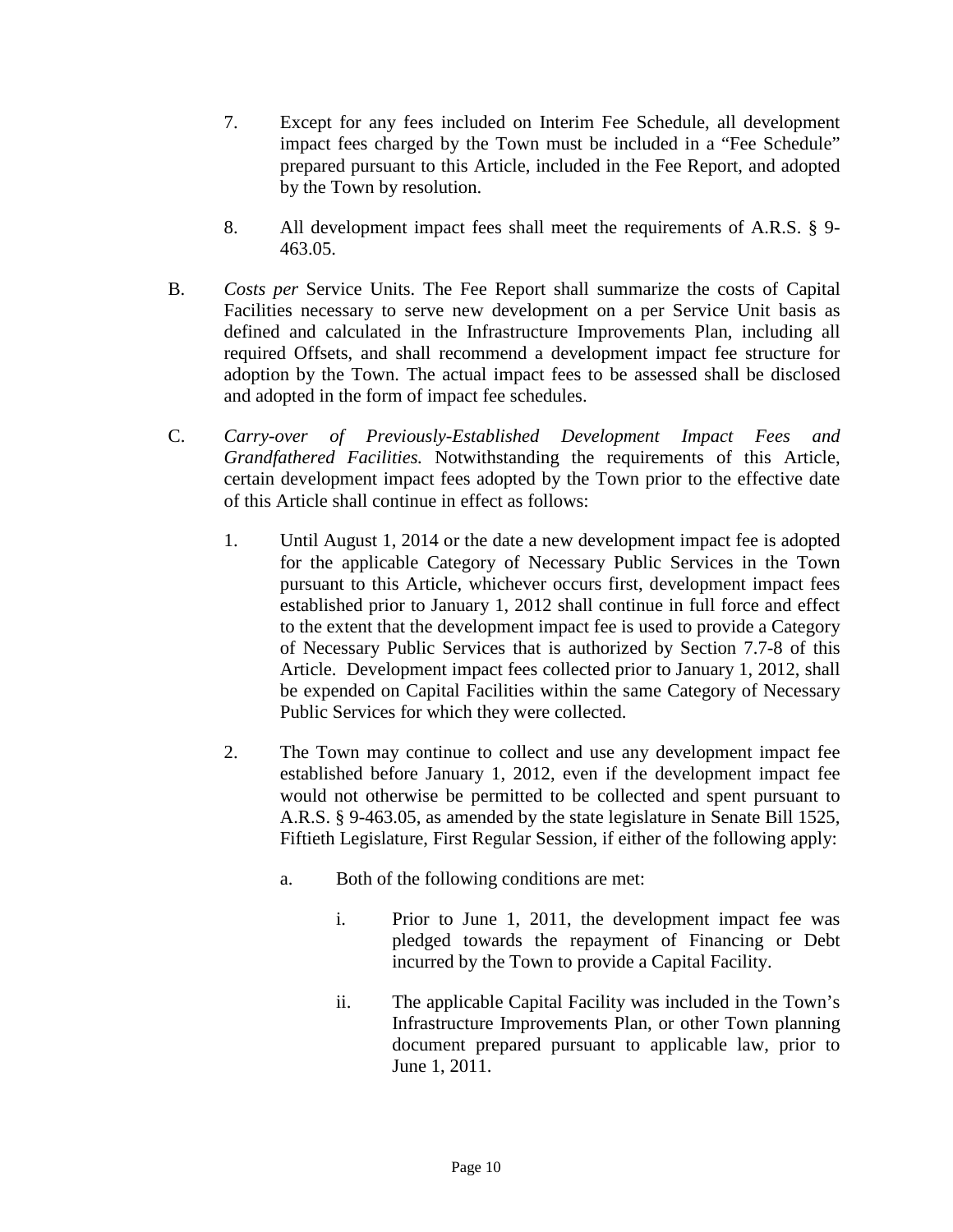- b. Before August 1, 2014, the Town uses the development impact fee to finance a Capital Facility in accordance with A.R.S. § 9-463.05, Subsection (S).
- 3. Defined terms in any previously established fee schedule shall be interpreted according to the ordinance in effect at the time of their adoption.

#### **Sec. 7.7-6. – Administration of Development Impact Fees**

- A. *Separate Accounts.* Development impact fees collected pursuant to this Article shall be placed in separate, interest-bearing accounts for each Capital Facility category.
- B. *Limitations on Use of Fees.* Development impact fees and any interest thereon collected pursuant to this Article shall be spent to provide Capital Facilities associated with the same Category of Necessary Public Services, including costs of Financing or Debt used by the Town to finance such Capital Facilities and other costs authorized by this Article that are included in the Infrastructure Improvements Plan.
- C. *Time Limit.* Development impact fees collected after July 31, 2014 shall be used within ten years of the date upon which they were collected for all Categories of Necessary Public Services.

#### **Sec. 7.7-7. – Land Use Assumptions**

#### **Sec. 7.7-7. – Land Use Assumptions**

The Infrastructure Improvements Plan shall be consistent with the Town's current Land Use Assumptions for the Town and each Category of Necessary Public Services as adopted by the Town pursuant to A.R.S. § 463.05.

- A. *Reviewing the Land Use Assumptions.* Prior to the adoption or amendment of an Infrastructure Improvements Plan, the Town shall review and evaluate the Land Use Assumptions on which the Infrastructure Improvements Plan is to be based to ensure that the Land Use Assumptions conform with the General Plan.
- B. *Evaluating Necessary Changes.* If the Land Use Assumptions upon which an Infrastructure Improvements Plan is based have not been updated within the last five years, the Town shall evaluate the Land Use Assumptions to determine whether changes are necessary. If, after general evaluation, the Town determines that the Land Use Assumptions are still valid, the Town shall issue the report required in Section 7.7-10 of this Chapter.
- C. *Required Modifications to Land Use Assumptions.* If the Town determines that changes to the Land Use Assumptions are necessary in order to adopt or amend an Infrastructure Improvements Plan, it shall make such changes as necessary to the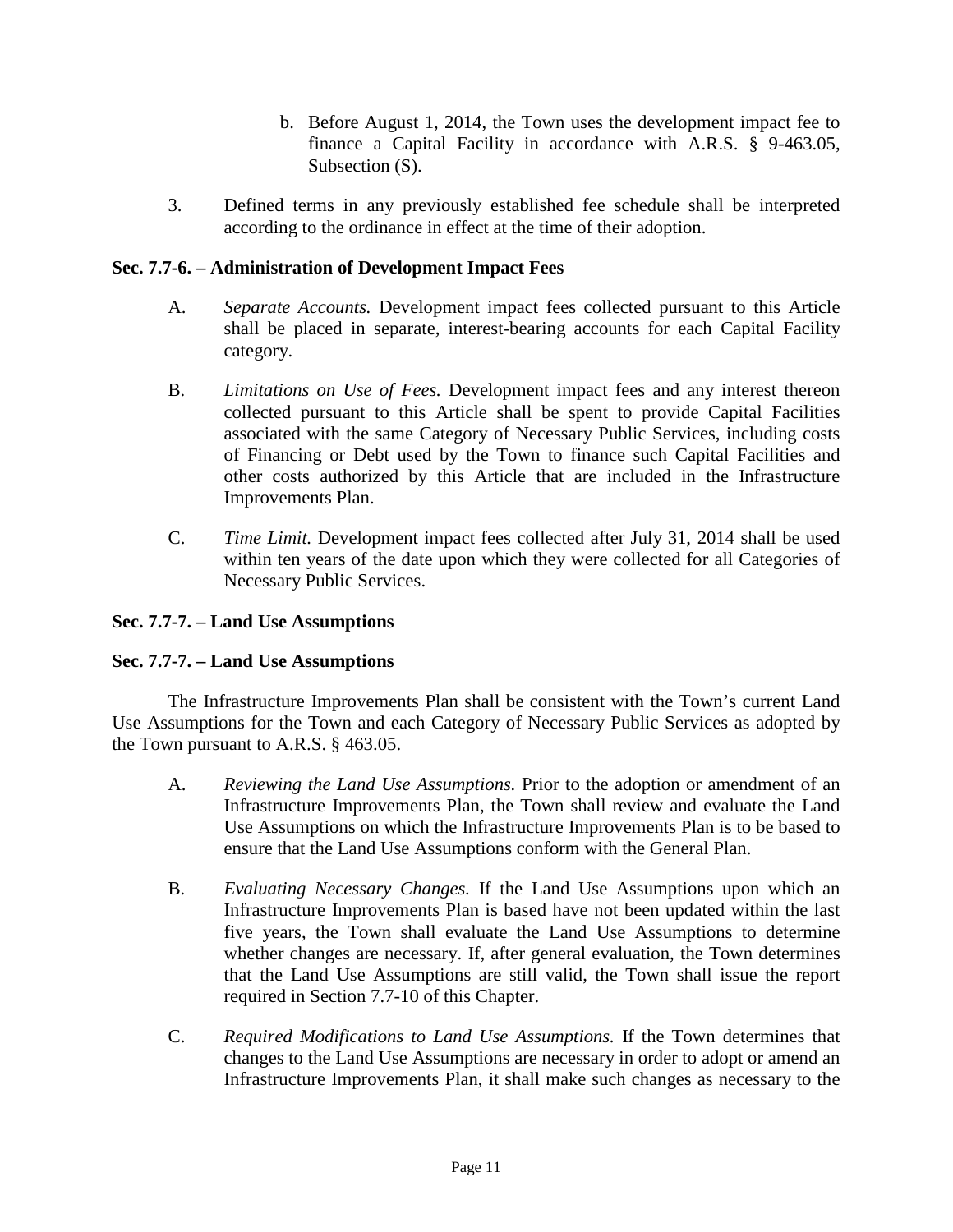Land Use Assumptions prior to or in conjunction with the review and approval of the Infrastructure Improvements Plan pursuant to Section 7.7-10 of this Chapter.

#### **Sec. 7.7-8. – Infrastructure Improvements Plan**

- A. *Infrastructure Improvements Plan Contents*. The Infrastructure Improvements Plan shall be developed by Qualified Professionals and may be based upon or incorporated within the Town's Capital Improvements Plan. The Infrastructure Improvements Plan shall:
	- 1. Specify the Categories of Necessary Public Services for which the Town will impose a development impact fee, which may include any or all of the following:
		- a. Stormwater, Drainage, and Flood Control
		- b. Libraries
		- c. Street Facilities
		- d. Fire Protection
		- e. Police
		- f. Parks
	- 2. Define and provide a map of the Service Area that demonstrates a Substantial Nexus between the Capital Facilities to be provided in the Service Area and the Service Units to be served by those Capital Facilities. For Libraries and for Parks larger than 30 acres, the Service Area must be defined in a manner that demonstrates a Direct Benefit between the Capital Facilities and the Service Units to be served by those Capital Facilities. The Town may cover more than one category of Capital Facilities in the same Service Area provided that there is an independent Substantial Nexus or Direct Benefit, as applicable, between each Category of Necessary Public Services and the Service Units to be served.
	- 3. Identify and describe the Land Use Assumptions upon which the Infrastructure Improvements Plan is based.
	- 4. Analyze and identify the existing Level of Service provided by the Town to existing Service Units for each Category of Necessary Public Services.
	- 5. Identify the Level of Service to be provided by the Town for each Category of Necessary Public Services based on the relevant Land Use Assumptions and any established Town standards or policies related to required Levels of Service.
	- 6. For each Category of Necessary Public Services, analyze and identify the existing capacity of the Capital Facilities in each Service Area, the utilization of those Capital Facilities by existing Service Units, and the available excess capacity of those Capital Facilities to serve new Service Units including any existing or planned commitments or agreements for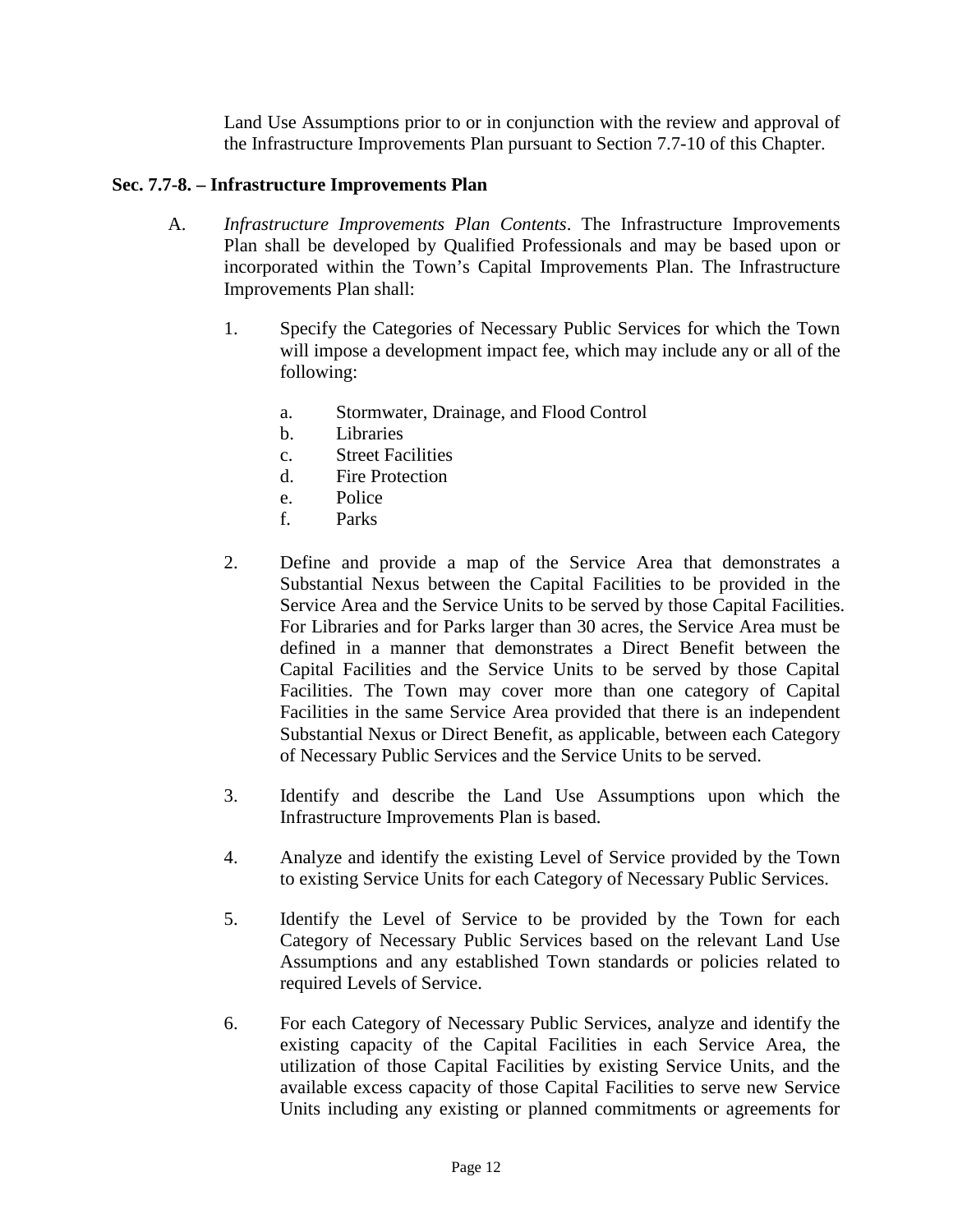the usage of such capacity. The Infrastructure Improvements Plan shall additionally identify any changes or upgrades to existing Capital Facilities that will be needed to achieve or maintain the planned Level of Service to existing Service Units, or to meet new safety, efficiency, environmental, or other regulatory requirements for services provided to existing Service Units.

- 7. Identify any Grandfathered Facilities and the impact thereof on the need for Necessary Public Services in each affected Service Area.
- 8. Estimate the total number of existing and future Service Units based on the Town's Land Use Assumptions and projected new Service Units.
- 9. Based on the analysis in paragraphs (3)-(6) above, provide a summary table or tables describing the Level of Service for each Category of Necessary Public Services by relating the required Capital Facilities to Service Units in the Service Area, and identifying the applicable Service Units factor associated with each Category of Development.
- 10. For each Category of Necessary Public Services, analyze and identify the projected utilization of any available excess capacity in existing Capital Facilities, and all new or expanded Capital Facilities that will be required to provide and maintain the planned Level of Service, as a result of the new projected Service Units, for a period not to exceed ten years. Nothing in this Subsection shall prohibit the Town from additionally including in its Infrastructure Improvements Plan projected utilization of, or needs for, Capital Facilities for a period longer than ten years, provided that the costs of such Capital Facilities are excluded from the calculation of the Plan-Based Cost per Service Unit.
- 11. For each Category of Necessary Public Services, estimate the total cost of any available excess capacity and/or new or expanded Capital Facilities that will be required to serve new Service Units, including costs of land acquisition, improvements, engineering and architectural services, studies leading to design, design, construction, financing, and administrative costs, as well as projected costs of inflation. Such total costs shall not include costs for ongoing operation and maintenance of Capital Facilities, nor for replacement of Capital Facilities to the extent that such replacement is necessary to serve existing Service Units. If the Infrastructure Improvements Plan includes changes or upgrades to existing Capital Facilities that will be needed to achieve or maintain the planned Level of Service to existing Service Units, or to meet new regulatory requirements for services provided to existing Service Units, such costs shall be identified and distinguished in the Infrastructure Improvements Plan.
- 12. Forecast the revenues from taxes, fees, assessments or other sources that will be available to fund the new or expanded Capital Facilities identified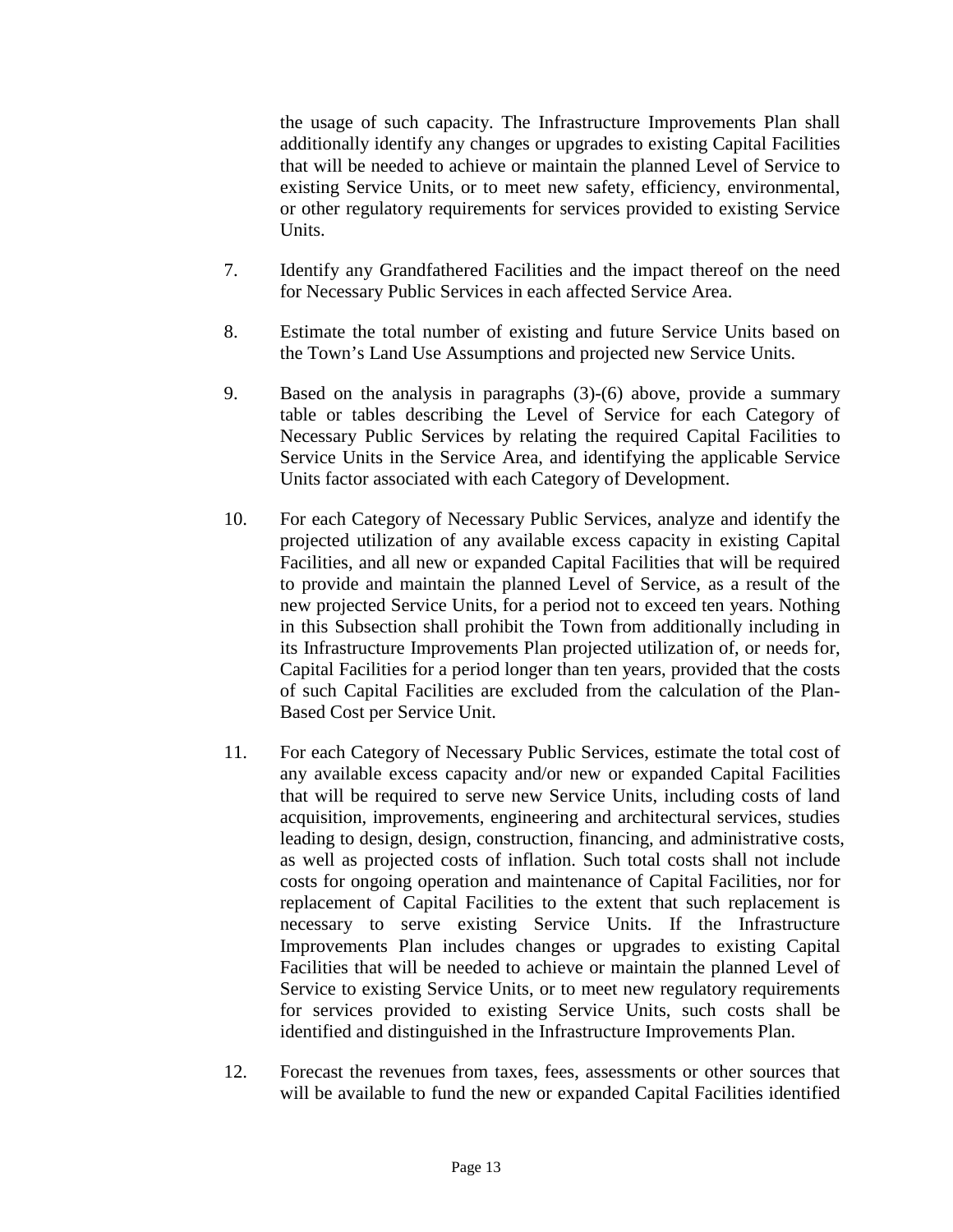in the Infrastructure Improvements Plan, which shall include estimated state-shared revenue, highway users revenue, federal revenue, ad valorem property taxes, construction contracting or similar excise taxes and the capital recovery portion of utility fees attributable to development based on the approved land use assumptions. The Infrastructure Improvements Plan shall additionally estimate the time required to finance, construct and implement the new or expanded Capital Facilities.

- 13. Calculate required Offsets by
	- a. Setting aside a portion of the Town's construction sales tax to be used exclusively for the capital costs of necessary public services (the "Excess Portion").
	- b. Calculating the Excess Portion, which shall be the portion of any construction contracting, or similar excise tax rate that exceeds the percentage amount of the transaction privilege tax rate that is imposed on the majority of other transaction privilege tax classifications in the Town.
	- c. Depositing the Excess Portion into a separate fund, the proceeds of which shall be used only for the capital cost of necessary public services.
	- d. Taking into account the reserved amounts when calculating development fees.
- 14. Calculate the Plan-Based Cost per Service Unit by dividing the total projected costs to provide Capital Facilities to new Service Units for each Category of Necessary Public Services as determined pursuant to Subsection (9) of this Section into the number of new Service Units projected over a period not to exceed ten years, considering the specific Service Units factor(s) associated with such Service Units for each Category of Necessary Public Services and taking into account the reserved amounts calculated pursuant to Subsection 13 of this Section.
- B. *Multiple Plans.* An Infrastructure Improvements Plan adopted pursuant to this Subsection may address one or more of the Town's Categories of Necessary Public Services in the Town's Service Area. Each Capital Facility shall be subject to no more than one Infrastructure Improvements Plan at any given time.
- C. *Reserved Capacity.* The Town may reserve capacity in an Infrastructure Improvements Plan to serve one or more planned future developments, including capacity reserved through a Development Agreement pursuant to Section 7.7-13 of this Article. All reservations of existing capacity must be disclosed in the Infrastructure Improvements Plan at the time it is adopted.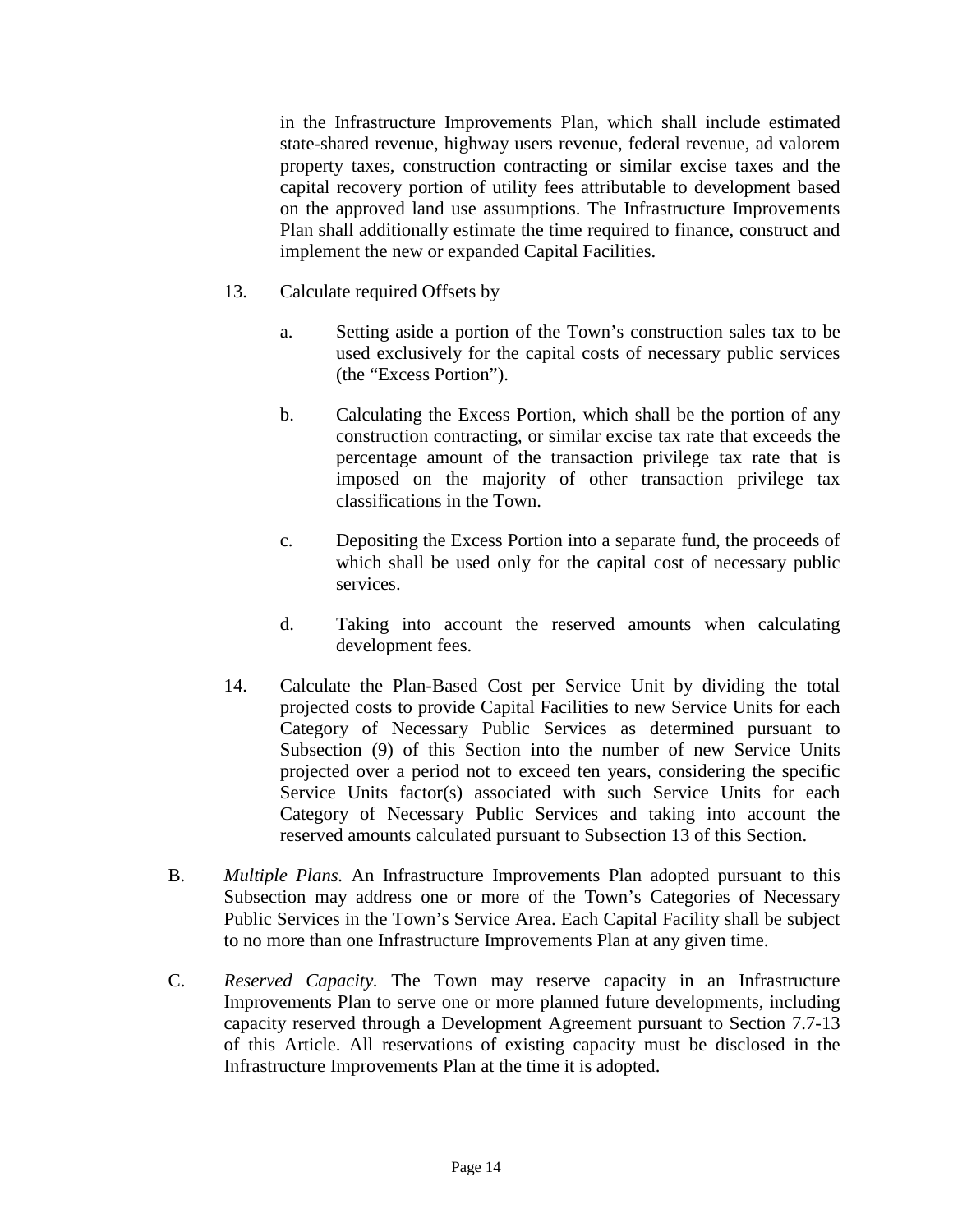#### **Sec. 7.7-9. – Adoption and Modification Procedures**

- A. *Adopting or Amending the Infrastructure Improvements Plan.* The Infrastructure Improvements Plan shall be adopted or amended subject to the following procedures:
	- 1*. Major Amendments to the Infrastructure Improvements Plan.* Except as provided in paragraph 2 of this Subsection, the adoption or amendment of an Infrastructure Improvement Plan shall occur at one or more public hearings according to the following schedule, and may occur concurrently with the adoption of an update of the Town's Land Use Assumptions as provided in Section 7.7-7 of this Article:
		- a. Sixty days before the first public hearing regarding a new or updated Infrastructure Improvements Plan, the Town shall provide public notice of the hearing and post the Infrastructure Improvements Plan and the underlying Land Use Assumptions on its website; the Town shall additionally make available to the public the documents used to prepare the Infrastructure Improvements Plan and underlying Land Use Assumptions and the amount of any proposed changes to the Plan-Based Cost per Service Units.
		- b. The Town shall conduct a public hearing on the Infrastructure Improvements Plan and underlying Land Use Assumptions at least 30 days, but no more than 60 days, before approving or disapproving the Infrastructure Improvements Plan.
	- 2. *Minor Amendments to the Infrastructure Improvements Plan.* Notwithstanding the other requirements of this Section, the Town may update the Infrastructure Improvements Plan and/or its underlying Land Use Assumptions without a public hearing if all of the following apply:
		- a. The changes in the Infrastructure Improvements Plan and/or the underlying Land Use Assumptions will not add any new Category of Necessary Public Services to any Service Area.
		- b. The changes in the Infrastructure Improvements Plan and/or the underlying Land Use Assumptions will not increase the Level of Service to be provided in any Service Area.
		- c. Based on an analysis of the Fee Report and the Town's adopted development impact fee schedules, the changes in the Infrastructure Improvements Plan and/or the underlying Land Use Assumptions would not, individually or cumulatively with other amendments undertaken pursuant to this Subsection, have caused a development impact fee in any Service Area to have been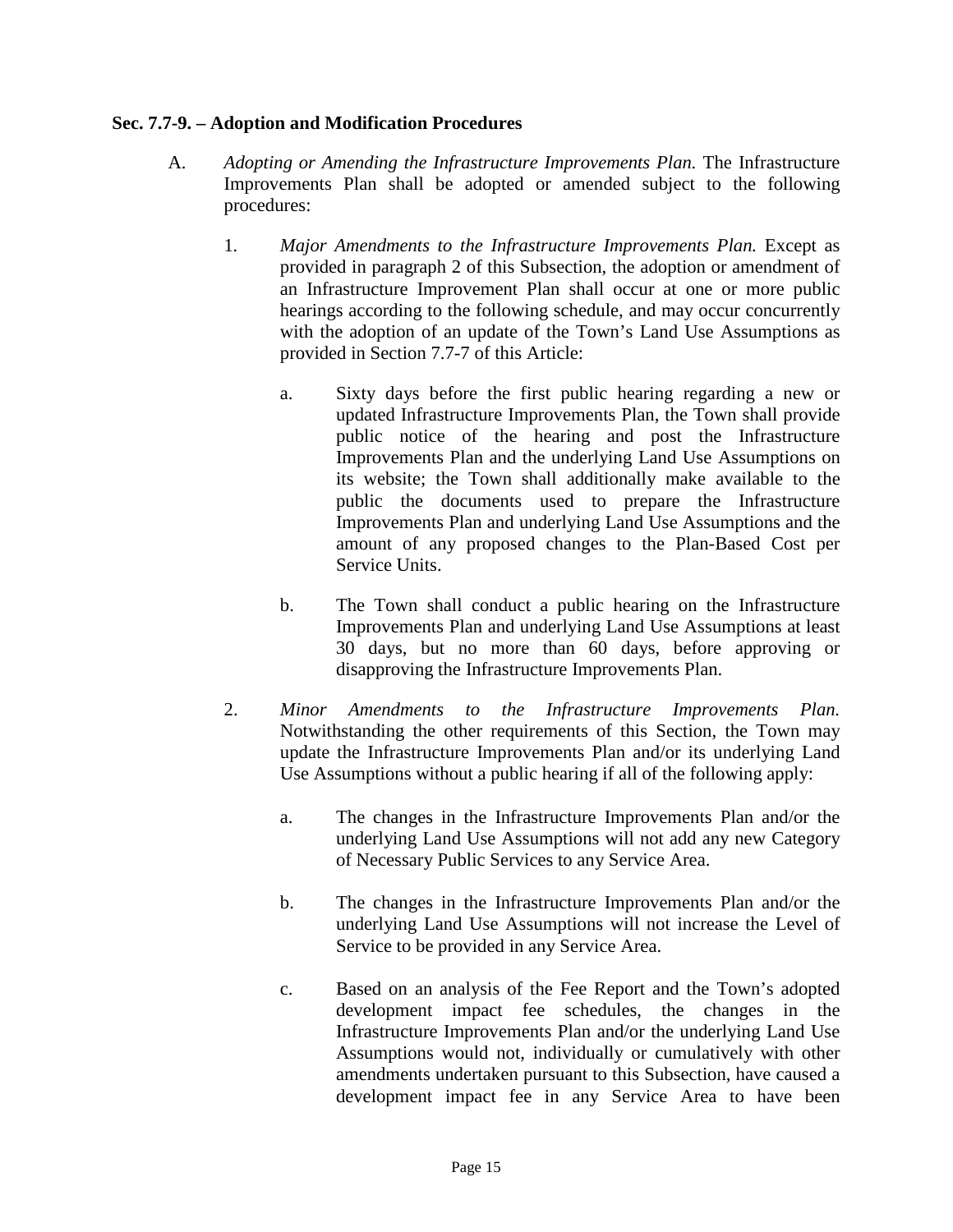increased by more than five per cent above the development impact fee that is provided in the current development impact fee schedule.

- d. At least 30 days prior to the date that the any amendment pursuant to this Section is adopted, the Town shall post the proposed amendments on the Town website.
- B. *Amendments to the Fee Report.* Any adoption or amendment of a Fee Report and fee schedule shall occur at one or more public hearings according to the following schedule:
	- 1. The first public hearing on the Fee Report must be held at least 30 days after the adoption or approval of and Infrastructure Improvements Plan as provided in subsection A of this Section. The Town must give at least 30 days' notice prior to the hearing, provided that this notice may be given on the same day as the approval or disapproval of the Infrastructure Improvements Plan.
	- 2. The Town shall make the Infrastructure Improvements Plan and underlying Land Use Assumptions available to the public on the Town's website 30 days prior to the public hearing described in Paragraph (1) of this Subsection.
	- 3. The Fee Report may be adopted by the Town no sooner than 30 days, and no later than 60 days, after the hearing described in Paragraph (1) of this Subsection.
	- 4. The development fee schedules in the Fee Report adopted pursuant to this subsection shall become effective 75 days after adoption of the Fee Report by the Town.

#### **Sec. 7.7-10. –Timing for the Renewal and Updating of the Infrastructure Improvements Plan and the Land Use Assumptions**

- A. *Renewing the Infrastructure Improvements Plan.* Except as provided in Subsection B of this Section, not later than every five years the Town shall update the applicable Infrastructure Improvements Plan and Fee Report related to each Category of Necessary Public Services pursuant to Section 7.7-9 of this Article. Such five-year period shall be calculated from the date of the adoption of the Infrastructure Improvements Plan or the date of the adoption of the Fee Report, whichever occurs later.
- B. *Determination of No Changes.* Notwithstanding Subsection (A) of this Section, if the Town determines that no changes to an Infrastructure Improvements Plan, underlying Land Use Assumptions, or Fee Report are needed, the Town may elect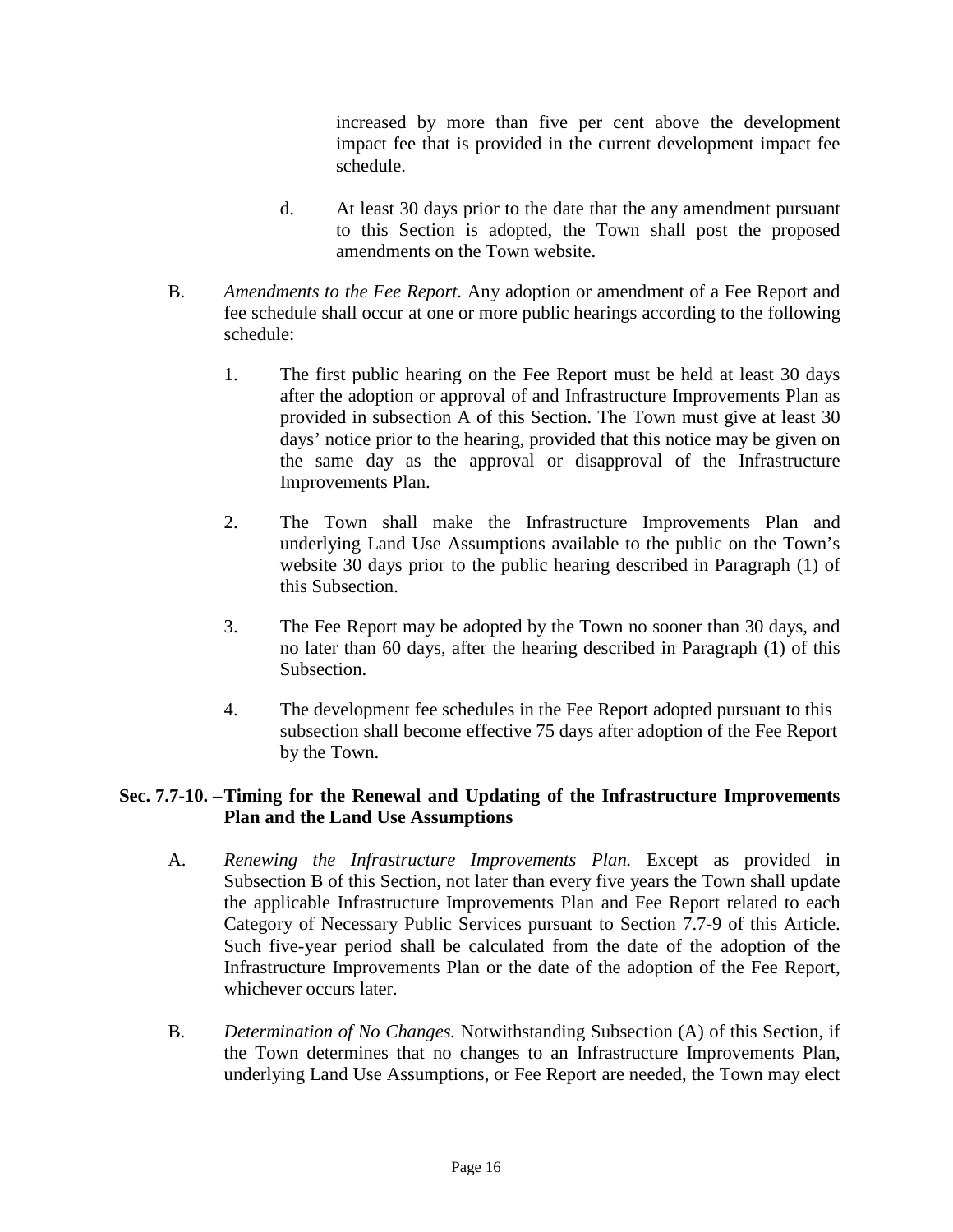to continue the existing Infrastructure Improvements Plan and Fee Report without amendment by providing notice as follows:

- 1. Notice of the determination shall be published at least 180 days prior to the end of the five-year period described in Subsection A of this Section.
- 2. The notice shall identify the Infrastructure Improvements Plan and Fee Report that shall continue in force without amendment.
- 3. The notice shall provide a map and description of the Service Area(s) covered by such Infrastructure Improvements Plan and Fee Report.
- 4. The notice shall identify an address to which any resident of the Town may submit, within 60 days, a written request that the Town update the Infrastructure Improvements Plan, underlying Land Use Assumptions, and/or Fee Report and the reasons and basis for the request.
- C. *Response to Comments.* The Town shall consider and respond within 30 days to any timely requests submitted pursuant to Paragraph 4 of Subsection (B) of this Section.

#### **Sec. 7.7-11. - Collection of Development Impact Fees**

- A. *Collection*. Development impact fees, together with administrative charges assessed pursuant to Paragraph (A)(6) of this Section, shall be calculated and collected prior to issuance of permission to commence development; specifically:
	- 1. Unless otherwise specified pursuant to a Development Agreement adopted pursuant to Section 7.7-13 of this Article, development impact fees shall be paid prior to issuance of a building permit according to the current development impact fee schedule for the Town, as adopted pursuant to this Article, or according to any other development impact fee schedule as authorized in this Article.
	- 2. If a building permit is not required for the development, but water or wastewater connections are required, any and all development impact fees due shall be paid at the time the water service connection is purchased. If only a wastewater connection is required, the development impact fees shall be paid prior to approval of a connection to the sewer system.
	- 3. No building permit, water or sewer connection, or certificate of occupancy shall be issued if a development impact fee is not paid as directed in the previous paragraphs.
	- 5. If the building permit is for a change in the type of building use, an increase in square footage, a change to land use, or an addition to a residential or non-residential point of demand to the water or wastewater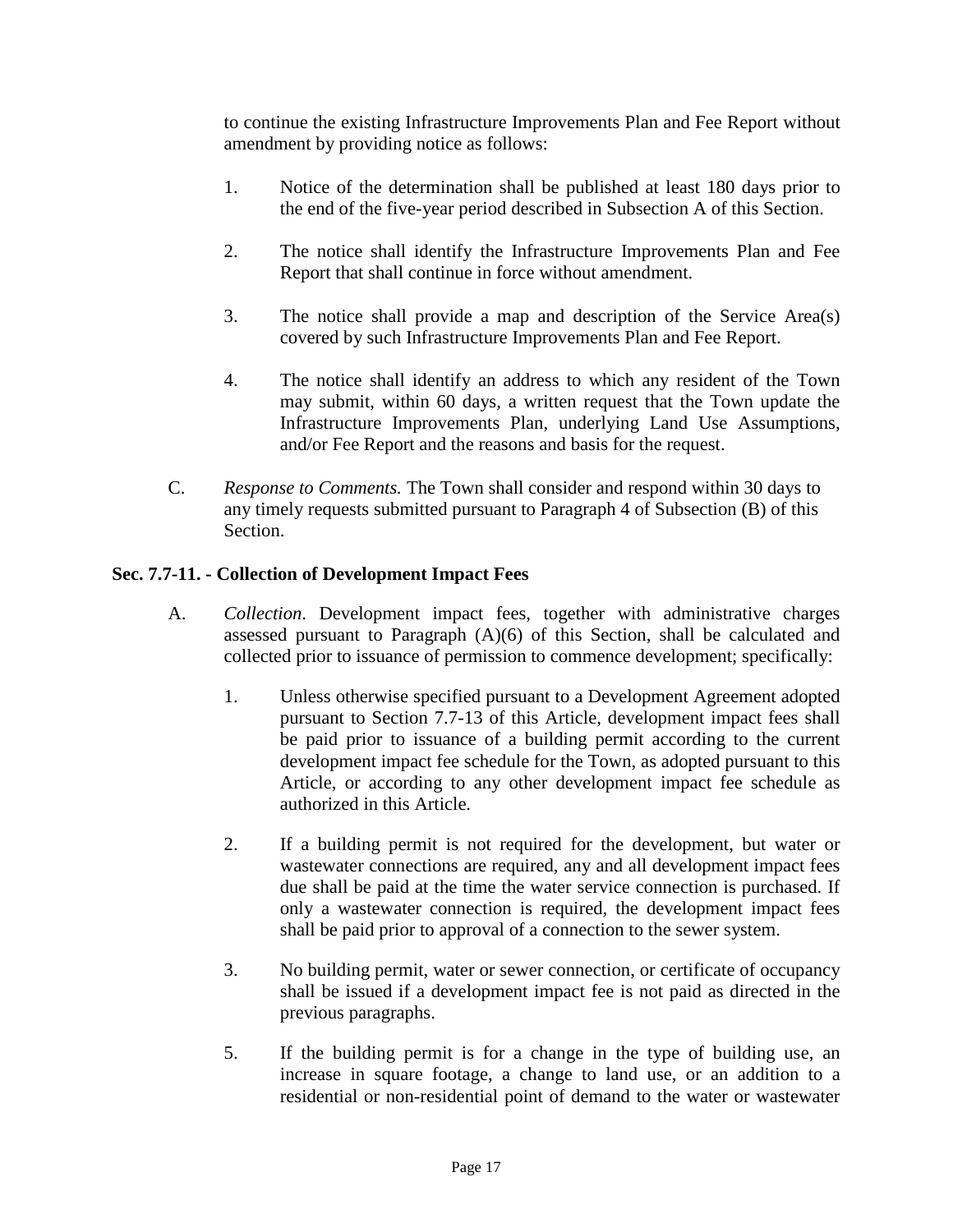system, the development impact fee shall be assessed on the additional service units resulting from the expansion or change, and following the development impact fee schedule applicable to any new use type.

- 6. For issued permits that expire or are voided, development impact fees and administrative charges shall be as follows:
	- a. If the original permittee is seeking to renew an expired or voided permit, and the development impact fees paid for such development have not been refunded, then the permittee shall pay the difference between any development impact fees paid at the time the permit was issued and those in the fee schedule at the time the permit is reissued or renewed.
	- b. If a new or renewed permit for the same development is being sought by someone other than the original permittee, the new permit Applicant shall pay the full development impact fees specified in the fee schedule in effect at the time that the permits are reissued or renewed. If the original permittee has assigned its rights under the permits to the new permit Applicant, the new permit Applicant shall pay development impact fees as if it were the original permittee.
- B. *Exceptions*. Development impact fees shall not be owed under either of the following conditions:
	- 1. Development impact fees have been paid for the development and the permit(s) which triggered the collection of the development impact fees have not expired or been voided.
	- 2. The approval(s) that trigger the collection of development impact fees involve modifications to existing residential or non-residential development that do not: (a) add new Service Units, (b) increase the impact of existing Service Units on existing or future Capital Facilities, or (c) change the land-use type of the existing development to a different category of development for which a higher development impact fee would have been due. To the extent that any modification does not meet the requirements of this paragraph, the development impact fee due shall be the difference between the development impact fee that was or would have been due on the existing development and the development impact fee that is due on the development as modified.
- C. *Temporary Exemptions from Development Impact Fee Schedules.* New developments in the Town shall be temporarily exempt from increases in development impact fees that result from the adoption of new or modified development impact fee schedules as follows: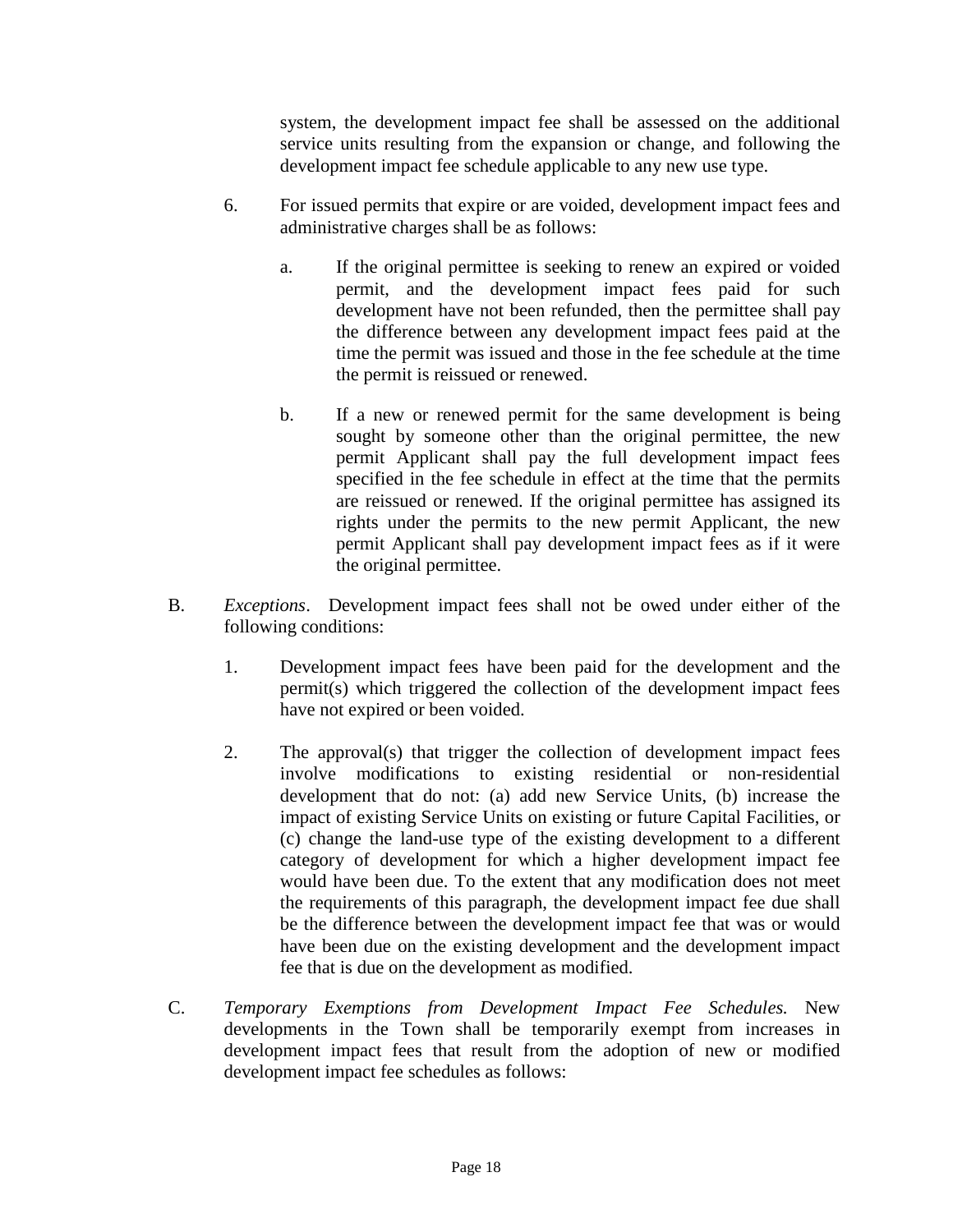- 1. Residential Uses. On or after the day that the first building permit is issued for a single-family residential development, the Town shall, at the permittee's request, provide the permittee with an applicable development impact fee schedule that shall be in force for a period of 24 months beginning on the day that the first building permit is issued, and which shall expire at the end of the first business day of the 25th month thereafter. During the effective period of the applicable development impact fee schedule, any building permit issued for the same single-family residential development shall not be subject to any new or modified development impact fee schedule.
- 2. Commercial, Industrial and Multifamily Uses. On or after the day that the final approval, as defined in A.R.S.  $9-463.05(T)(4)$ , is issued for a commercial, industrial or multifamily development, the Town shall provide an applicable development impact fee schedule that shall be in force for a period of 24 months beginning on the day that final development approval of a site plan or final subdivision plat is given, and which shall expire at the end of the first business day of the 25th month thereafter. During the effective period of the applicable development impact fee schedule, any building permit issued for the same development shall not be subject to any new or modified development impact fee schedule.
- 3. Other Development. Any Category of Development not covered under paragraphs 1 and 2 of this Subsection shall pay development impact fees according to the fee schedule that is current at the time of collection as specified in Subsection (A) of this Section.
- 4. Changes to Site Plans and Subdivision Plats. Notwithstanding the other requirements of this Subsection, if changes are made to a development's final site plan or subdivision plat that will increase the number of service units after the issuance of a grandfathered development impact fee schedule, the Town may assess any new or modified development impact fees against the additional service units. If the Town reduces the amount of an applicable development impact fee during the period that a grandfathered development impact fee schedule is in force, the Town shall assess the lower development impact fee.
- D. *Option to Pursue Special Fee Determination.* Where a development is of a type that does not closely fit within a particular Category of Development appearing on an adopted development impact fee schedule, or where a development has unique characteristics such that the actual burdens and costs associated with providing Necessary Public Services to that development will differ substantially from that associated with other developments in a specified Category of Development, the Town may require the Applicant to provide the Town Director of Development Services or authorized designee with an alternative development impact fee analysis. Based on a projection of the actual burdens and costs that will be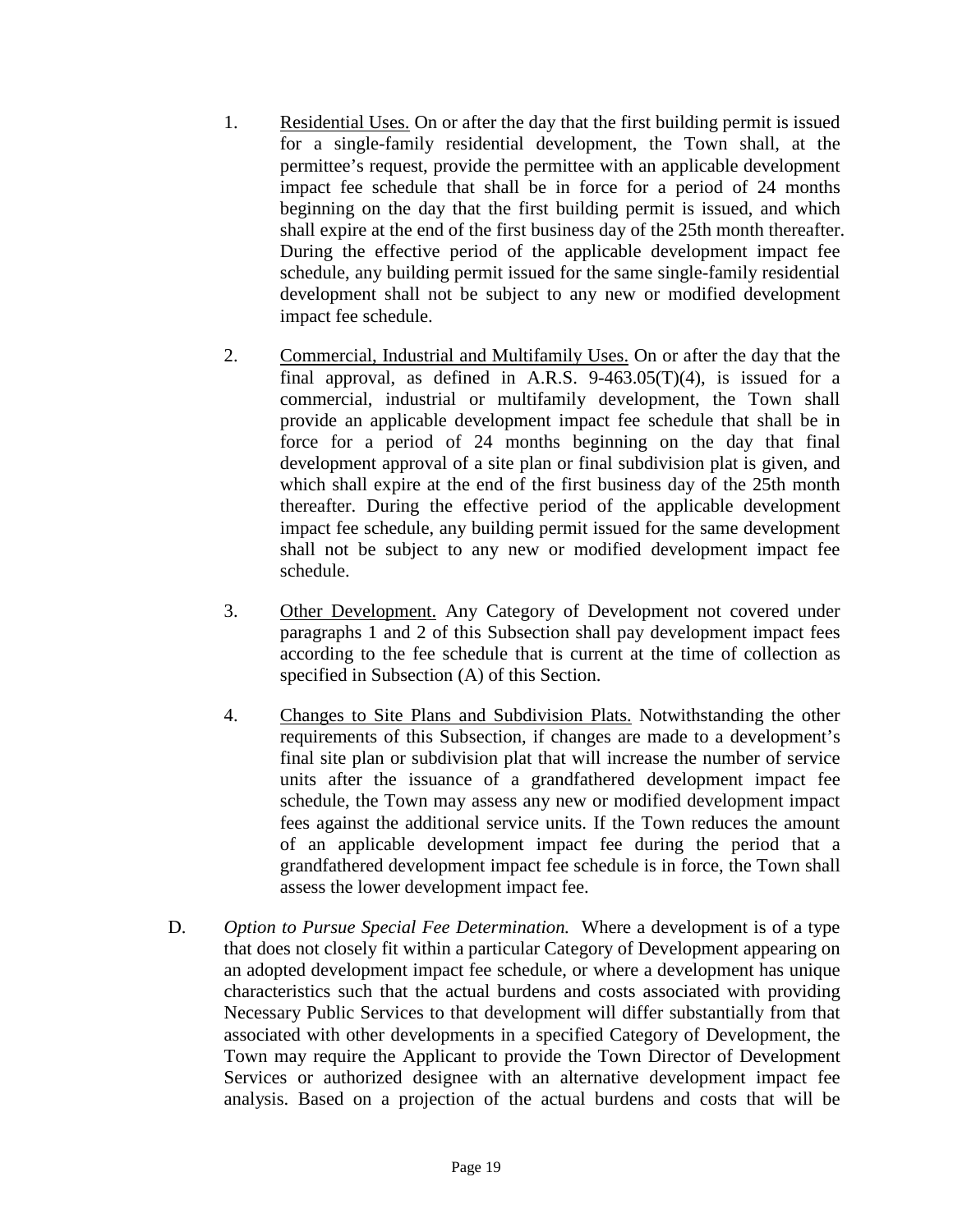associated with the development, the alternative development impact fee analysis may propose a unique fee for the development based on the application of an appropriate Service Unit factor to the applicable Plan-Based Cost per Service Unit, or may propose that the development be covered under the development impact fee schedule governing a different and more analogous Category of Development. The Director of Development Services or authorized designee shall review the alternative impact fee analysis and shall make a determination as to the development impact fee to be charged. Such decision shall be appealable pursuant to Section 7.7-14 of this Article. The Director or authorized designee may require the Applicant to pay an administrative fee to cover the actual costs of reviewing the special fee determination application.

#### **Sec. 7.7-12. - Development Impact Fee Credits and Credit Agreements**

- A. *Eligibility of Capital Facility*. All development impact fee Credits must meet the following requirements:
	- 1. One of the following is true:
		- a. The Capital Facility, or the financial contribution toward a Capital Facility that will be provided by the developer and for which a Credit will be issued, must be identified in an adopted Infrastructure Improvements Plan and Fee Report as a Capital Facility for which a development impact fee was assessed; or
		- b. The Applicant must demonstrate to the satisfaction of the Town that, given the class and type of improvement, the subject Capital Facility should have been included in the Infrastructure Improvements Plan in lieu of a different Capital Facility that was included in the Infrastructure Improvements Plan and for which a development impact fee was assessed. If the subject Capital Facility is determined to be eligible for a Credit in this manner, the Town shall amend the Infrastructure Improvements Plan to (i) include the subject replacement facility and (ii) delete the Capital Facility that will be replaced.
	- 2. Credits shall not be available for any infrastructure provided by a developer if the cost of such infrastructure will be repaid to the developer by the Town through another agreement or mechanism. To the extent that the developer will be paid or reimbursed by the Town for any contribution, payment, construction, or dedication from any Town funding source including an agreement to reimburse the developer with future collected development impact fees pursuant to Section 7.7-13 of this Article, any Credits claimed by the developer shall be: (a) deducted from any amounts to be paid or reimbursed by the Town; or (b) reduced by the amount of such payment or reimbursement.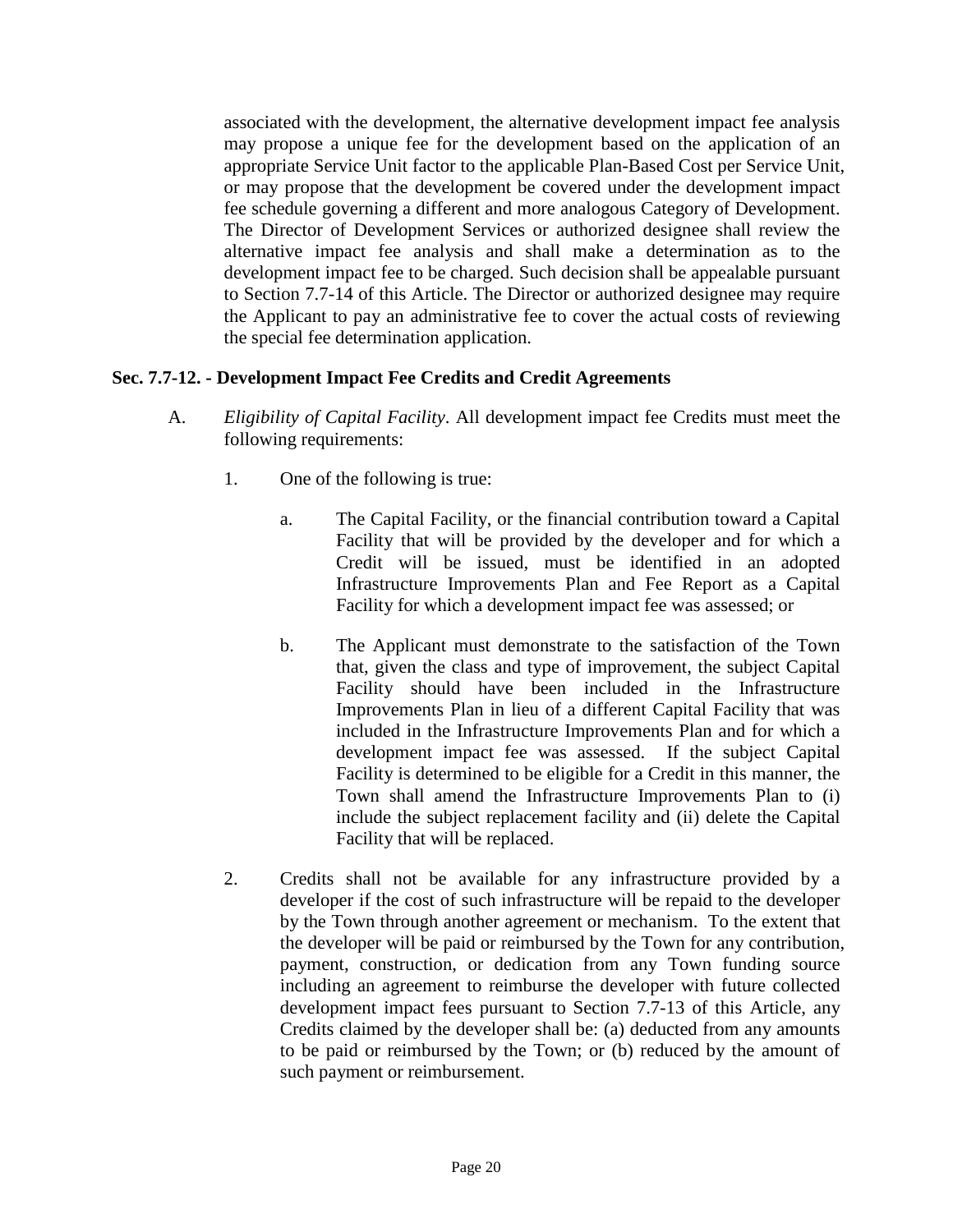- B. *Calculation of Credits*. Credits will be based on that portion of the costs for an eligible Capital Facility identified in the adopted Infrastructure Improvements Plan for which a development fee was assessed pursuant to the Fee Report. If the Gross Impact Fee for a particular category of Necessary Public Service is adopted at an amount lower than the Plan-Based Cost per Service Unit, the amount of any Credit shall be reduced in proportion to the difference between the Plan-Based Cost per SU and the Gross Impact Fee adopted. A Credit shall not exceed the actual costs the Applicant incurred in providing the eligible Capital Facility.
- C. *Allocation of Credits*. Before any Credit can be issued to a Subject Development (or portion thereof), the Credit must be allocated to that development as follows:
	- 1. The Developer and the Town must execute a Credit Agreement including all of the following:
		- a. The total amount of the Credits resulting from provision of an eligible Capital Facility.
		- b. The estimated number of Service Units to be served within the Subject Development.
		- c. The method by which the Credit values will be distributed within the Subject Development.
	- 2. It is the responsibility of the developer to request allocation of development impact fee Credits through an application for a Credit Agreement (which may be part of a Development Agreement entered into pursuant to Section 7.7-13 of this Article).
	- 3. If a building permit is issued or a water/sewer connection is purchased, and a development impact fee is paid prior to execution of a Credit Agreement for the Subject Development, no Credits may be allocated retroactively to that permit or connection. Credits may be allocated to any remaining permits for the Subject Development in accordance with this Article.
	- 4. If the entity that provides an eligible Capital Facility sells or relinquishes a development (or portion thereof) that it owns or controls prior to execution of a Credit Agreement or Development Agreement, Credits resulting from the eligible Capital Facility will only be allocated to the development if the entity legally assigns such rights and responsibilities to its successor(s) in interest for the Subject Development.
	- 5. If multiple entities jointly provide an eligible Capital Facility, both entities must enter into a single Credit Agreement with the Town, and any request for the allocation of Credit within the Subject Development(s) must be made jointly by the entities that provided the eligible Capital Facility.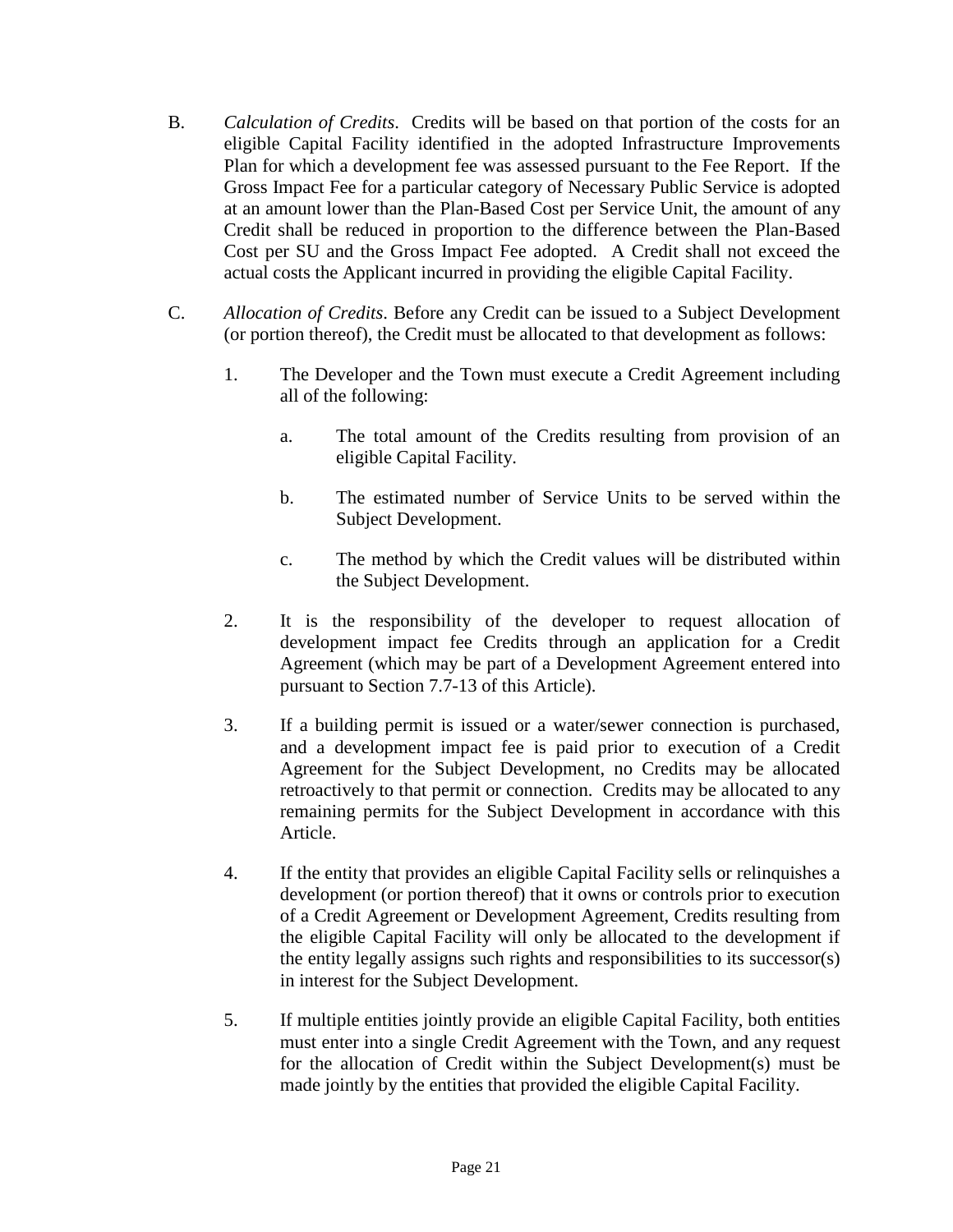- 6. Credits may only be reallocated from or within a Subject Development with the Town's approval of an amendment to an executed Credit Agreement, subject to the following conditions:
	- a. The entity that executed the original agreement with the Town, or its legal successor in interest and the entity that currently controls the Subject Development are parties to the request for reallocation.
	- b. The reallocation proposal does not change the value of any Credits already issued for the Subject Development.
- 7. A Credit Agreement may authorize the allocation of Credits to a noncontiguous parcel only if all of the following conditions are met:
	- a. The entity that executed the original agreement with the Town or its legal successor in interest, the entity that currently controls the Subject Development, and the entity that controls the noncontiguous parcel are parties to the request for reallocation.
	- b. The reallocation proposal does not change the value of any Credits already issued for the Subject Development.
	- c. The non-contiguous parcel is in the same Service Area as that served by the eligible Capital Facility.
	- d. The non-contiguous parcel receives a Necessary Public Service from the eligible Capital Facility.
	- e. The Credit Agreement specifically states the value of the Credits to be allocated to each parcel and/or Service Unit, or establishes a mechanism for future determination of the Credit values.
	- f. The Credit Agreement does not involve the transfer of Credits to or from any property subject to a Development Agreement.
- D. *Credit Agreement*. Credits shall only be issued pursuant to a Credit Agreement executed in accordance with Subsection C of this Section. The Town Manager or Authorized Designee is authorized by this Article to enter into a Credit Agreement with the controlling entity of a Subject Development, subject to the following:
	- 1. The Developer requesting the Credit Agreement shall provide all information requested by the Town to allow it to determine the value of the Credit to be applied.
	- 2. An application for a Credit Agreement shall be submitted to the Town by the Developer within one year of the date on which ownership or control of the Capital Facility passes to the Town.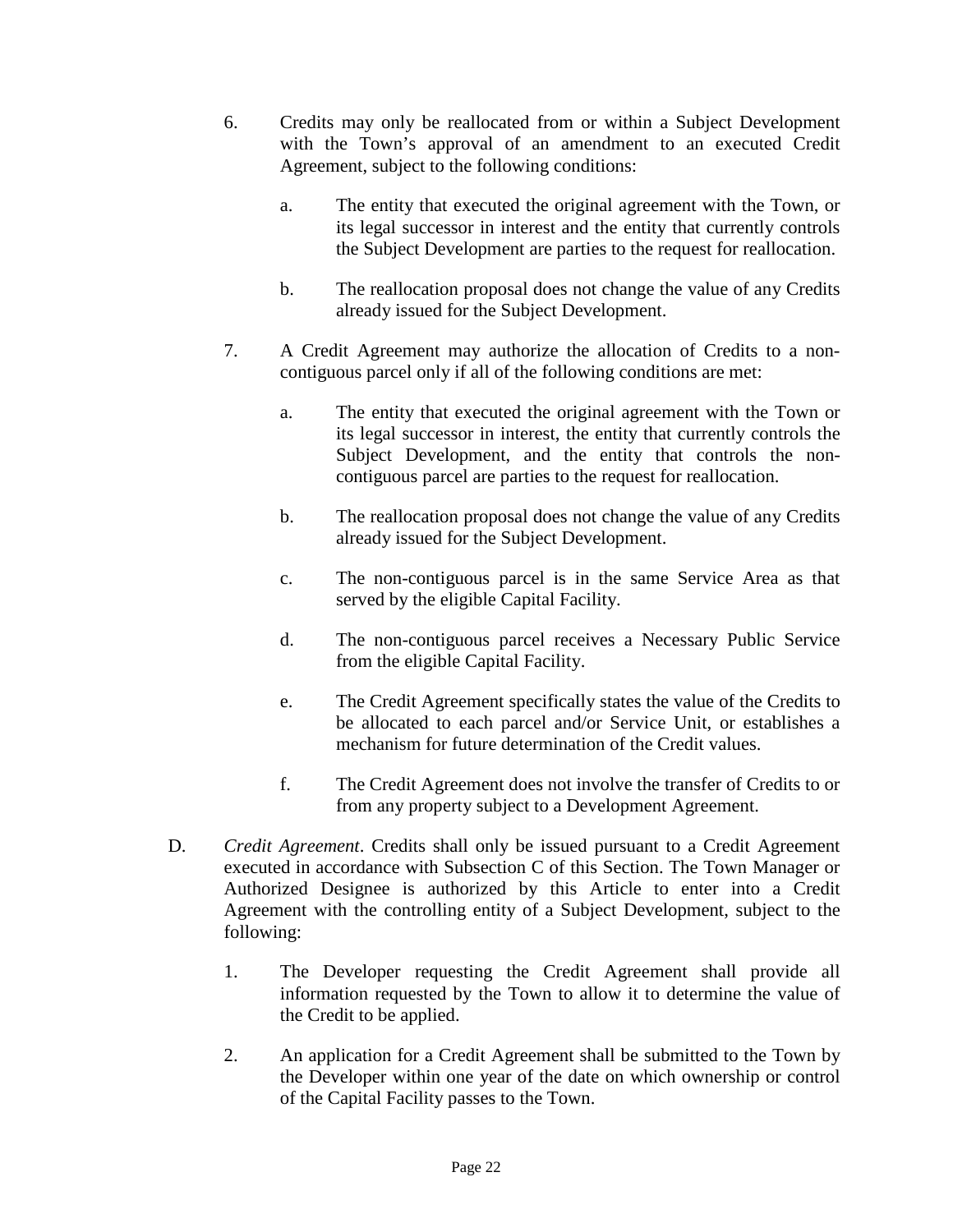- 3. The Developer shall submit a draft Credit Agreement to the Town Manager or authorized designee(s) for review in the form provided to the Applicant by the Town. The draft Credit Agreement shall include, at a minimum, all of the following information and supporting documentation:
	- a. A legal description and map depicting the location of the Subject Development for which Credit is being applied. The map shall depict the location of the Capital Facilities that have been or will be provided.
	- b. An estimate of the total Service Units that will be developed within the Subject Development depicted on the map and described in the legal description.
	- c. A list of the Capital Facilities associated physical attributes, and the related costs as stated in the Infrastructure Improvements Plan.
	- d. Documentation showing the date(s) of acceptance by the Town, if the Capital Facilities have already been provided.
	- e. The total amount of Credit to be applied within the Subject Development and the calculations leading to the total amount of Credit.
	- f. The Credit amount to be applied to each Service Unit within the Subject Development for each Category of Necessary Public Services.
- 4. The Town's determination of the Credit to be allocated is final.
- 5. Upon execution of the Credit Agreement by the Town and the Applicant, Credits shall be deemed allocated to the Subject Development.
- 6. Any amendment to a previously approved Credit Agreement must be initiated within two years of the Town's final acceptance of the eligible Capital Facility for which the amendment is requested.
- 7. Any Credit Agreement approved as part of a Development Agreement shall be amended in accordance with the terms of the Development Agreement and Section 7.7-13 of this Article.
- F. *Issuance of Credits*. Credits allocated pursuant to Subsection (D) of this Section may be issued and applied toward the Gross Impact Fees due from a development, subject to the following conditions:
	- 1. Credits issued for an eligible Capital Facility may only be applied to the development impact fee due for the applicable Category of Necessary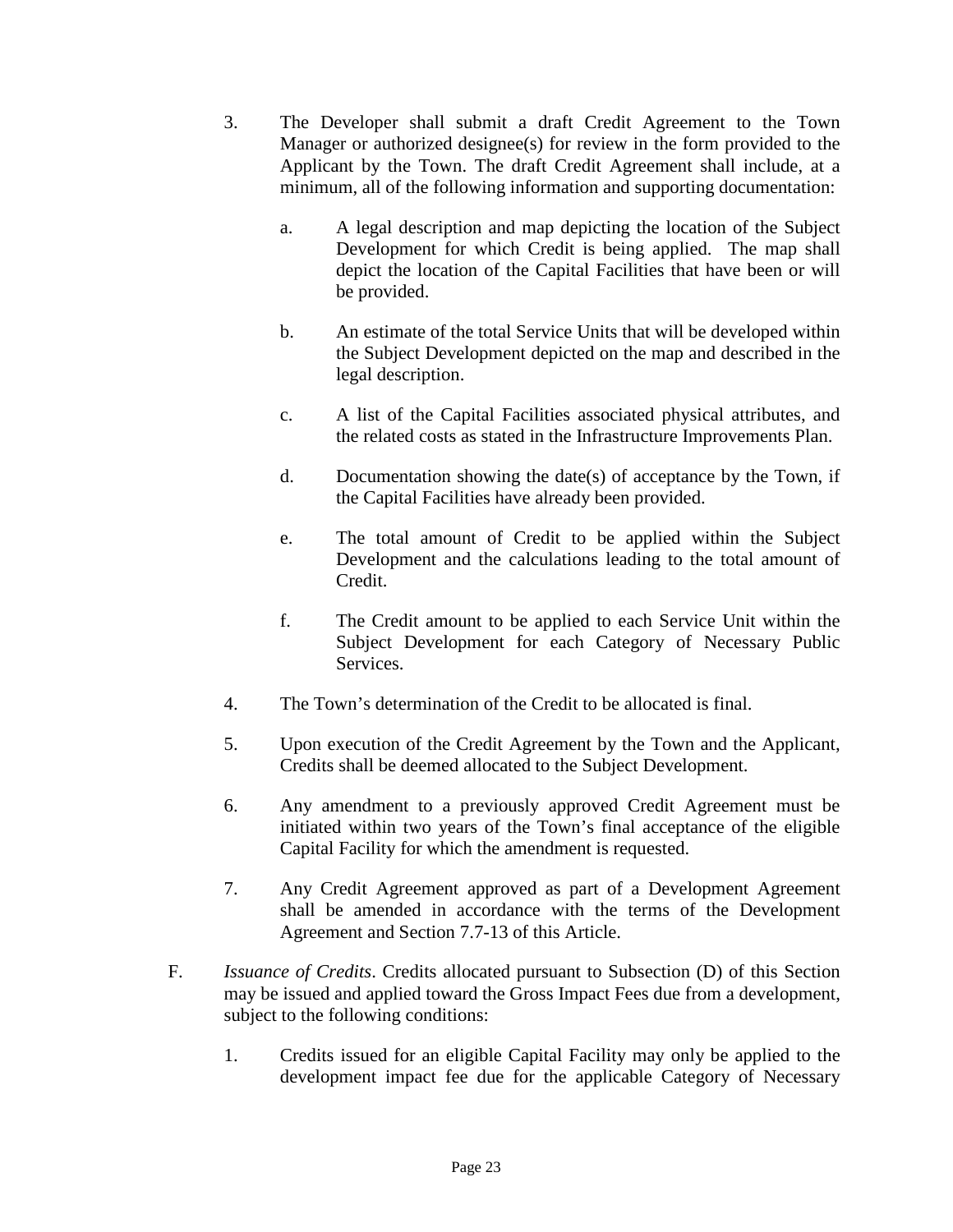Public Services, and may not be applied to any fee due for another Category of Necessary Public Services.

- 2. Credits shall only be issued when the eligible Capital Facility from which the Credits were derived has been accepted by the Town or when adequate security for the completion of the eligible Capital Facility has been provided in accordance with all terms of an executed Development Agreement.
- 3. Where Credits have been issued pursuant to paragraph (2) of this Subsection, an impact fee due at the time a building permit is issued shall be reduced by the Credit amount stated in or calculated from the executed Credit Agreement. Where Credits have not yet been issued, the Gross Impact Fee shall be paid in full, and a refund of the Credit amount shall be due when the Developer demonstrates compliance with Paragraph (2) of this Subsection in a written request to the Town.
- 4. Credits, once issued, may not be rescinded or reallocated to another permit or parcel, except that Credits may be released for reuse on the same Subject Development if a building permit for which the Credits were issued has expired or been voided and is otherwise eligible for a refund under Section 7.7-15(A)(2)(a) of this Article.
- 5. Notwithstanding the other provisions of this Section 7.7-12, Credits issued prior to January 1, 2012 may only be used for the Subject Development for which they were issued. Such Credits may be transferred to a new owner of all or part of the Subject Development in proportion to the percentage of ownership in the Subject Development to be held by the new owner.

#### **Sec. 7.7-13. - Development Agreements**

Development Agreements containing provisions regarding development impact fees, development impact fee Credits, and/or disbursement of revenues from development impact fee accounts shall comply with the following:

- A. *Development Agreement Required.* A Development Agreement is required to authorize any of the following:
	- 1. To issue Credits prior to the Town's acceptance of an eligible Capital Facility.
	- 2. To allocate Credits to a parcel that is not contiguous with the Subject Development and that does not meet the requirements of Subparagraph (D)(7) of Section 7.7-12 of this Article.
	- 3. To reimburse the developer of an eligible Capital Facility using funds from development impact fee accounts.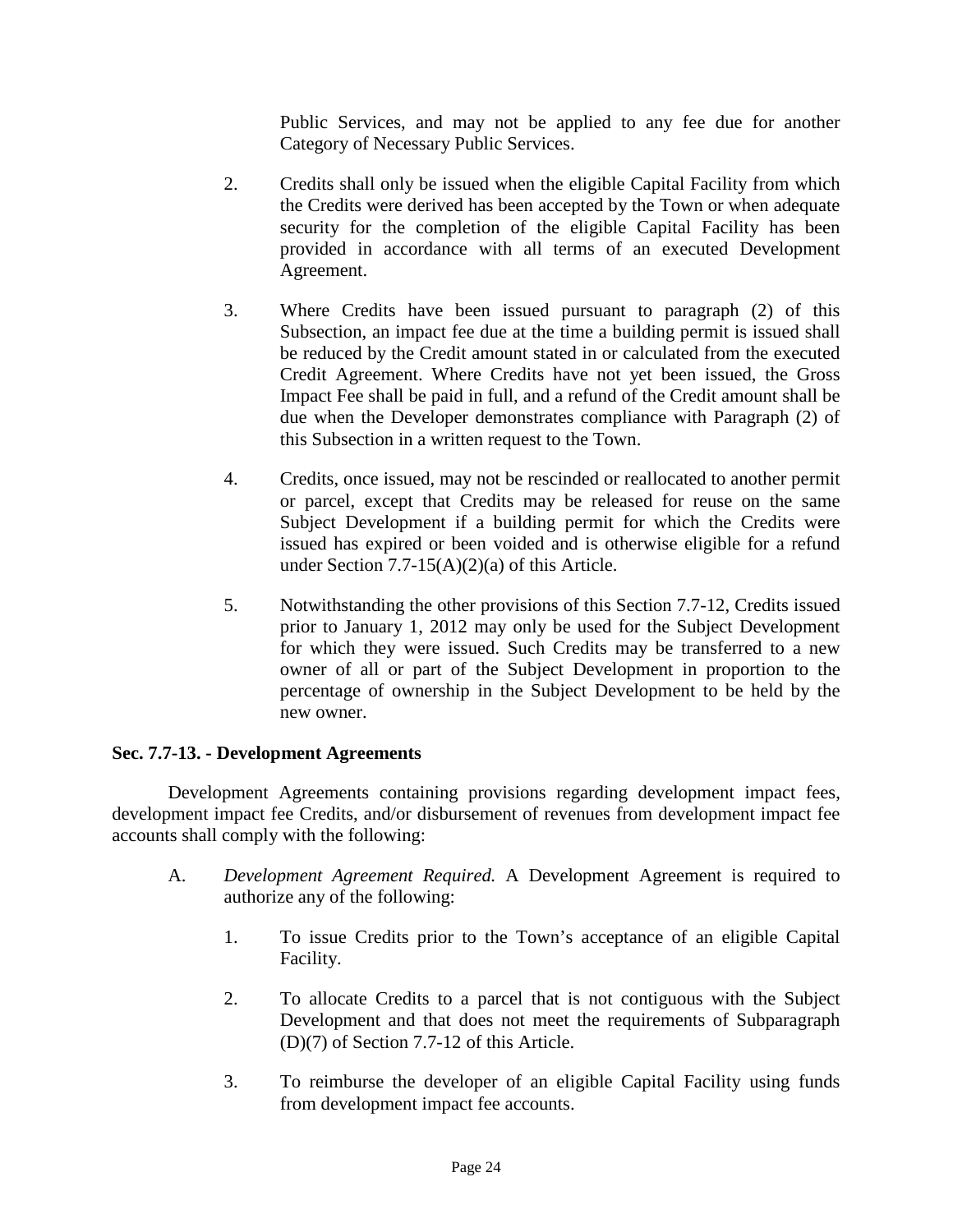- 4. To allocate different Credit amounts per Service Unit to different parcels within a Subject Development.
- 5. For a single family residential Dwelling Unit, to allow development impact fees to be paid at a later time than the issuance of a building permit as provided in this Section.
- B. *General Requirements.* All Development Agreements shall be prepared and executed in accordance with A.R.S. 9-500.05 and any applicable requirements of the Town Code. Except where specifically modified by this Section, all provisions of Section 7.7-12 of this Article shall apply to any Credit Agreement that is authorized as part of a Development Agreement.
- C. *Early Credit Issuance.* A Development Agreement may authorize the issuance of Credits prior to acceptance of an eligible Capital Facility by the Town when the Development Agreement specifically states the form and value of the security (i.e. bond, letter of Credit, etc.) to be provided to the Town prior to issuance of any Credits. The Town shall determine the acceptable form and value of the security to be provided.
- D. *Non-Contiguous Credit Allocation.* A Development Agreement may authorize the allocation of Credits to a non-contiguous parcel only if all of the following conditions are met:
	- 1. The non-contiguous parcel is in the same Service Area as that served by the eligible Capital Facility.
	- 2. The non-contiguous parcel receives a Necessary Public Service from the eligible Capital Facility.
	- 3. The Development Agreement specifically states the value of the Credits to be allocated to each parcel and/or Service Units, or establishes a mechanism for future determination of the Credit values.
- E. *Uneven Credit Allocation.* The Development Agreement must specify how Credits will be allocated amongst different parcels on a per- Service Units basis, if the Credits are not to be allocated evenly. If the Development Agreement is silent on this topic, all Credits will be allocated evenly amongst all parcels on a per-Service Units basis.
- F. *Use of Reimbursements.* Funds reimbursed to developers from impact fee accounts for construction of an eligible Capital Facility must be utilized in accordance with applicable law for the use of Town funds in construction or acquisition of Capital Facilities, including A.R.S. § 34-201, *et seq.*
- G. *Deferral of Fees.* A Development Agreement may provide for the deferral of payment of development impact fees for a residential development beyond the issuance of a building permit; provided that a development impact fee may not be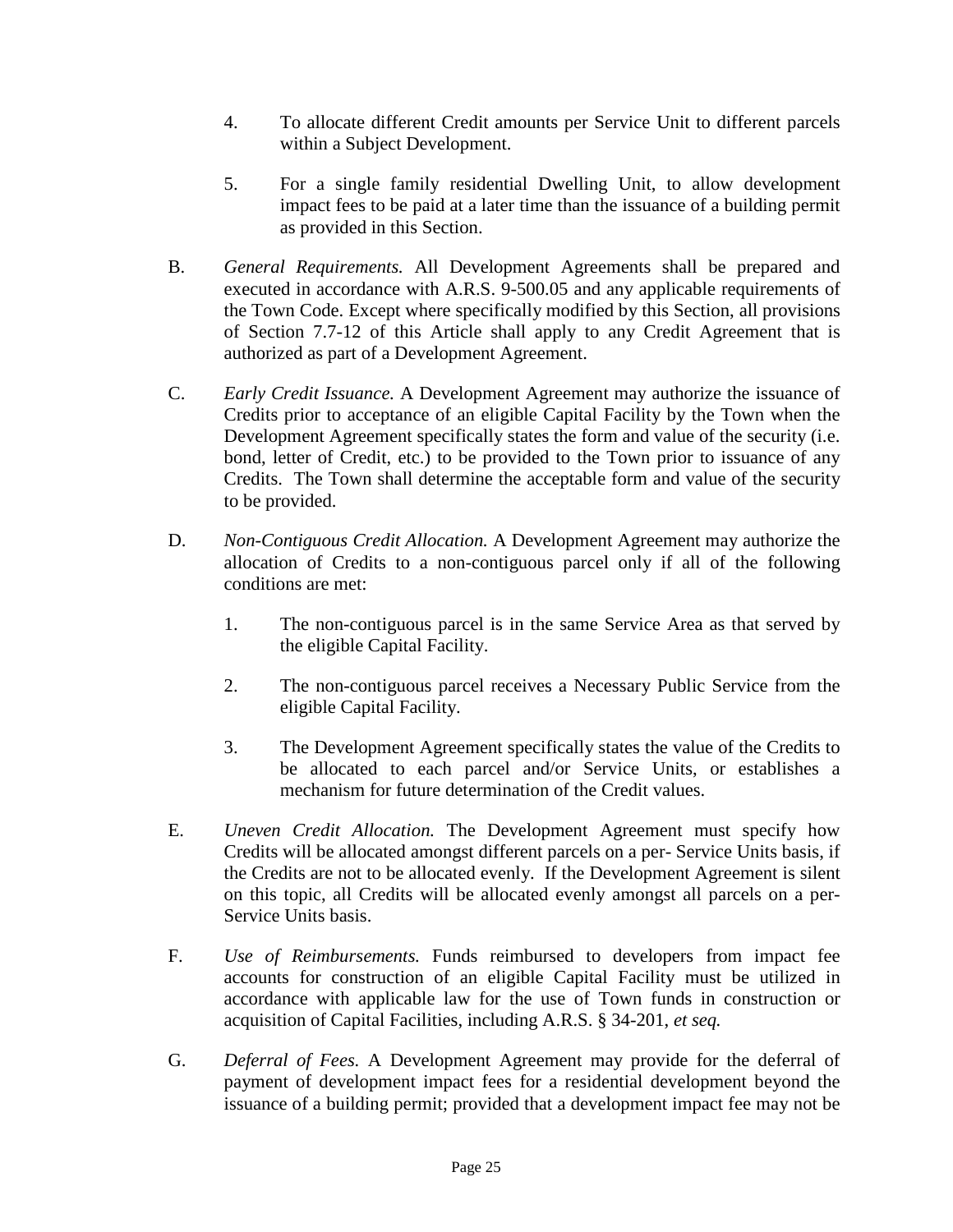paid later than the 15 days after the issuance of the certificate of occupancy for that Dwelling Unit. The Development Agreement shall provide for the value of any deferred development impact fees to be supported by appropriate security, including a surety bond, letter of credit, or cash bond.

- H. *Waiver of Fees.* If the Town agrees to waive any development impact fees assessed on development in a Development Agreement, the Town shall reimburse the appropriate development impact fee account for the amount that was waived.
- I. *No Obligation.* Nothing in this Section obligates the Town to enter into any Development Agreement or to authorize any type of Credit Agreement permitted by this Section.

#### **Sec. 7.7-14. - Appeals**

A development impact fee determination by Town staff may be appealed in accordance with the following procedures:

- A. *Limited Scope.* An appeal shall be limited to disputes regarding the calculation of the development impact fees for a specific development and/or permit and calculation of Service Units for the development.
- B. *Form of Appeal.* An appeal shall be initiated on such written form as the Town may prescribe, and submitted to the Director of the Development Services Department.
- C. *Department Action.* The Director of Development Services shall act upon the appeal within 30 calendar days of the filing of the appeal with the Development Services Department, and the Applicant shall be notified of the Director's decision in writing.
- D. *Appeal to Town Manager.* The Applicant may further appeal the decision of the Director of Development Services to the Town Manager, within 14 calendar days of the Director's decision pursuant to Sec. 7.7-14.C. The Town Manager may designate the Assistant Town Manager to hear such appeals.
- E. The Town Manager or authorized designee shall act upon the appeal within 14 calendar days of receipt of the appeal, and the Applicant shall be notified of the decision in writing.
- F. *Final Decision.* The decision of the Town Manager (or Assistant Town Manager) is final.
- G. *Fees During Pendency.* Building permits may be issued during the pendency of an appeal if the Applicant (1) pays the full impact fee calculated by the Town at the time the appeal is filed or (2) provides the Town with financial assurances in the form acceptable to the Town Manager or authorized designee equal to the full amount of the impact fee. Upon final disposition of an appeal, the fee shall be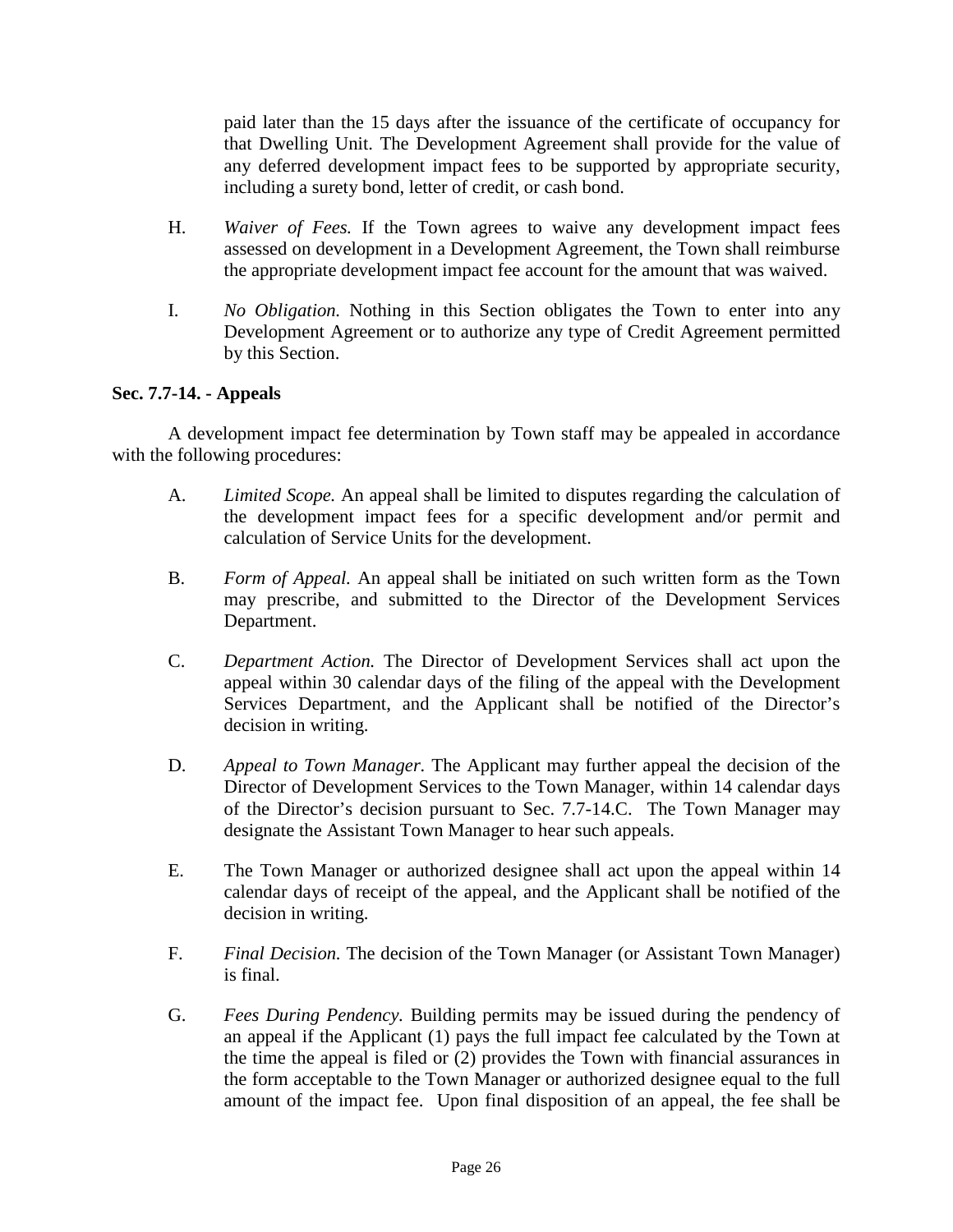adjusted in accordance with the decision rendered, and a refund paid if warranted. If the appeal is denied by the Town Manager or authorized designee, and the Applicant has provided the Town with financial assurances as set forth in clause (2) above, the Applicant shall deliver the full amount of the impact fee to the Town within ten days of the Town Manager or designee's final decision on the appeal. If the Applicant fails to deliver the full amount of the impact fees when required by this Subsection, the Town may draw upon such financial assurance instrument(s) as necessary to recover the full amount of the impact fees due from the Applicant.

#### **Sec. 7.7-15. – Refunds of Development Impact Fees**

- A. *Refunds.* A refund (or partial refund) will be paid to any current owner of property within the Town who submits a written request to the Town and demonstrates that:
	- 1. The permit(s) that triggered the collection of the development impact fee have expired or been voided prior to the commencement of the development for which the permits were issued and the development impact fees collected have not been expended, encumbered, or Pledged for the repayment of Financing or Debt; or
	- 2. The owner of the subject real property or its predecessor in interest paid a development impact fee for the applicable Capital Facility on or after August 1, 2014, and one of the following conditions exists:
		- a. The Capital Facility designed to serve the subject real property has been constructed, has the capacity to serve the subject real property and any development for which there is reserved capacity, and the service which was to be provided by that Capital Facility has not been provided to the subject real property from that Capital Facility or from any other infrastructure.
		- b. After collecting the fee to construct a Capital Facility the Town fails to complete construction of the Capital Facility within the time period identified in the Infrastructure Improvements Plan, as it may be amended, and the corresponding service is otherwise unavailable to the subject real property from that Capital Facility or any other infrastructure.
		- c. For a Category of Necessary Public Services other than Water or Wastewater Facilities, any part of a development impact fee is not spent within ten years of the Town's receipt of the development impact fee.
		- d. Any part of a development impact fee for Water or Wastewater Facilities is not spent within 15 years of the Town's receipt of the development impact fee.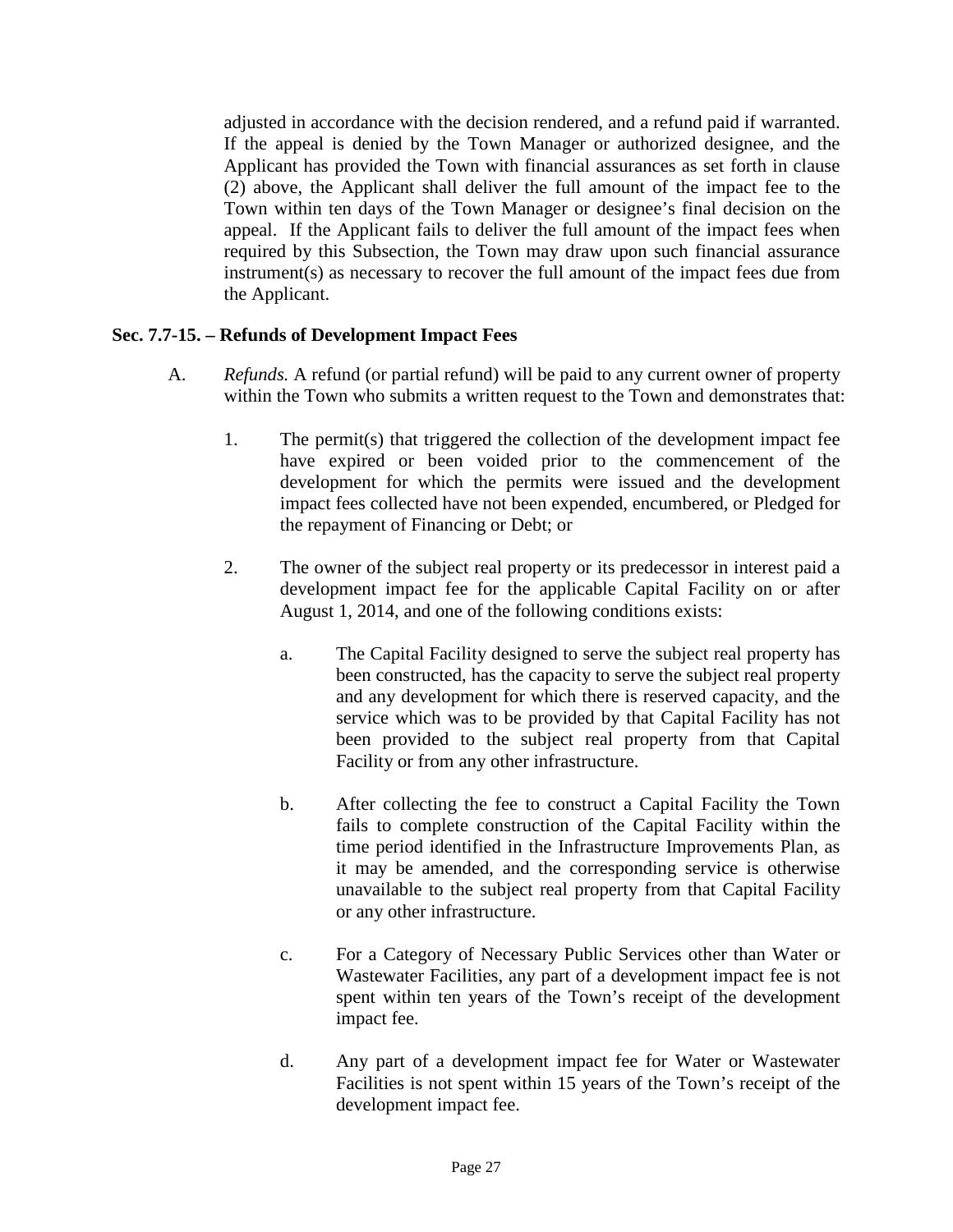- e. The development impact fee was calculated and collected for the construction cost to provide all or a portion of a specific Capital Facility serving the subject real property and the actual construction costs for the Capital Facility are less than the construction costs projected in the Infrastructure Improvements Plan by a factor of 10% or more. In such event, the current owner of the subject real property shall, upon request as set forth in this Section A, be entitled to a refund for the difference between the amounts of the development impact fee charged for and attributable to such construction cost and the amount the development impact fee would have been calculated to be if the actual construction cost had been included in the Fee Report. The refund contemplated by this Subsection shall relate only to the costs specific to the construction of the applicable Capital Facility and shall not include any related design, administrative, or other costs not directly incurred for construction of the Capital Facility that are included in the development impact fee as permitted by A.R.S. § 9-463.05.
- B. *Earned Interest.* A refund of a development impact fee shall include any interest actually earned on the refunded portion of the development impact fee by the Town from the date of collection to the date of refund. All refunds shall be made to the record owner of the property at the time the refund is paid.
- C. *Refund to Government.* If a development impact fee was paid by a governmental entity, any refund shall be paid to that governmental entity.

#### **Sec. 7.7-16. – Oversight of Development Impact Fee Program**

- A. *Annual Report.* Within 90 days of the end of each fiscal year, the Town shall file with the Town Clerk an unaudited annual report accounting for the collection and use of the fees for each service area and shall post the report on its website in accordance with A.R.S. § 9-463.05, Subsections N and O, as amended.
- B. *Biennial Audit.* In addition to the Annual Report described in Subsection A of this Section, the Town shall provide for a biennial, certified audit of the Town's Land Use Assumptions, Infrastructure Improvements Plan and development impact fees.
	- 1. An audit pursuant to this Subsection shall be conducted by one or more Qualified Professionals who are not employees or officials of the Town and who did not prepare the Infrastructure Improvements Plan.
	- 2. The audit shall review the collection and expenditures of development fees for each project in the plan and provide written comments describing the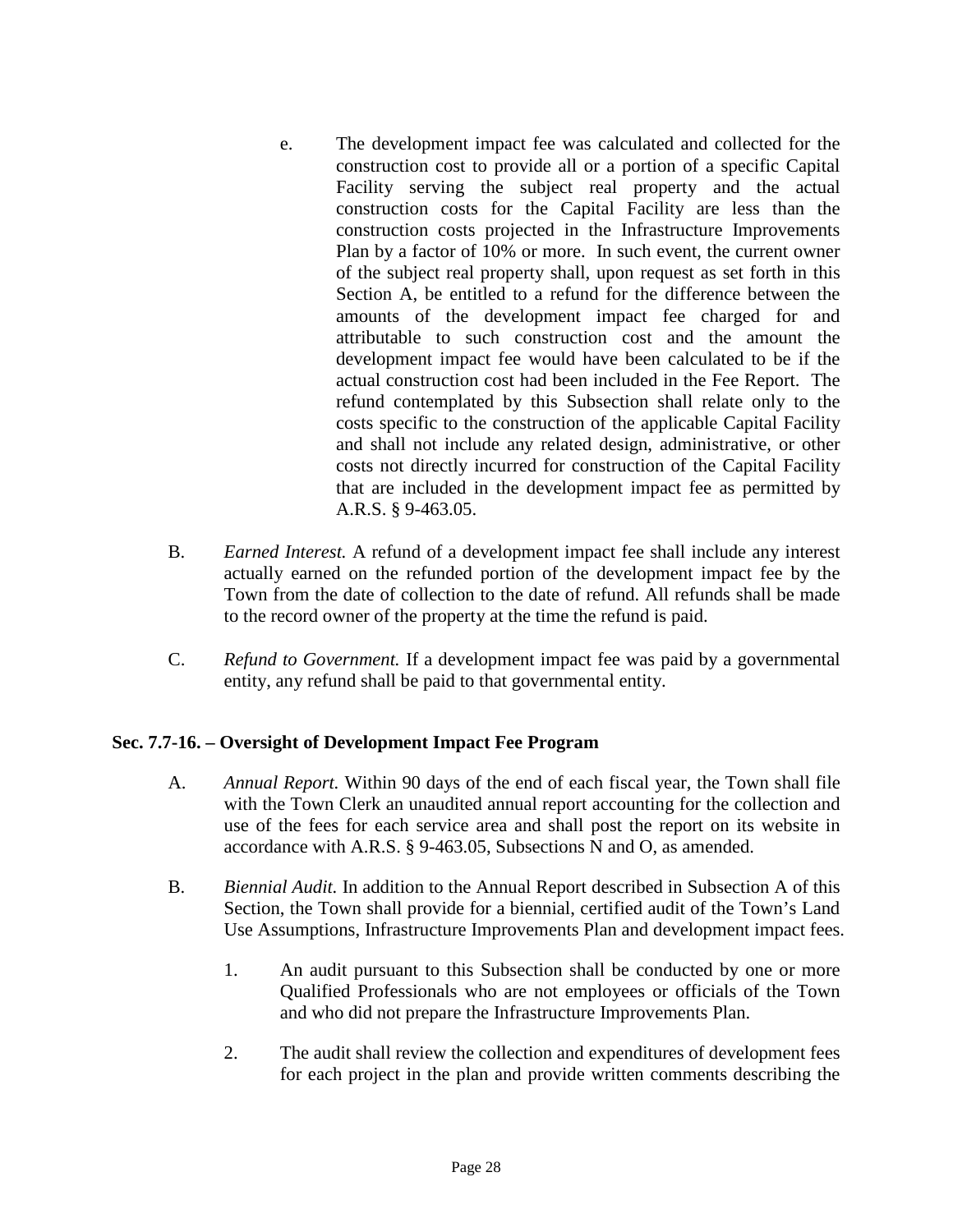amount of development impact fees assessed, collected, and spent on capital facilities.

- 3. The audit shall describe the Level of Service in each Service Area, and evaluate any inequities in implementing the Infrastructure Improvements Plan or imposing the development impact fee.
- 4. The Town shall post the findings of the audit on the Town's website and shall conduct a public hearing on the audit within 60 days of the release of the audit to the public.
- 5. For purposes of this Section a certified audit shall mean any audit authenticated by one or more of the Qualified Professionals conducting the audit pursuant to paragraph (1) of this Subsection.

PHOENIX 53749-1 130455v4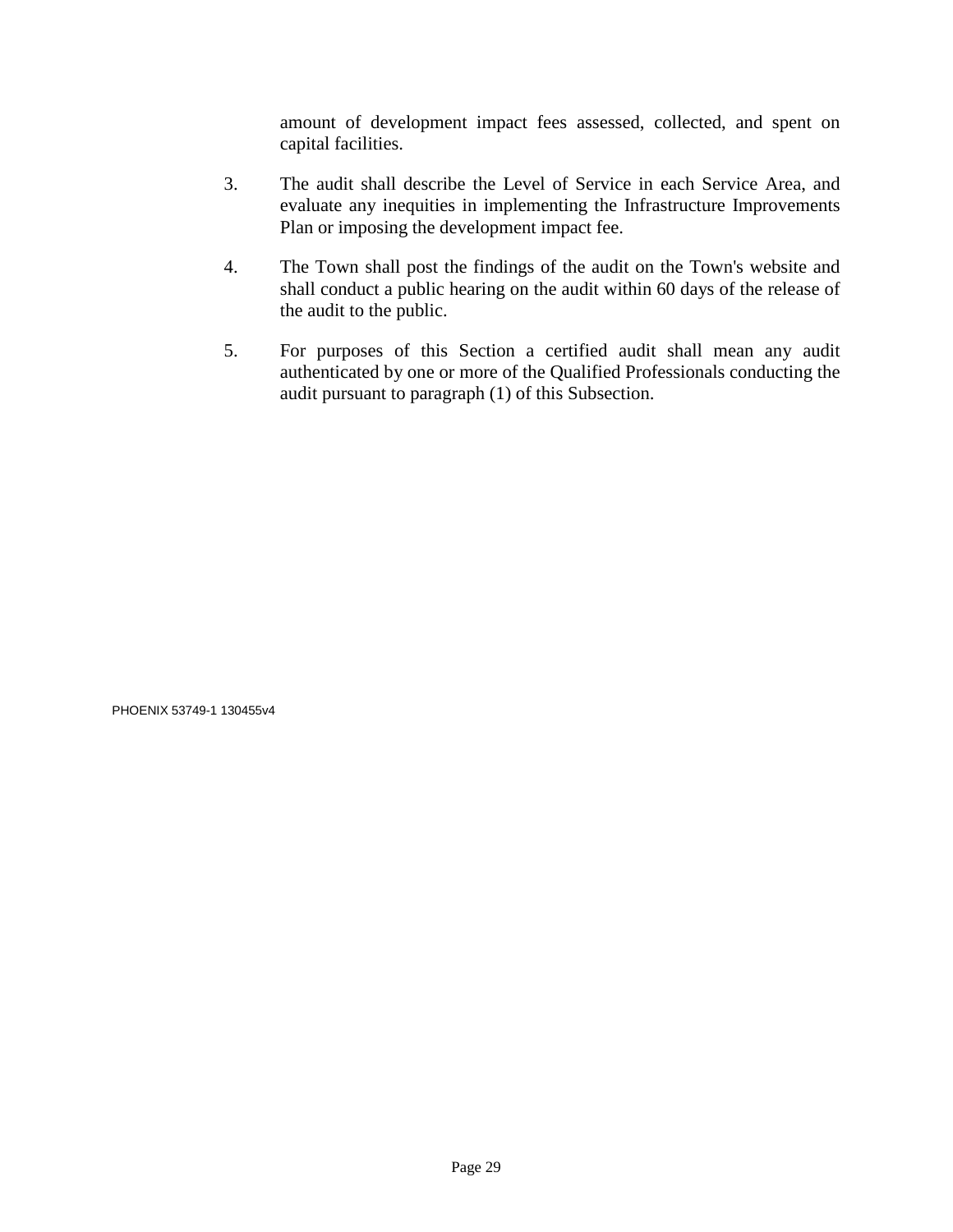**Attachment G: Resolution 998-14 Establishing the Development Fee Schedule**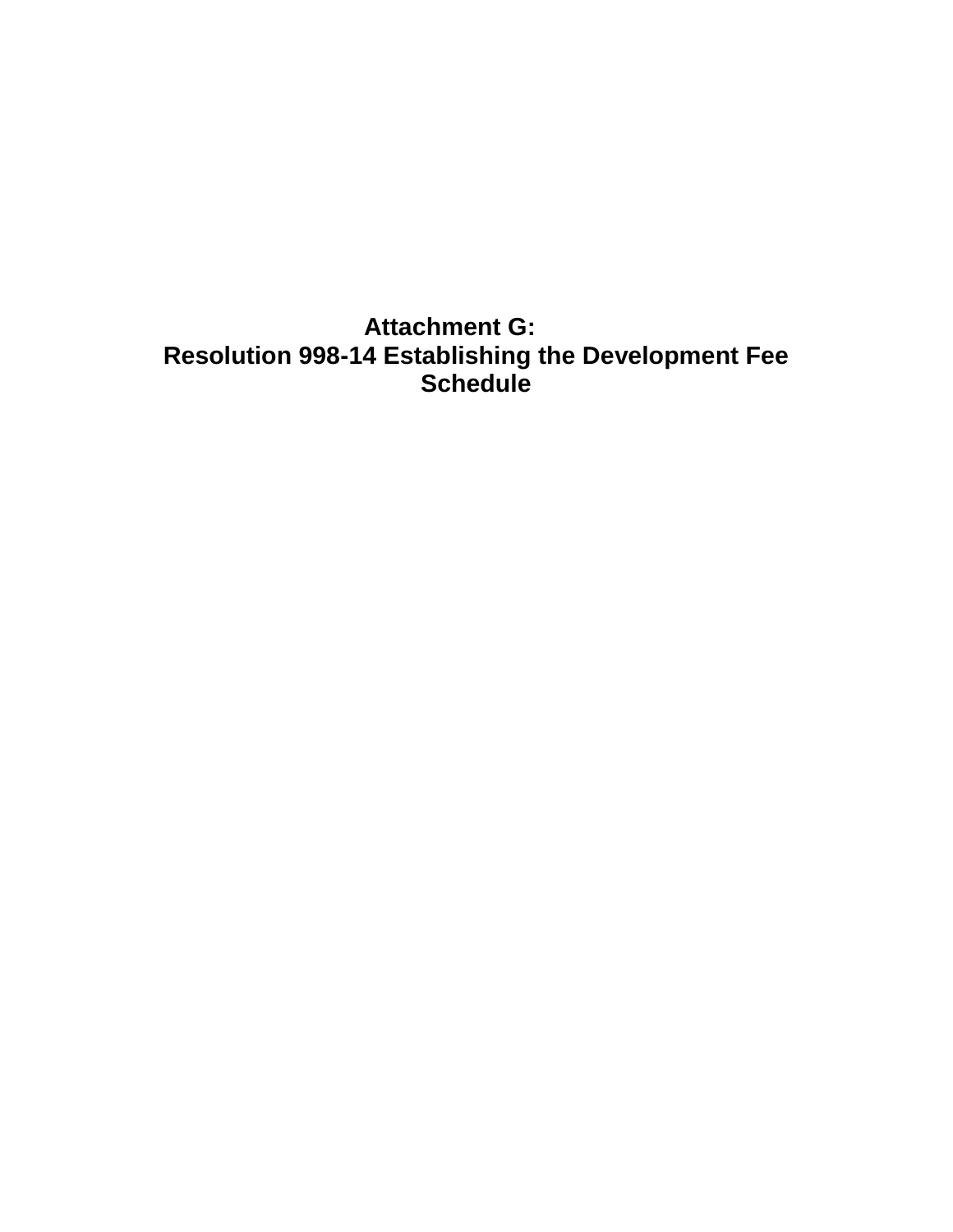#### **RESOLUTION 998-14**

#### **A RESOLUTION OF THE MAYOR AND COMMON COUNCIL OF THE TOWN OF QUEEN CREEK, ARIZONA, ESTABLISHING DEVELOPMENT FEES FOR NECESSARY PUBLIC SERVICES, INCLUDING PARKS AND RECREATION, LIBRARY FACILITIES, TOWN FACILITIES, STREETS, POLICE FACILITIES, AND FIRE FACILITIES, WHICH FEES ARE ESSENTIAL TO THE OPERATION OF THE TOWN.**

WHEREAS, the Town is authorized by the provisions of Arizona Revised Statutes § 9-463.05 to assess and collect development fees to offset costs to the Town to provide necessary public services to new developments in the Town; and

WHEREAS, the legislature amended Arizona Revised Statutes § 9-463.05 to require the Town to undertake certain studies; to formulate and adopt Land Use Assumptions and an Infrastructure Improvements Plan; and to adopt new development fees to be effective August 1, 2014; and

WHEREAS, the Town has undertaken significant infrastructure projects funded by bonds duly authorized by the voters of the Town, and the debt service (principal and interest) on said bonds is to be paid with the proceeds of development fees assessed against new development that will benefit from said infrastructure improvements; and

WHEREAS, Arizona Revised Statutes § 9-463.05 authorizes the Town to continue to collect development fees that were pledged to pay debt service obligations for the construction of facilities, where such funds were pledged prior to June 1, 2011; and

WHEREAS, the Town has undertaken the required studies; has adopted a Notice of Intent to assess development fees, has held public hearings on the Land Use Assumptions and Infrastructure Improvements Plan, and on the proposed development fees, and undertaken all of the acts required for the adoption of development fees.

NOW, THEREFORE, BE IT RESOLVED by the Common Council of the Town of Queen Creek, Arizona, as follows:

1. Exhibit "A" titled "Town of Queen Creek Development Fees" attached hereto is hereby incorporated into this Resolution by reference.

2. The Development Fees set forth on Exhibit "A" are hereby approved and adopted, to be assessed commencing on August 1, 2014.

3. That the development fees adopted or continued by Resolution 892-11 are repealed as of August 1, 2014.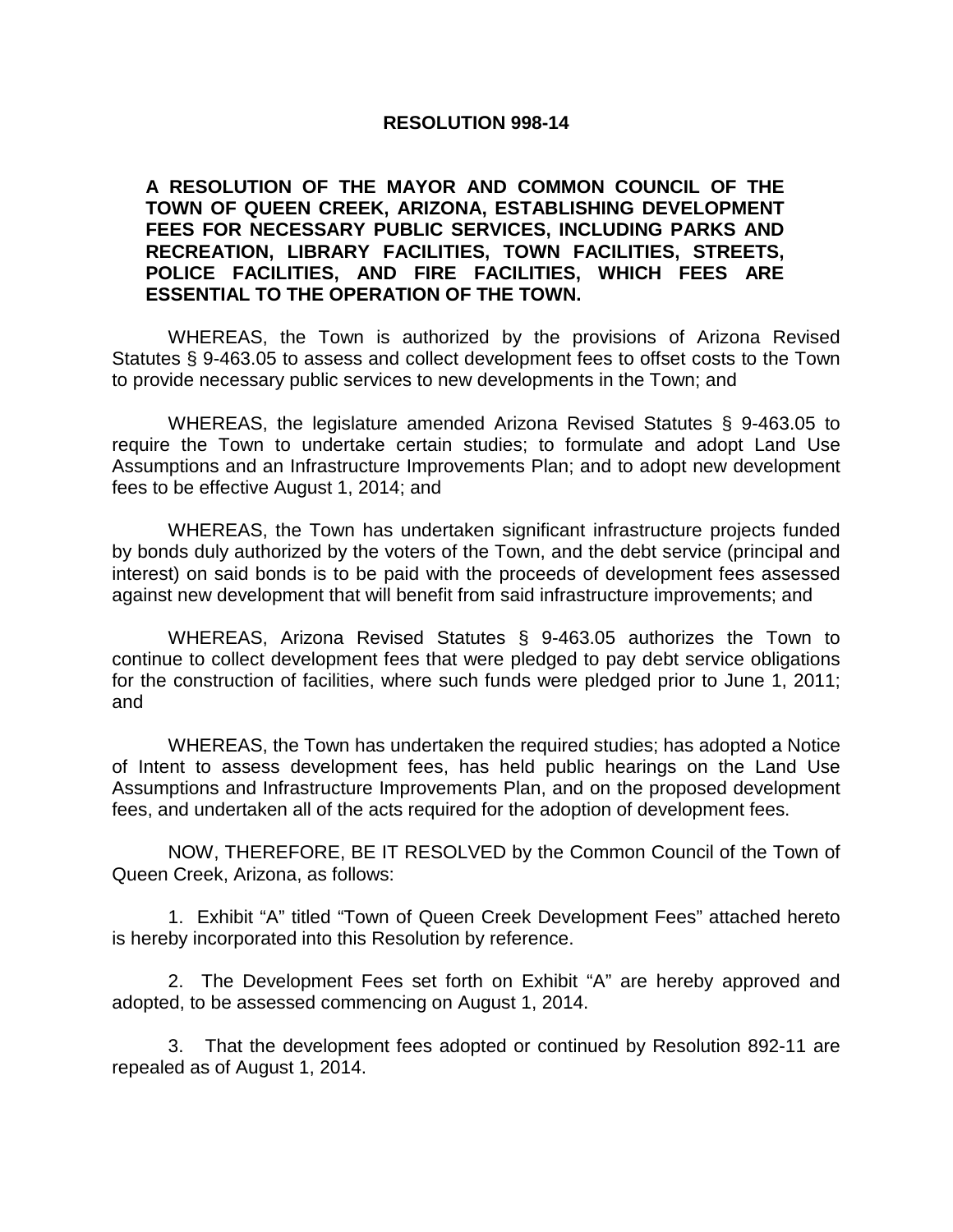4. That this Resolution shall be in full force and effect from and after August 1, 2014.

PASSED AND ADOPTED by the Mayor and Council of the Town of Queen Creek, Arizona, this 7<sup>th</sup> day of May, 2014.

Gail Barney, Mayor

ATTEST:

Jennifer Robinson, Town Clerk

APPROVED AS TO FORM:

Dickinson Wright Mariscal, Weeks Town Attorneys

PHOENIX 53749-1 134267v1